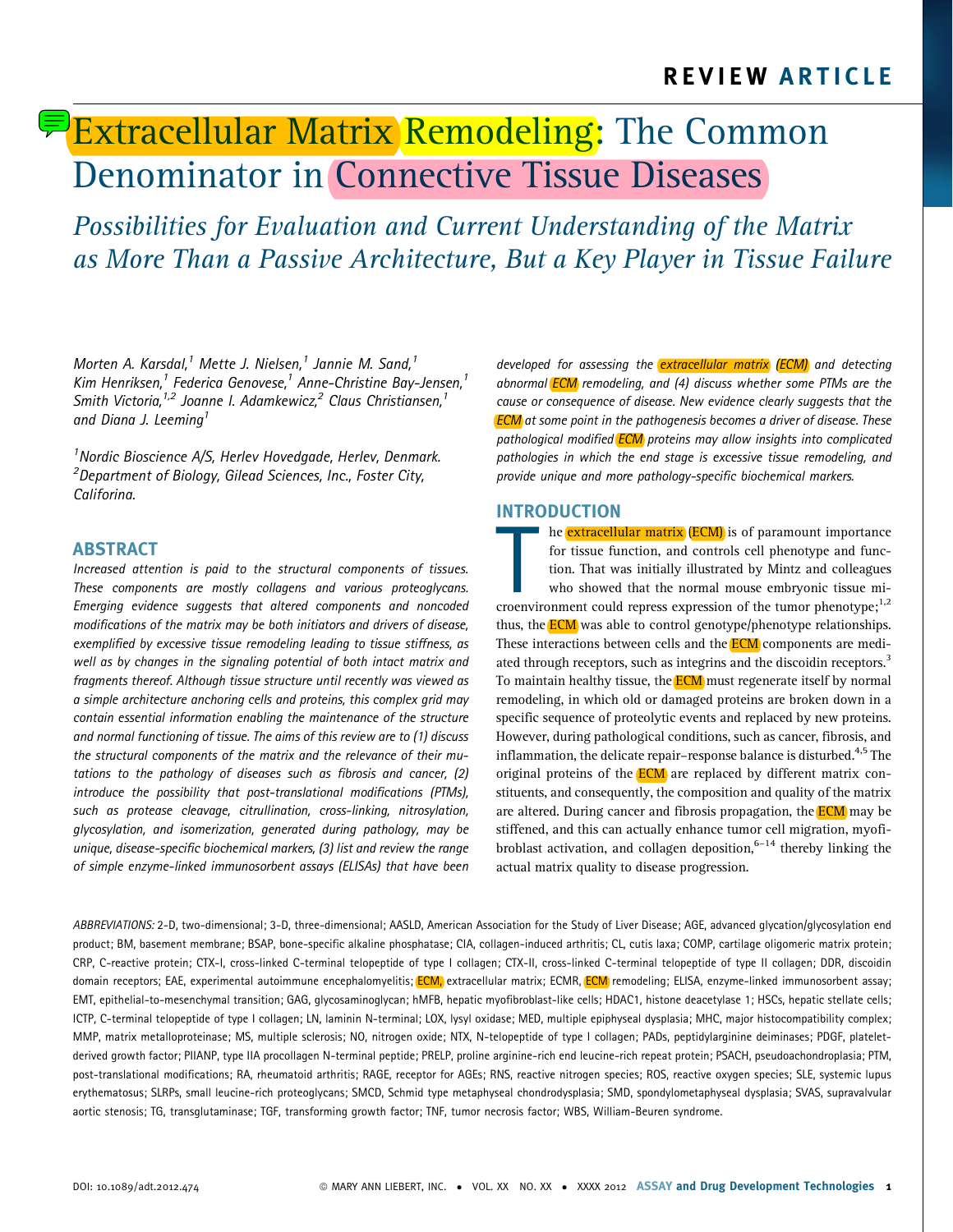During this pathological remodeling of the **ECM**, excessive levels of tissue- and pathology-specific turnover products are released into the circulation. Turnover products holding post-translational modifications (PTMs) are defined as modifications made secondary to translation of the protein into the peptide sequence from mRNA. Thus, most PTMs are not directly DNA coded, and are a consequence of tissue physiology and pathophysiology.<sup>15,16</sup> PTMs may be derived from processes, such as aging (in which amino acid isomerization occurs), citrullination (during inflammation), protease degradation (fibrosis and inflammation), and glycosylation (diabetes),  $15,16$  as will be carefully discussed. Protease-generated neoepitopes have, to date, received more attention than other PTMs. However, potentially important PTMs that are believed to be specific for cancer as well as fibrotic and other pathological conditions have recently been identified.<sup>15,17-19</sup> The PTMs made to proteins result in unique protein fingerprints.<sup>20</sup> These modified structures are prime candidates for biochemical marker development, as they may be more related to the pathogenesis than unmodified proteins. Several lines of independent evidence suggest that PTMs to specific proteins contribute to abnormal cellular proliferation, adhesion characteristics, and morphology, $^{21}$  and may cause many of the differences in cancer tissue compared to normal tissue.<sup>21–26</sup> Furthermore, the generation of PTMs of key structural proteins, generated by protease cleavage, citrullination, nitrosylation, glycosylation, and isomerization, is emerging as a critical factor in tissue homeostasis and remodeling. Thus, PTM profiles may be used as biochemical fingerprints for detecting and verifying the function and activity of key cellular signaling pathways<sup>21–26</sup> involved in tissue homeostasis and integrity. Additional lines of evidence highlight that the structural components of the matrix, after PTM, are central part of the pathogenesis itself, $15$  thus highlighting the matrix structural proteins as central and active participants rather than passive bystanders in disease pathogenesis.

The aims of this review are to discuss the structural components of the matrix, the potential applicability to pathology, and the measurement of structural molecules in serum. We review the PTMs, which may be both a consequence of disease and a part of the pathogenesis, as exemplified by the role of tissue stiffness in cancer and fibrosis. Lastly, we list the current methods for measuring posttranslational modified matrix proteins in serum. These PTMs may serve as disease-specific biochemical markers and assist in the identification of key molecular pathways leading to enhanced connective tissue remodeling.

#### FUNCTION OF THE **ECM**

The **ECM** is a three-dimensional (3-D) structure that encapsulates cells and defines their microenvironment.<sup>27</sup> It consists of a meshwork of proteins to which soluble factors, such as growth factors and cytokines, can bind. There are two main types of **ECM**. The first is the basement membrane (BM), which interacts directly with the epithelium and endothelium, and it is composed of primarily of type IV collagen, laminins, entactin/nidogen, and heparan sulfate proteoglycans (e.g., perlecan) (Fig.  $1$ ).<sup>28</sup>



Fig. 1. The molecular structure of a typical basal lamina. The basal lamina is formed by specific interactions between the proteins type IV collagen, laminin, and entactin plus the proteoglycan Perlecan. Adapted by S.H. Madsen, from Yurchenco and Schittny.<sup>28</sup>

The second type is the interstitial matrix, which makes up the bulk of the **ECM** in the body. The interstitial matrix consists of many types of collagens, including types I and III, together with fibronectin. The interstitial matrix additionally consists of tenascin and proteoglycans that provide tissue hydration, enable binding of growth factors and cytokines to the tissue, and cross-link the matrix to enhance its integrity.<sup>29</sup>

Although originally considered as merely a support system for the cells within the tissue, the **ECM** is now recognized as a central regulator of cell and tissue behavior via transmembrane signaling.<sup>1,30–33</sup> While the basic characteristics and composition of the BM and interstitial matrix are constant across tissues, variations in **ECM** components, such as protein isoform expression, ratio between individual matrix components, and PTMs, contribute to differences in **ECM** organization and structure and ensure tissue specificity.<sup>15</sup> PTMs, such as glycosylation and cross-linking, significantly affect the mechanical properties of the ECM, including its viscoelasticity or stiffness. Both the stiffness and topology (3-D appearance) of the ECM regulate the growth, remodeling, differentiation, migration, and phenotype of a wide variety of cell and tissue types. $8-14,34$ 

## MATRIX COMPOSITION AFFECTS CELL PHENOTYPE

The importance of matrix stiffness in tissue-specific differentiation is exemplified by the fact that cells grown as monolayers (twodimensional: 2-D) on top of either a plastic substrate or a glass coverslip, with or without  $ECM$  ligand, fail to assemble the same tissue-like structures as those growing in the normal ECM (3-D). Cells growing on plastic or glass are less likely to express differentiated proteins upon stimulation,  $34$  or respond to growth factors or protease inhibitors in the same way as cells growing in a  $3-D$  setting.<sup>35</sup> These phenotypic disparities can be explained, in part, by the fact that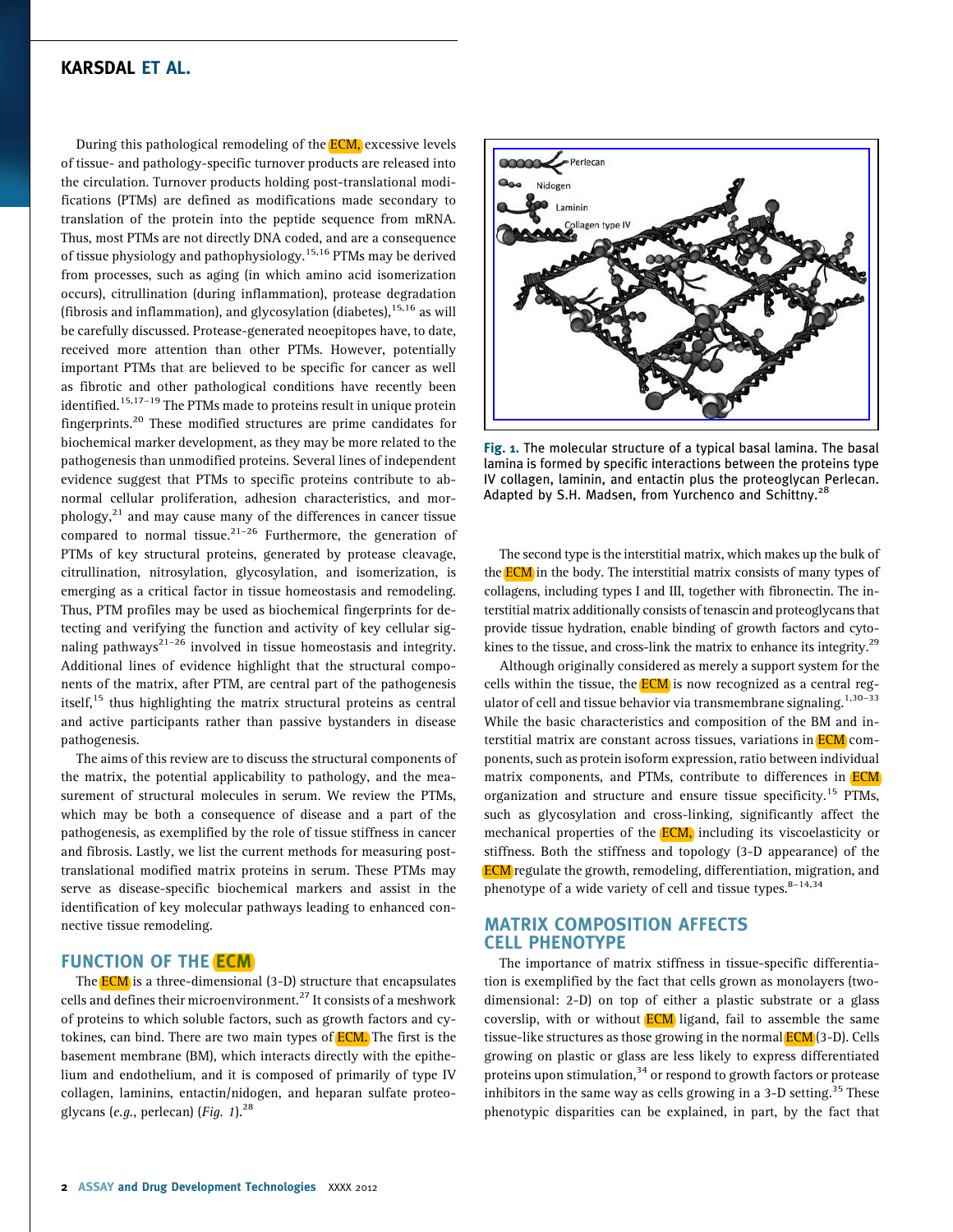living tissues in 3-D emit biological signals that may be read by specific integrins, but this signaling is nonexistent in 2-D substrata such as tissue culture on plastic. The role of cell polarity versus non-polarity in cultures is receiving increased attention. Another illustration of this phenomenon is that when epithelial cells and melanocytes are grown in a 3-D **ECM** microenvironment, they assemble into tissue-like structures and express differentiated proteins when given the correct soluble stimuli.<sup>36</sup> Neither behavior is seen when the same cells are cultured on 2-D plastic substrata.

The architecture of the interstitial matrix in vivo also differs substantially from that found typically in tissues cultured on plastic, and this too can have dramatic effects on cell behavior.<sup>35</sup> For instance, osteoblasts grown on plastic in 2-D do not rely on matrix metalloproteinases (MMPs) for survival, whereas osteoblasts embedded in an interstitial matrix, such as 3-D type I collagen, are critically dependent for their survival on MMP activation of latent transforming growth factor (TGF)- $\beta$ .<sup>35</sup> Thus, the matrix architecture is crucial to the phenotype and survival of cells. Interestingly, the orientation of collagen fibers can critically regulate cell and tissue behavior. $37-39$ This 3-D contextual information is lost when cells are grown in 2-D.

Varying components of the **ECM** also influence the ability of the matrix to regulate cell and tissue behavior. The **ECM** transmits signals through various specialized cell membrane receptors, including integrins, discoidin domain receptors (DDRs), and syndecans.<sup>40-44</sup> Integrins provide an excellent model of how an altered **ECM** could promote tumor progression. Integrins consist of 24 distinct transmembrane heterodimers that relay cues from the surrounding ECM to regulate cell growth, survival, motility, invasion, and differentiation.<sup>40–44</sup> They are able to interact with the **ECM** externally, and with cytoplasmic adhesion plaque proteins and the cytoskeleton intracellularly to influence cell behavior. Integrin-ECM interactions regulate the cell fate by activating multiple biochemical signaling circuits and altering the cell shape. $45,46$  This occurs either through direct interactions between **ECM** receptors and actinlinked proteins or cytoskeletal reorganization induced by activating cytoskeletal-remodeling enzymes, such as RhoGTPases.<sup>45,46</sup>

This section highlights that the composition of the **ECM** affects the phenotype of cells through specific receptor-mediated interactions. Certain **ECM** compositions and structures result in a contextdependent response to a given stimulus, which is absent in other experimental settings.

## ECM PROTEINS

The **ECM** mainly consists of collagens and proteoglycans, each with their unique function. In the following section, the most important and well-investigated collagens and proteoglycans are discussed, together with other important structural components of the **ECM**.

#### Collagens

Collagens are a family of proteins made up of three  $\alpha$ -chains supercoiled around each other completely or partially in a triple helix with a characteristic Gly-X-Y repeat. Intra- and intermolecular crosslinks bring stability to the collagen molecules, contributing to the characteristically high tensile strength and minimal extensibility of collagen. Type I, II, III, and V collagens belong to the group of fibrillar collagens, which are the most abundant collagen group in the body. In addition to the triple-helical domain, they also contain N- and C-terminal propeptide domains that are cleaved off by N- and Cprocollagenases, respectively, before fibril assembly.<sup>47</sup> Type I–VI collagens are the most well described at present and are the focus of this section.

Type I collagen. Type I collagen is composed of the heterotrimer  $\alpha_1\alpha_2$ (I) and is the most abundant type of collagen that is ubiquitously expressed. It provides tensile stiffness in bone and has important load-bearing, tensile strength, and stress-carrying properties in other tissues as well. In tendons, type I collagen fibrils are arranged in parallel to form bundles, whereas in skin, the arrangement is more random, forming a complex network of interlaced fibrils. These different arrangements contribute to the different properties of the tissues. Type I collagen is often incorporated into fibrils with either type  $III^{48}$  or type V collagen.<sup>49</sup> The synthesis, concentration, and circulating levels (serum concentration) of degradation products of type I collagen have been proven to be increased during breast, bone, lung, ovarian, prostate, and skin malignancy. $50-55$ 

Type II collagen. Type II collagen is the major component of hyaline cartilage, but is also found in the vitreous body of the eye, the corneal epithelium, the notochord, the nucleus pulposus of invertebral discs, and embryonic epithelial-to-mesenchymal transitions (EMTs).<sup>47</sup> Type II collagen is a homotrimer consisting of three  $\alpha_1(II)$  chains, and the primary sequence has a high content of hydroxylysine and glycosyl residues, which mediate interactions with proteoglycans, another important component of hyaline cartilage. Type II collagen degradation is mainly associated with rheulatological diseases such as osteoarthritis and rheumatoid artiritis.<sup>56</sup>

Type III collagen. Type III collagen is mainly present in association with type I collagen and is an important component of the interstitial tissues of the lung, liver, dermis, spleen, and vessels. Type III collagen is a homotrimer consisting of three  $\alpha_1(III)$  chains. A characteristic feature of type III collagen is that it is correlated to extensibility of tissues, and that it may contribute to elasticity, a property that is uniquely connected to this type of collagen.<sup>57</sup> Type III collagen has been mostly assiociated with various fibrotic diseases.<sup>58-61</sup>

Type IV collagen. Type IV collagen is the main component of the BM, a specialized type of **ECM** that separates the epithelium from the stroma in all tissues in the body. It consists of three domains: N-terminal 7S domain, a central triple helix, and a large C-terminal NC1 globular domain. Its triple helix is  $\sim$  25% longer than those seen in the fibrillar collagens, and the Gly-X-Y repeat is frequently interrupted, accounting for the relatively high flexibility of this type of collagen.<sup>28</sup> Instead of fibrils, type IV collagen molecules assemble into a flexible 3-D network. The most abundant isoform of type IV collagen is  $\alpha_1\alpha_1\alpha_2$ (IV), but tissue-specific isoforms also exist: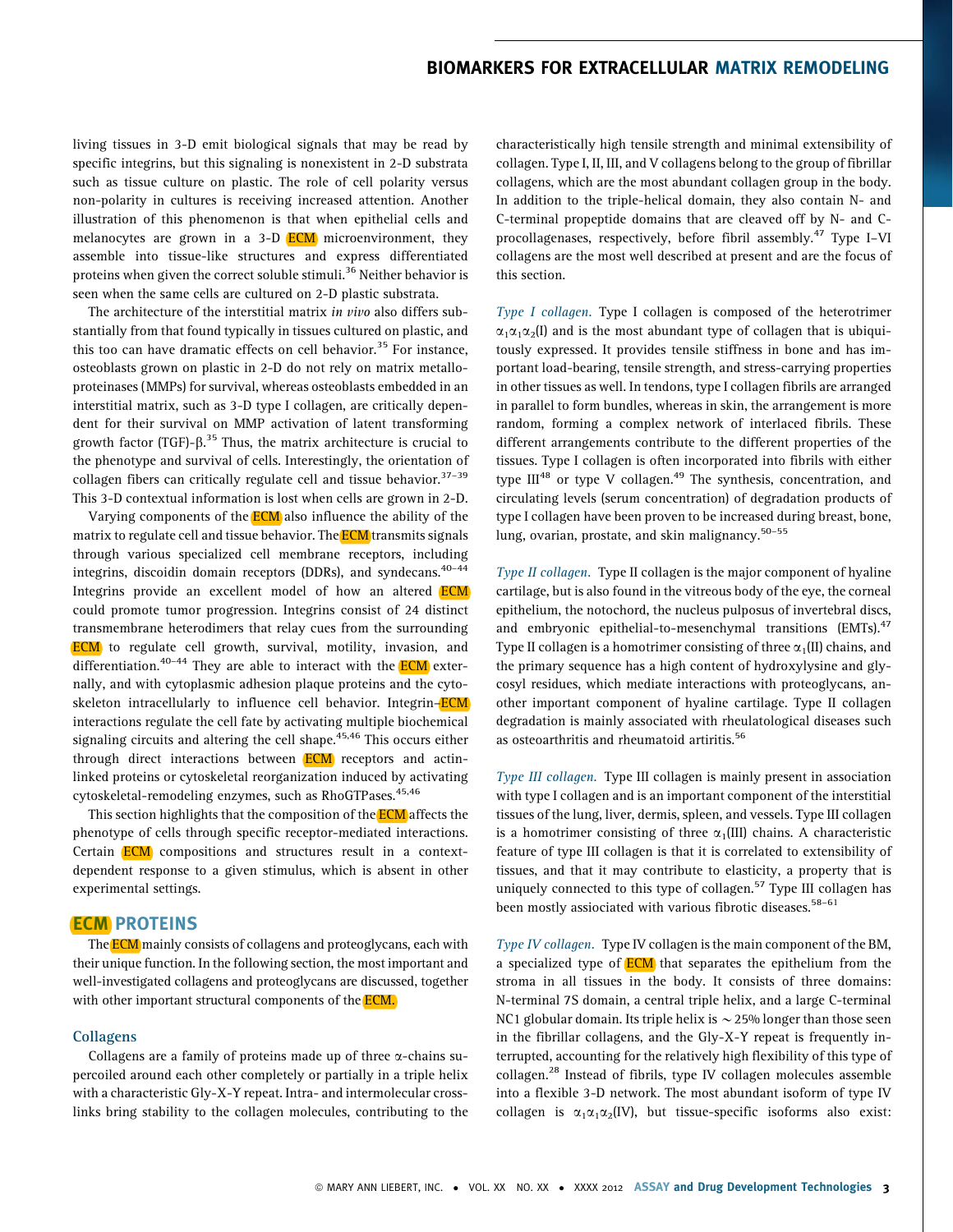$\alpha_3\alpha_4\alpha_5$ (IV) heterotrimers are found in the lung, glomeruli of the kidney, cochlea, eyes, and testis, whereas  $\alpha_5 \alpha_6$ (IV) is found in skin, Bowman's capsule of the kidney, the esophagus, and the knee joint.<sup>62</sup> Turnover of the basement membrane is associated with a range of diseases.

Type V collagen. The most common structure of type V collagen is  $\alpha_1\alpha_2(V)$ , although homotrimers of three  $\alpha_1(V)$  chains and heterotrimers of the  $\alpha_1\alpha_2\alpha_3(V)$  isoforms have also been detected.<sup>63</sup> Type V collagen is expressed in tissues containing type I collagen, but is a quantitatively minor component.<sup>64</sup> It typically forms heterofibrils with type I collagen, <sup>49,64</sup> where it makes up the core structure of these heterotypic fibrils. Type V collagen is of special importance for the structure of tissues. It has been shown to be essential for the correct assembly of collagen fibrils and to regulate their size and organization. $65$  This characteristic makes type V collagen especially unique and interesting to study. The N-terminal domain contains a high level of tyrosine sulfated residues that contribute to the strong interactions that type V collagen has with triple-helical domains of other collagen types. This enhances the stability of fibrils.<sup>66</sup>

Type VI collagen. Type VI collagen is a heterotrimeric molecule with the isoform  $\alpha_1\alpha_2\alpha_3(VI)$  and consists of a short triple helix flanked by two extended globular domains, and it is expressed, albeit variable, in virtually all tissues. The primary fibrils are arranged in overlapping dimers in an antiparallel manner and form parallel tetramers that are stabilized by intermolecular disulfide bonds. They aggregate to form filaments and an independent microfibrillar network. Type VI collagen molecules have a uniquely beaded appearance and interact with several **ECM** components such as type I collagen and fibronectin.<sup>67</sup>

#### **Proteoglycans**

Proteoglycans are **ECM** macromolecules formed by a protein core with one or more glycosaminoglycans (GAGs) bound covalently. Due to the negative charge and structural conformation of GAGs, proteoglycans can interact with a large variety of macromolecules.<sup>68</sup> Proteoglycans can be divided into five families according to the structural properties of their core protein.<sup>69,70</sup>

The small leucine-rich proteoglycan (SLRP) family is formed by proteoglycans that bind specifically to other **ECM** constituents and contribute to the structural framework of connective tissues. SLRPs are small molecules, with core proteins of 40 kDa, and possess characteristic 6–10 leucine residuces at conserved locations between the flanking cystein-rich disulfide-bonded domains at the N- and C-terminus that participate in protein–protein interactions with collagens, matrix glycoproteins, and cell membrane components.<sup>70,71</sup> Based on several parameters, including gene organization and amino acid homologies, SLRPs are further divided into five classes: class I includes decorin, biglycan, and asporin; class II includes fibromodulin, lumican, keratocan, proline arginine-rich end leucine-rich repeat protein (PRELP), and osteoadherin; class III includes epiphycan, mimecan, and opticin; class IV includes chondroadherin and nyctalopin; and class V includes podocan.<sup>69,72</sup>

Decorin, fibromodulin, asporin, lumican, PRELP, and chondroadherin can interact with collagen and influence collagen fibril formation and interaction. $69$  In addition to their **ECM** functions in tissue hydration and collagen fibrillogenesis, proteoglycans are able to influence tissue repair and tumor growth, to facilitate cellular adhesion, proliferation, and migration, and to modulate growth factors and cytokine activities. For this reason, they are referred to as matricellular protein, with the ability to modulate cell–matrix interactions and cell functions.<sup>72</sup> In particular, decorin, biglycan, and lumican exert many modulation roles in different biological processes. These functions highlight the important effect of ECM components in the cellular phenotype by influencing cell communication through, that is, signal transduction, cytokine modulation, adhesion, and migration.<sup>72</sup> All the different matricellular functions exerted by these three important SLRPs are detailed in Table  $1.^{3,73-118}$ 

Some of the most important proteoglycans expressed in the **ECM** are briefly described in the following paragraphs.

Aggrecan. Aggrecan is the major proteoglycan of the cartilage, and it is the most highly glycosylated, with 150 chondroitin sulfate and keratan sulfate GAGs bound to a large central core protein. Through its specific binding with hyaluronan and link protein, it forms a supramolecular structure whose characteristics make it able to retain water molecules in the cartilage, providing the tissue with the property of resisting compressional forces with minimal deformation.<sup>69</sup>

Versican. Versican is a large interstitial chondroitin sulfate proteoglycan. It is present in many tissues, and it is one of the principal ECM components of normal blood vessels where it influences the assembly of  $ECM$  and controls elastic fiber fibrillogenesis.<sup>119</sup> It is present in the intima and adventitia of most arteries and veins, and it is synthesized by vascular smooth muscle cells as well as endothelial cells, myofibroblasts, and macrophages.<sup>120</sup> Versican interacts with hyaluronan and link protein to form high molecular weight stable aggregates. These complexes create a reversibly compressive compartment and provide a swelling pressure within the **ECM** that is compensated by collagen and elastic fibers. Dramatically increased levels of versican have been observed in atherosclerosis and restenosis, implying that this proteoglycan is a specific component of developing lesions and contributes to their progression in atherosclerosis and restenosis.<sup>119</sup>

Perlecan. Perlecan is a heparan sulfate proteoglycan widely distributed in BMs, and it has the largest core protein found in proteoglycans. It is able to self-associate or interact with several other BM macromolecules, including laminin and type IV collagen.<sup>68</sup>

Decorin. Decorin is the most abundant SLRP in cartilage. It contains one GAG chain, often dermatan sulfate, which can adopt complex secondary structures and form specific interactions with matrix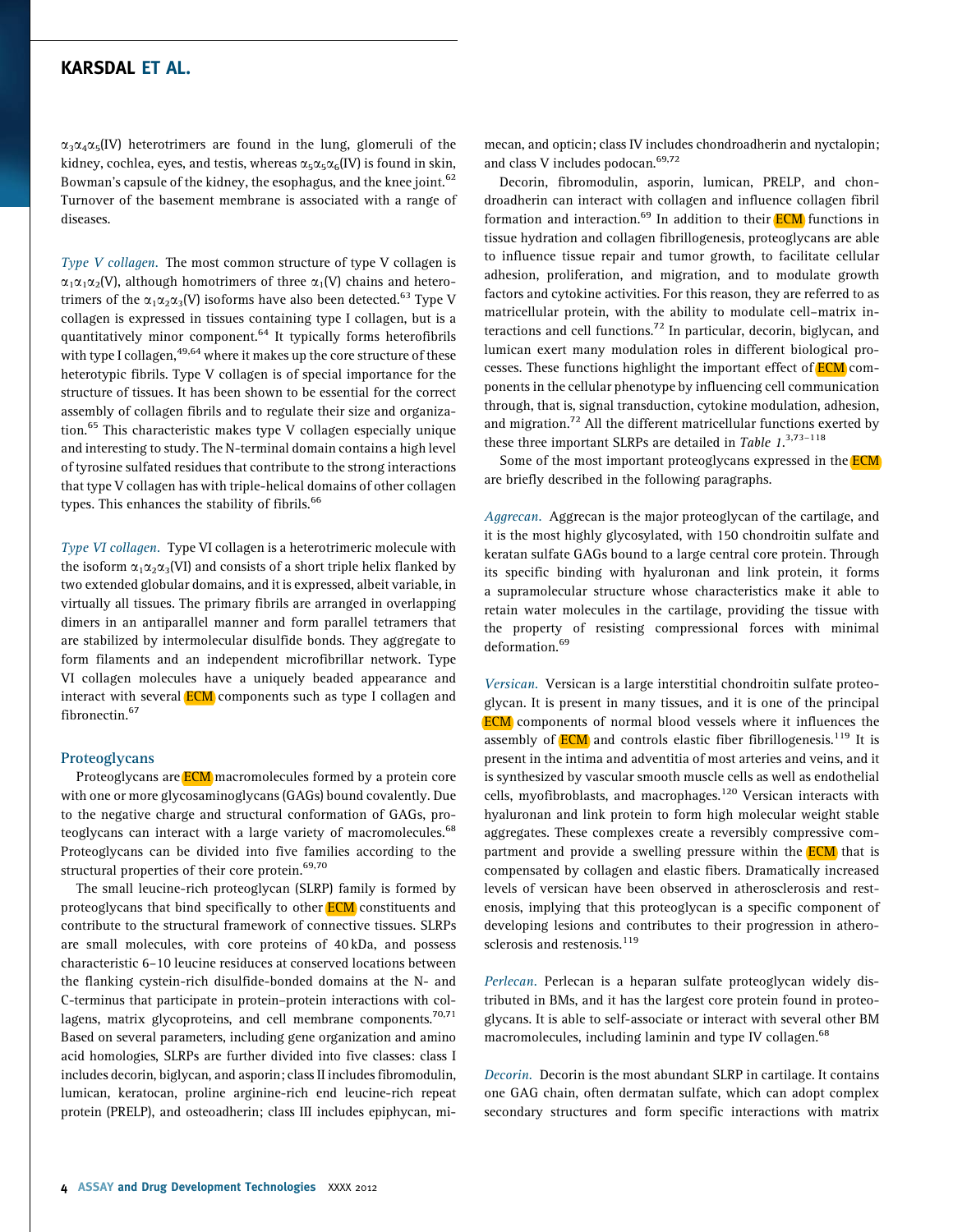| Table 1. The Matricellular Effects of Extracellular Matrix Components                                                                         |                                                                                                |                                                                                                                                               |                            |  |  |  |  |  |
|-----------------------------------------------------------------------------------------------------------------------------------------------|------------------------------------------------------------------------------------------------|-----------------------------------------------------------------------------------------------------------------------------------------------|----------------------------|--|--|--|--|--|
| Protein or PTM                                                                                                                                | <b>Cellular phenotype</b>                                                                      | <b>Responsible receptor</b>                                                                                                                   | Reference                  |  |  |  |  |  |
| Elastin-derived peptides                                                                                                                      | Chemotaxis of monocytes, fibroblasts, and endothelial cells                                    | Elastin-binding protein in complex                                                                                                            | 73,74                      |  |  |  |  |  |
|                                                                                                                                               | Proliferation of fibroblasts and smooth muscle cells                                           | with protective protein/cathepsin<br>A and neuraminidase-1                                                                                    |                            |  |  |  |  |  |
|                                                                                                                                               | Protease release from fibroblasts and leukocytes                                               |                                                                                                                                               |                            |  |  |  |  |  |
| Thrombospondin                                                                                                                                | Inhibition of angiogenesis                                                                     | CD36 and CD47                                                                                                                                 | $75 - 77$                  |  |  |  |  |  |
| Type I collagen                                                                                                                               | Fibroblast migration                                                                           | DDR2; integrins $\alpha_1$ , $\alpha_2$ , $\alpha_{10}$ ,<br>$\alpha_{11}$ , and $\beta_1$                                                    | 3,78                       |  |  |  |  |  |
| Acetylated Proline-Glycine-Proline<br>(acPGP; fragment of type I collagen)                                                                    | Neutrophil chemotaxis                                                                          | CXCR1 and CXCR2                                                                                                                               | 79,80                      |  |  |  |  |  |
| Arresten, canstatin, and tumstatin<br>(fragments of type IV collagen)                                                                         | Inhibition of angiogenesis, tumor growth, and endothelial cell<br>proliferation and migration. | Various integrins                                                                                                                             | 81,82                      |  |  |  |  |  |
|                                                                                                                                               | Induction of apoptosis                                                                         |                                                                                                                                               |                            |  |  |  |  |  |
| Endostatin (fragment of collagen                                                                                                              | Inhibition of endothelial proliferation, angiogenesis, and tumor growth                        | Glypicans, nucleolin                                                                                                                          | $83 - 86$                  |  |  |  |  |  |
| type XVIII)                                                                                                                                   | Induction of endothelial cell apoptosis                                                        |                                                                                                                                               |                            |  |  |  |  |  |
| RGD motif (present in collagens,<br>laminin, and fibronectin)                                                                                 | Cell adhesion, angiogenesis, and apoptosis                                                     | Various integrins                                                                                                                             | 87,88                      |  |  |  |  |  |
| Fibromodulin                                                                                                                                  | Proliferation, migration, and chemotaxis of HSCs                                               | Unknown                                                                                                                                       | 89                         |  |  |  |  |  |
| Laminin-332 (elastase-generated<br>fragment of $\gamma_2$ )                                                                                   | Neutrophil chemotaxis                                                                          | Unknown                                                                                                                                       | 90                         |  |  |  |  |  |
| SIKVAV and ASKVKV (sequences in<br>linker regions between coiled-coil<br>and globular domains of laminin<br>$\alpha_1$ and $\alpha_5$ chains) | Neutrophil and macrophage chemotaxis                                                           | Unknown receptors; SIKVAV<br>interacts with integrins $\alpha_1$ , $\alpha_6$ ,<br>and $\beta_1$ in the salivary gland<br>carcinoma cell line | 91,92                      |  |  |  |  |  |
| Laminin                                                                                                                                       | Chemotactic migration of malignant cells toward laminin                                        | 67LR (LamR)                                                                                                                                   | 93,94                      |  |  |  |  |  |
| Lumican                                                                                                                                       | Regulation of inflammation and innate immunity                                                 | CD14, FasL, CXCL1                                                                                                                             | $95 - 98$                  |  |  |  |  |  |
|                                                                                                                                               | Apoptosis induction                                                                            | Fas                                                                                                                                           |                            |  |  |  |  |  |
| Biglycan                                                                                                                                      | Regulation of inflammation and innate immunity                                                 | TLR2, TLR4, P2X4/P2X7,<br>selectin L/CD44, C1q                                                                                                | $99 - 110$                 |  |  |  |  |  |
|                                                                                                                                               | Cytokine modulation (PDGF, TGF-β, TNF-α, WISP-1, BMP-4)                                        |                                                                                                                                               |                            |  |  |  |  |  |
|                                                                                                                                               | Adhesion and migration                                                                         | RhoA, Rac1                                                                                                                                    |                            |  |  |  |  |  |
| Decorin                                                                                                                                       | Signal transduction                                                                            | LRP-1, c-MET                                                                                                                                  | $102 - 106$<br>$110 - 118$ |  |  |  |  |  |
|                                                                                                                                               | Cytokine modulation (PDGF, TGF- $\beta$ , TNF- $\alpha$ , VWF, and WISP-1)                     |                                                                                                                                               |                            |  |  |  |  |  |
|                                                                                                                                               | Regulation of inflammation and innate immunity                                                 | TGB- $\beta$ , C <sub>1q</sub>                                                                                                                |                            |  |  |  |  |  |
|                                                                                                                                               | Antiapoptotic effect.                                                                          | IGF-IR                                                                                                                                        |                            |  |  |  |  |  |
|                                                                                                                                               | Antioncogenic effect.                                                                          | EGF-R, VEGF-R2,                                                                                                                               |                            |  |  |  |  |  |
|                                                                                                                                               | Adhesion and migration                                                                         | IGF-IR, integrin $\alpha_2\beta_1$ , RhoA, Rac1                                                                                               |                            |  |  |  |  |  |

PTMs, post-translational modifications; HSC, hepatic stellate cell; PDGF, platelet-derived growth factor; TGF, transforming growth factor; TNF, tumor necrosis factor; VEGF, vascular endothelial growth factor.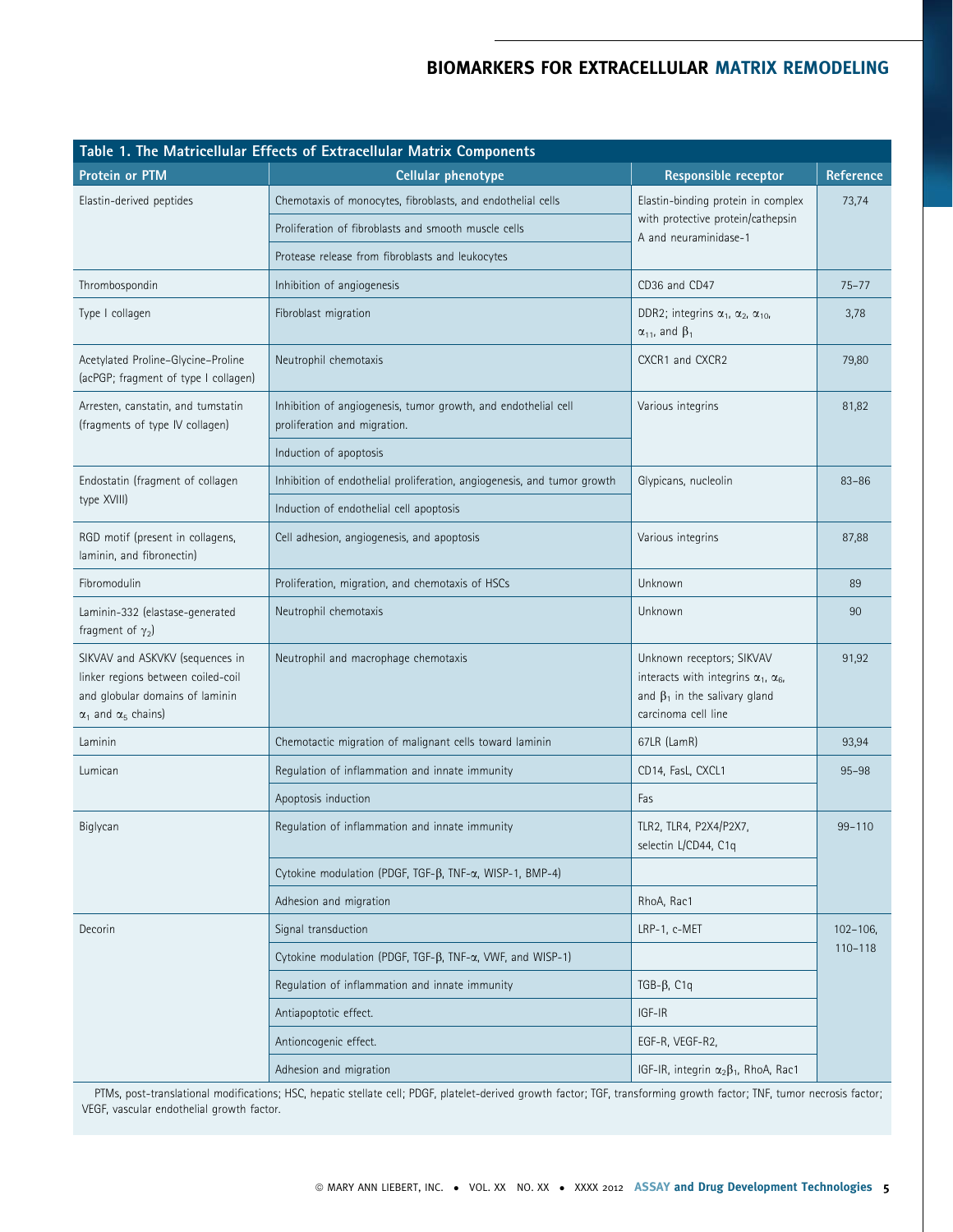molecules. Its level increases with age. Its main function is to regulate collagen fibrillogenesis and to maintain tissue integrity by its binding with fibronectin and thrombospondin.<sup>69</sup> However, decorin also exerts important matricellular functions, favoring the cell– matrix interactions and influencing cell phenotype (see Table 1). Decorin is an important antifibrotic agent: it influences fibrogenesis in different organs by inhibiting TGF- $\beta$ ; it regulates **ECM** synthesis and turnover, and it is involved in regulation of cell death, adhesion, and migration.<sup>72</sup>

Biglycan. Biglycan is a small SLRP. It is found in many connective tissues, such as skin, bones, and blood vessels. Within the hyaline cartilage tissue, biglycan is localized mainly pericellularly.<sup>70</sup> Together with decorin, biglycan is a key regulator of the lateral assembly of collagen fibres, and it interacts primarily with type VI collagen.<sup>69</sup> Biglycan is thought to have a role also in fibrogenesis and in assembly of elastin fibers. $121$  Moreover, this proteoglycan is able to bind to the membrane-bound proteoglycan, dystroglycan, and to a wide variety of proteins. It is involved, for instance, in cell signal transduction during cell growth and differentiation and in regulating cytokine activity through its capacity to bind  $TGF-\beta$  and tumor necrosis factor (TNF)  $\alpha$  (see Table 1).<sup>99</sup>

Mimecan. Mimecan is a keratan sulfate proteoglycan belonging to the SLRP family, and it is the product of the gene that encodes for osteoglycin.<sup>122</sup> Its main role consists in regulating the collagen fibril diameter.<sup>123</sup> Apart from corneal tissue, where it has been first identified, mimecan is expressed also in other tissues, such as medullary bone,<sup>124</sup> amniotic membrane,<sup>125</sup> cartilage<sup>126</sup> and pituitary.<sup>127</sup> In the lung, mimecan mRNA expression is correlated to nonsmall-cell lung cancers, $128$  and in arteries, there is an indication that it can be involved in arterial remodeling during atherosclerosis.<sup>129</sup>

Fibromodulin. Fibromodulin is one predominant SLRP in cartilage. It contains up to four keratan sulfate chains, and it is able to influence collagen fibril formation and maintain a sustained interaction with the formed fibrils.<sup>69,130</sup>

Lumican. Lumican is a highly biologically active SLRP. It can exist as proteoglycan (with GAG chains) and as glycoprotein (with monoor polysaccharide chains). In the human adult cornea, it is present in the first form, whereas it is in a glycoprotein form in embryonic cornea and in skin. Lumican expression in cornea has been widely studied. In this tissue, it exerts its main role in controlling the polymerization of collagen into small-diameter fibrils. $131$  Lumican is also highly present in skeletal muscle, kidneys, placenta, heart, intervertebral discs, blood vessels, intestine, uterus, and pancreas, $71$ and it has a widespread distribution in connective tissues, including cartilage, where it modulates collagen fibrillogenesis and regulates the assembly and diameter of collagen fibers and interfibrillar spacing, enhancing collagen fibril stability.<sup>132</sup> Together with decorin and biglycan, it is an important component of the **ECM** exerting matricellular functions (see Table 1).

Other proteins. The glycoproteins fibronectin and tenascin C modulate the integrin-mediated adhesion of cells to other **ECM** proteins, such as collagens, and as such play a key role in cancer invasion. A single gene encodes fibronectin, but alternative splicing allows formation of multiple isoforms from which some are tumor specific.<sup>133</sup> The fibulins, Galectin-1 and Fibulin-1, function as intramolecular bridges in the organization of **ECM** supramolecular structures, such as elastic fibres and BMs.<sup>134</sup> Galectin-1 and Fibulin-1 can bind **ECM** components, that is, laminin and fibronectin, and therefore modifies the adhesive properties of cancer cells.<sup>134-136</sup>

## Effect of Structural Proteins on Cellular Phenotype: Selected Examples

There is growing evidence that **ECM** molecules have functions other than structural roles, but as integrated players in the structure and functional homeostasis of tissue. A nonexhaustive list of these proteins is given in Table 1. This highlights that **ECM** proteins are beginning to be recognized as paracrine-signaling molecules, with profound effects on cellular phenotypes that until recently was restricted to cytokines, growth factors, and hormones.<sup>137</sup> Of particular relevance, which will be discussed later in this review, some proteins do not change cellular phenotypes in their native conformation, whereas subsequent to a specific PTM, a highly potent and novel function of that protein is revealed. A well-thought example of such cryptic sites is RGD sequences that are either exposed by protease digestion in most collagen species $^{87}$  or even more scholarly exemplified by endostatin, which is a fragment of collagen type XVIII that by cleavage becomes possibly the most powerful anti-angiogenic molecule to date.<sup>83</sup>

Table 1 lists examples from outstanding research groups which serve to highlight that the matrix encompasses strong signaling motifs that may be revealed during the pathological process. Consequently, the matrix molecules themselves, in addition to cytokines, growth factors, and hormones, become essential players in tissue homeostasis. As the **ECM** molecules both anchor cells in the right spatial distribution and cell orientation, these structural components may have a dual effect due to their emerging signaling roles.

## ECM REMODELLING IN CANCER AND FIBROSIS

Cancer and fibrosis share a number of abnormal characteristics of the **ECM** structure and function, including constitutively high matrix degradation, formation, and turnover. Interestingly, both diseases involve aspects of inflammation and matrix assembly, destruction, and disorganization.<sup>24,138,139</sup> As illustrated in Figure 2, cancer cell metastasis results in extensive **ECM** remodeling (ECMR), resulting in the release of matrix components, including neoepitopes, into the circulation. **ECM** components and remodeling enzymes are known to be elevated in the circulation of cancer patients.<sup>140,141</sup>

The architecture of the tumor-associated **ECM** is fundamentally different from that of the normal tissue stroma.<sup>142</sup> As an example, type I collagen is situated parallel to the epithelial cells in healthy tissue, but is less organized in the stroma surrounding metastases. $143$ These stromal changes to the **ECM** promote transformation, tumor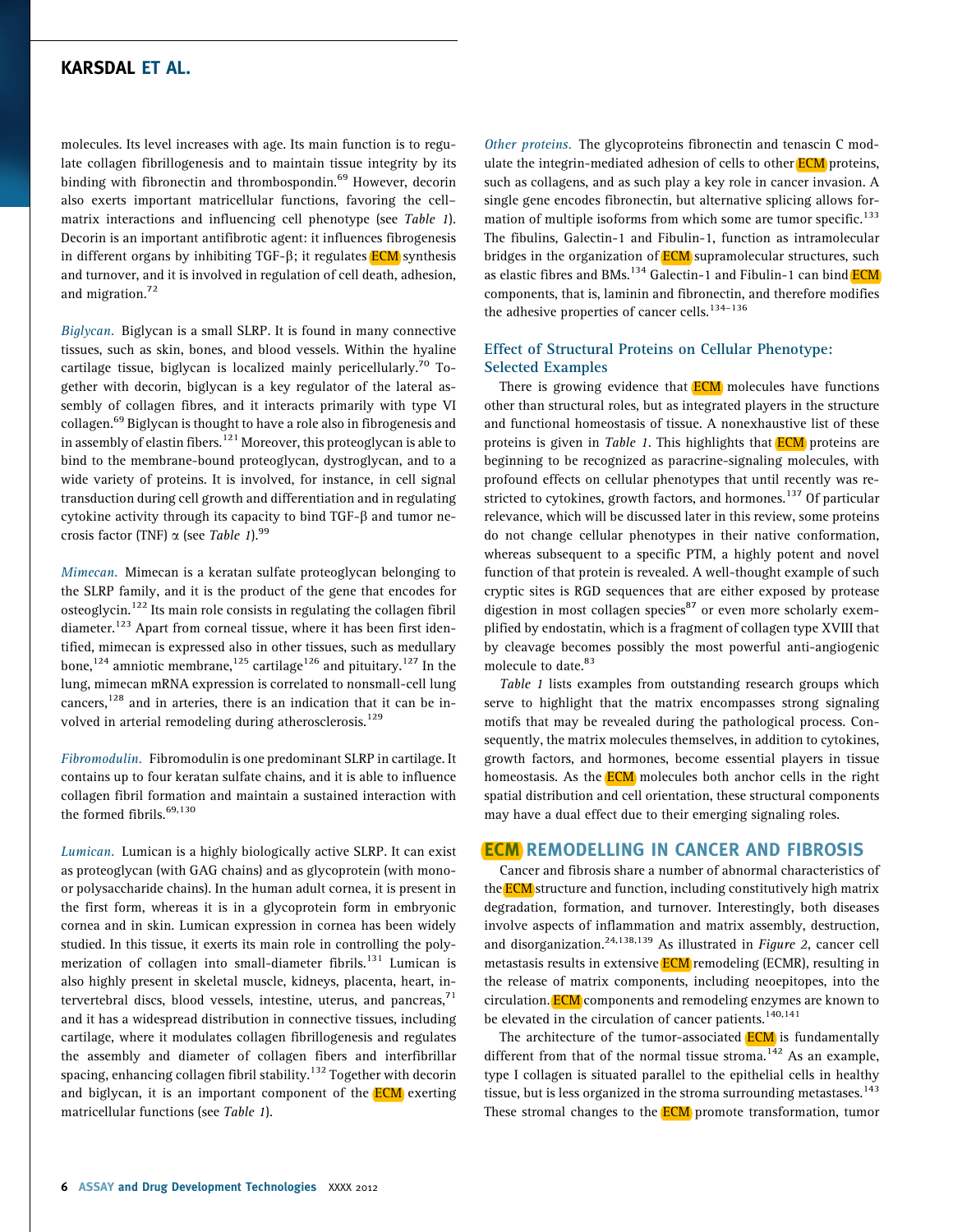

Fig. 2. Schematic representation of the high extracellular matrix remodeling in fibrosis. All steps involve extracellular matrix  $(ECM)$  remodeling that generates unique protein degradation fingerprints. These enzymes degrade the **ECM**, releasing smaller fragments of protein from the **ECM** into the circulation. Interestingly, many of the same processes occur in both fibrosis and cancer.

growth, motility, and invasion; enhance cancer cell survival; enable metastatic dissemination; and facilitate the establishment of tumor cells at distant sites.<sup>143</sup> Cancer is caused when the essential rules governing how cells should be organized in a stable manner within all living tissue are disregarded. Uncontrolled cell growth is necessary for cancer formation. Such growth becomes self-directed, leading to a disorganization of the normal tissue architecture, which is known as neoplastic transformation. More than 90% of malignant tumors are epithelial tumors, $4$  occurring where there is a collapse in the boundary between the epithelial and connective tissues that encompass a given organ. Interruption of these tissue boundaries promotes cancer cell migration to nearby blood vessels or the lymph node system, enabling the cells to metastasize to remote organs resulting in multiorgan failure and death.

Fibrosis is an end-stage representation of a repair–response process after an injury. Like cancer, it may lead to serious organ damage. The development of liver fibrosis resembles the process of wound healing, including the three essential phases after tissue injury: inflammation, synthesis of collagenous and noncollagenous **ECM** components, and tissue remodeling. Fibrosis may begin in response to various acute or chronic stimuli, including infections, autoimmune reactions, toxins, radiation, and mechanical injury.<sup>144</sup> The pathogenic process driving fibrogenesis is believed to be a dynamic series of events involving complex cellular and molecular mechanisms evolving from the acute or chronic activation of tissue repair that follows repeated tissue injury,<sup>5</sup> In the case of liver fibrosis, these stimuli give rise to a series of events that involve several cell types working in synergy toward irreversible damage of the liver.<sup>145</sup>

Identification and characterization of the cell types and the different mediators involved in liver fibrogenesis have expanded significantly during recent years.<sup>146-148</sup> Hepatic stellate cells (HSCs) have been identified as the driving force of liver fibrosis. When HSCs are activated by inflammatory mediators, $149$  they differentiate into hepatic myofibroblast-like cells (hMFB) capable of expression and secretion of several connective tissue components (for example, collagens, elastin, proteoglycans, and hyaluronan).<sup>149,150</sup> HSCs are believed to be the main source of **ECM** proteins accumulated in the liver during chronic liver disease. Recent research has clearly demonstrated that other cell types contribute to the hMFB-pool.<sup>151-153</sup> These cells can come from local sources such as portal myofibroblasts $154$  or, may be, newly formed HSCs that originate from a process called EMT, in which biliary epithelial cells or hepatocytes transform into fibroblasts.<sup>155</sup> In addition, contributions to the hMFB-pool come from outside the liver

from cells like bone marrow<sup>156</sup> and circulating fibrocytes.<sup>157</sup> The bone marrow-derived myofibroblasts have been shown to be of a surprisingly large importance, as they can transdifferentiate into epithelial cells.<sup>158–161</sup> The accumulation of fibrous tissue and myofibroblast contraction in the liver leads to mechanical increase of hepatic vascular resistance to portal vein blood.<sup>159,162</sup> This in turn leads to loss of oxygen to the surrounding tissue, facilitating neoangiogenesis as HSCs and Kupffer cells begin overexpressing proangiogenic growth factors and cytokines.<sup>163</sup>

The activation of HSCs involves multiple intracellular pathways and gene regulation. Regulation of growth factors plays an important role in HSC activation, with platelet-derived growth factor (PDGF) signaling is the best-characterized pathway leading to HSC activation. Binding of PDGF results in dimerization and phosphorylation of the tyrosine residues in the intracellular domain of the receptor. This activates the Ras/MAPK and the PI3K-AKT/PKB pathways, leading to cellular proliferation.<sup>164</sup> The increased matrix production by HSCs is controlled by TGF- $\beta$ , which is the most potent fibrogenic cytokine in the liver, by signaling via Smad proteins.<sup>165</sup> Chemokines induce the NF<sub>K</sub>B signaling pathway, leading to further migration and proliferation of HSCs. Continued deposition of matrix proteins is controlled by a positive feedback loop that sustains the inflammatory response and proliferation and migration of HSCs as chemokines interact with immune cells.<sup>166,167</sup>

Disregulation of **ECM** homeostasis is also central in the development of fibrosis of the lung, although the origin of fibrogenic precursors remains a subject of debate, and is potentially multifactorial in nature. Activation of resident fibroblasts, recruitment of circulating progenitors such as fibrocytes or other candidate progenitors,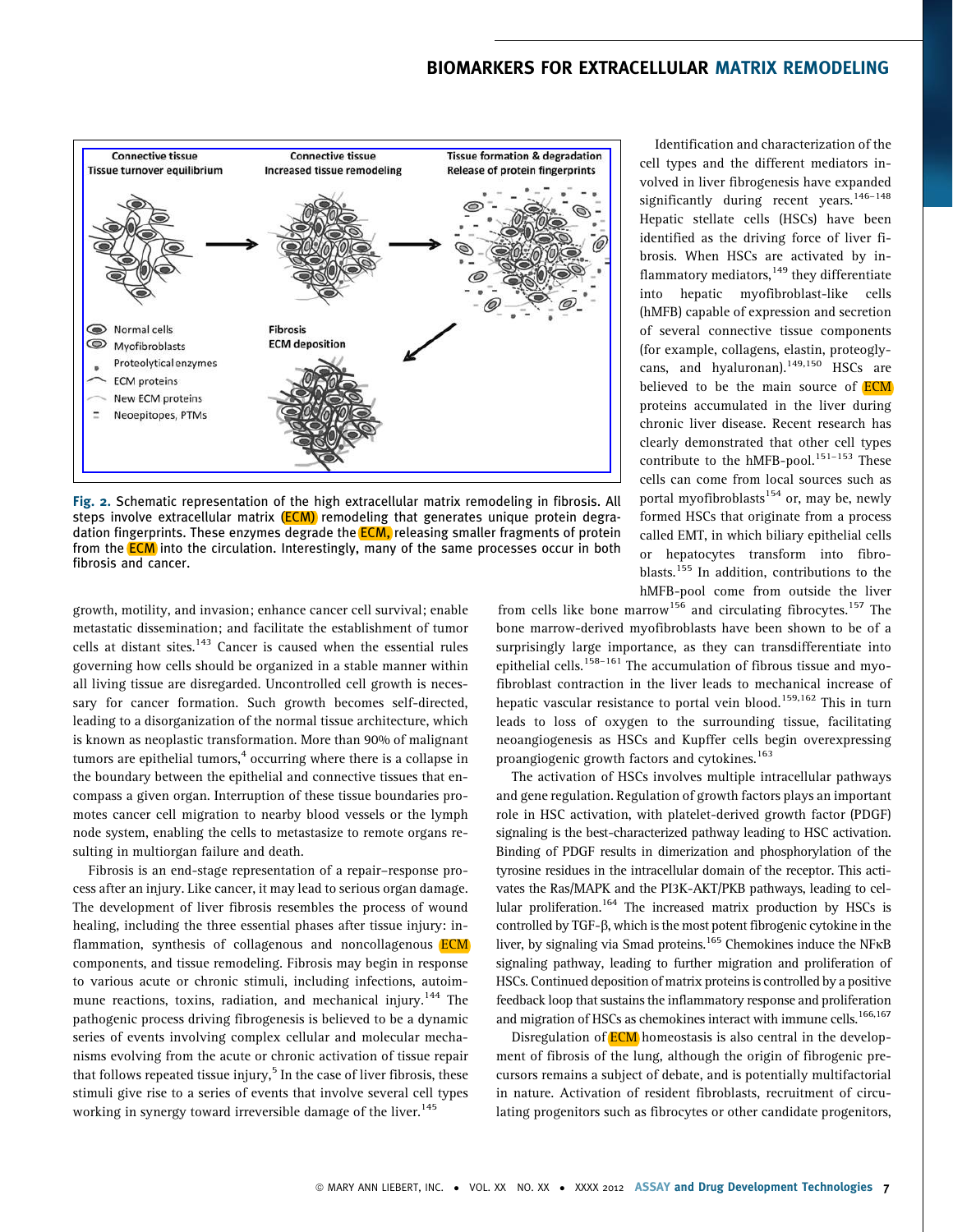and EMT of alveolar epithelia have all been implicated in the formation of activated myofibroblasts<sup>168-172</sup> in the lung. Consistent with findings in fibrotic liver disease, these activated myofibroblasts produce fibrillar collagens such as type I collagen and other matrix proteins, which apart from promoting remodeling and ultimately scarring the lung parenchyma, drive a sustained cycle of ongoing fibrogenesis, even in the absence of ongoing inflammatory insult. As with liver fibrosis, studies in disease models indicate that  $TGF-\beta$  is a key fibrogenic cytokine. Together with other cytokines, signaling pathways, and matrix proteins,  $TGF-\beta$  contributes to the ongoing disease cascade and destructive remodeling of the lung.<sup>172-178</sup>

As a biomechanically sensitive organ, the lung could be considered as particularly dependent on the composition and architectural organization of **ECM** components, including BM collagens such as type IV collagen, structural fibrillar collagens (type I and III), and elastin.<sup>179</sup> The importance of collagen remodeling in resolution of fibrosis has been demonstrated in models in which inhibition of the lysyl oxidase (LOX) family member, LOXL2, which catalyzes the cross-linking of fibrillar collagen, and thereby increases tissue tension, was sufficient to reverse established fibroblast activation and reduce TGF-b signaling, cytokine production, inflammation, and other markers of profibrogenic imbalance.<sup>14</sup> These findings are consistent with previous data showing that ongoing myofibroblast activation and TGF- $\beta$  signaling from the latency-associated complex can be driven by altered mechanical tension in a feed-forward loop.<sup>180,181</sup> Selective inhibition of LOXL2, which is overexpressed in both human fibrotic disease and disease models, may also constitute a therapeutic target. Inhibition of aberrant fibrogenesis, while avoiding inhibition of other LOX family members, such as LOX and LOXL1, may play a critical role in elastin homeostasis in the lung.<sup>182,183</sup>

Studies in humans and in animal models have suggested that some elements of fibrosis are reversible, and in specific circumstances, restoration to near-normal organ architecture can be achieved.<sup>184–189</sup> Consequent to these findings is an emerging interest in the fibrosis field with focus on the **ECM** components. Measurement of the individual molecules gives a deeper understanding of fibrosis and attenuates pathological processes.

Noninvasive biomarkers of liver fibrosis have been sought for decades, and the FibroTest multimarker panel is approved for clinical usage in Europe. However, all of the current markers and panels have limitations,<sup>190</sup> and none have been recommended by the American Association for the Study of Liver Disease (AASLD) to replace liver biopsy.<sup>191</sup> Clearly, novel markers are still needed, and measuring neoepitopes of **ECM** proteins composes a snapshot of matrix dynamics that may be of diagnostic and prognostic value.<sup>192</sup> Examples of well-studied liver **ECM** markers include collagen propeptides, notably PIIINP,<sup>193</sup> and caspase fragments of cytokeratin  $18.^{194}$  A recent mass spectrometry study of the **ECM** in two rodent models identified 16 different collagens in the liver, and profiled changes in the abundance of collagens and integrins in tumors compared with healthy livers and precancerous fibrotic livers.<sup>195</sup> Neoepitopes of these proteins may serve as valuable markers of liver **ECMR**. Promising candidates have been reported, including those derived from

type IV collagen,<sup>196,197</sup> type I collagen,<sup>198</sup> type V collagen,<sup>199</sup> and type VI collagen.<sup>200</sup> Systemic approaches, such as global profiling of serum glycoproteins, have also been utilized, $^{201}$  and this technique is now being validated in rodent models (e.g., Fang et al., <sup>202</sup> Blomme et  $al.,<sup>203</sup>$  and in additional cohorts of liver disease patients.<sup>204,205</sup>

A range of diseases involve excessive matrix remodeling in specific matrices. For example, in rheumatoid arthritis the turnover of type I, II, and III collagens are highly upregulated in the cartilage and synovium.<sup>206</sup> The high turnover of **ECM** proteins are also found in other diseases, such as:

- . osteoarthritis affecting the articular cartilage (type II collagen and aggrecan)<sup>56</sup>
- $\bullet$  metabolic bone diseases (type I collagen)<sup>138,207-210</sup>
- $\bullet$  sarcopenia (type VI collagen)<sup>211-213</sup>
- cancer (basement membrane and desmoplasia) $4,33,214-216$
- $\bullet$  atherosclerosis (type I and III collagens, titin and versican)<sup>217</sup>
- . various fibrotic diseases including liver (type I, III, IV, V, VI collagens and biglycan),<sup>59-61,144,196,197,199,200,218</sup> lung (elastin, type I, III, and V collagen),  $74,220-232$  and kidney.  $233$

Key lessons on the importance of the structural components of the matrix may be harvested from the genetic mutations that lead to pathologies. Table 2 contains a summary of key structural proteins and their known mutations leading to matrix and tissue failure.224,233–271 These disease phenotypes provide pivotal information on proteins important for tissue function, and thus how they are involved in some pathologies of nongenomic disorders, and subsequently how treatments that affect these proteins may counter disease progression.

## PTMS IN THE **ECM**

PTMs are non-DNA-coded modifications to the composition or structure of proteins, which generate unique parts of a molecule known as neoepitopes.<sup>17</sup> Pathologically relevant protein modifications are not restricted to protease activity, although the subpopulation of neoepitopes generated through this mechanism may be of paramount importance. Figure 3 depicts a handful of different types of PTMs. Some have been identified and used as biochemical markers as a measure of the disease activity, $^{272}$  but also as contributions to disease process, $17$  as they change the functionality of the proteins.

#### One Gene, 1,000 Protein Subtypes

The importance of PTMs is best described by the fact that one gene may result in 1,000 different and unique proteins with different functional implications. This is illustrated in Figure 3. Here, modifications to amino acids by specific PTMs or degradation of the protein result in both immunologically different as well as functionally different proteins. Measurement of the same protein may provide highly different information, such as either protein formation or protein degradation, which obviously entails opposite information. Some pathologies may further modify the protein specifically, and thus give a specific protein fingerprint of pathology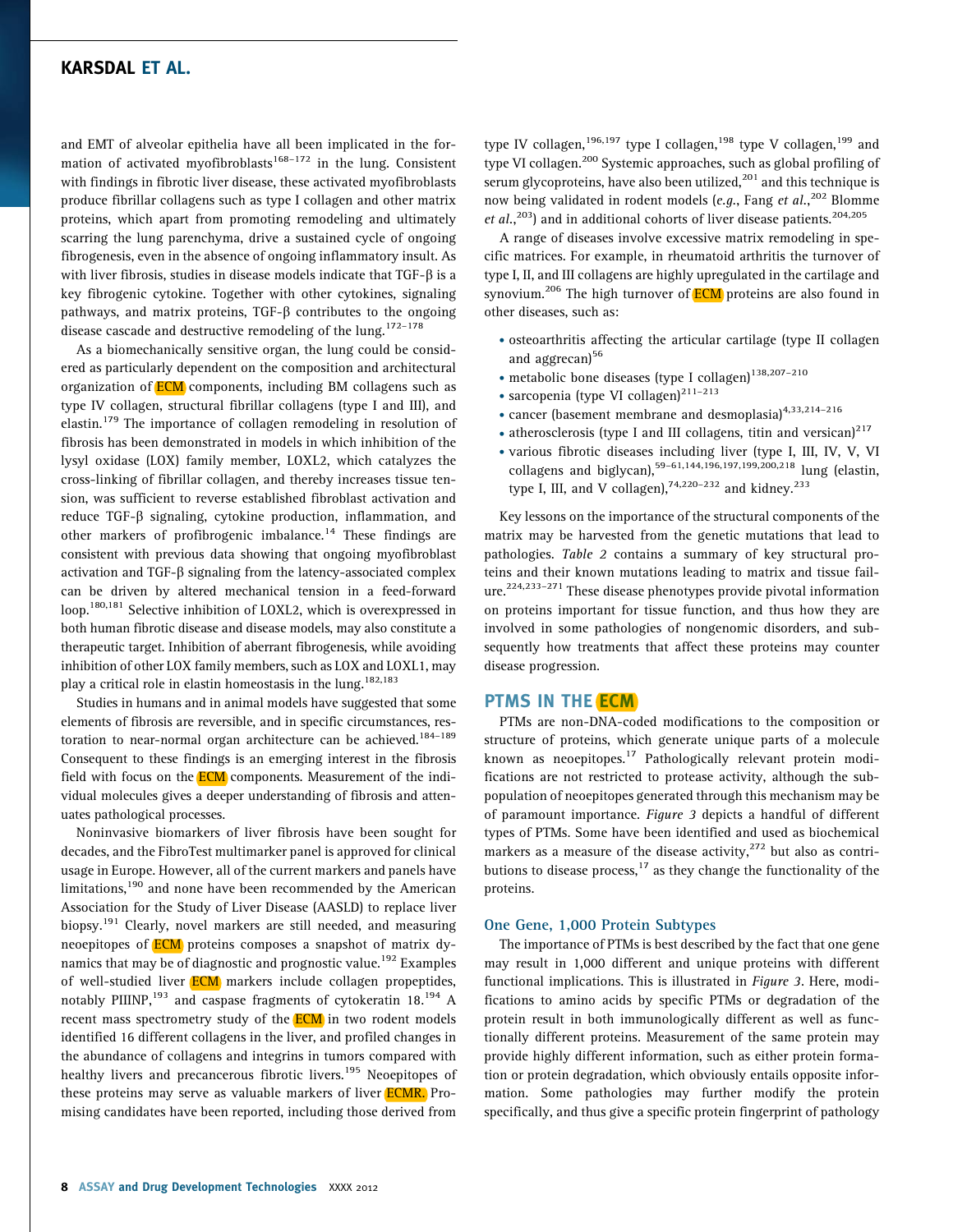| Table 2. Genetic Mutations in Structural Proteins Leading |  |
|-----------------------------------------------------------|--|
| to Distinct Pathologies                                   |  |

| Protein               | <b>Disease</b>                                                           | <b>Reference</b> |
|-----------------------|--------------------------------------------------------------------------|------------------|
| Type I collagen       | Osteogenesis imperfecta, Ehlers-Danlos syndrome<br>type VII              | 234,235          |
| Type II collagen      | Several chondrodysplasias, osteoarthritis                                | 236-239          |
| Type III collagen     | Ehlers-Danlos syndrome type IV, aortic aneurysms                         | 240,241          |
| Type IV collagen      | Kidney fibrosis, Alport syndrome                                         | 233,242-244      |
| Type V collagen       | Ehlers-Danlos syndrome type I and II                                     | 245,246          |
| Type VI collagen      | Bethlem myopathy, Ullrich congenital muscular<br>dystrophy               | 247              |
| Type VII collagen     | Epidermolysis bullosa dystrophica                                        | 248              |
| Type IX collagen      | <b>MED</b>                                                               | 249              |
| Type X collagen       | SMCD and Japanese-type SMD                                               | 250,251          |
| Type XV collagen      | Cardiac and muscle phenotypes                                            | 243              |
| Yype XVII collagen    | Growth retardation                                                       | 243              |
| Type XVIII collagen   | Renal filtration defects                                                 | 243              |
| Elastin               | Lung, skin and arterial defects, SVAS, WBS, CL                           | 224,252,253      |
| Laminin               | Alport syndrome                                                          | 233              |
| Biglycan              | Cardiovascular disease, osteoporosis                                     | 254-256          |
| Biglycan/decorin      | Osteopenia and skin fragility                                            | 257              |
| Biglycan/fibromodulin | Osteoarthritis                                                           | 258              |
| Perlecan              | Multiple developmental defects and myotonia.<br>Schwartz-Jampel syndrome | 243              |
| Nidogen 1 and 2       | Lung and kidney development                                              | 243              |
| Fibromodulin          | Osteoarthritis                                                           | 259              |
| Lumican/fibromodulin  | Joint laxity and impaired tendon integrity                               | 260,261          |
| Lumican               | Reduced corneal transparency and skin fragility                          | 262              |
| Decorin               | Intestinal tumor; skin fragility; Ehlers-Danlos<br>syndrome-like.        | 263-265          |
| Mimecan               | Colorectal cancer early formation                                        | 266              |
| Fibrillin             | Marfan syndrome                                                          | 267              |
| COMP                  | PSACH and MED                                                            | 268-270          |
| Matrillin-3           | <b>MED</b>                                                               | 271              |

MED, multiple epiphyseal dysplasia; SMCD, Schmid-type metaphyseal chondrodysplasia; SMD, spondylometaphyseal dysplasia; SVAS, supravalvular aortic stenosis; WBS, William-Beuren syndrome; CL, cutis laxa; COMP, Cartilage oligomeric matrix protein; PSACH, pseudoachondroplasia.

such as glycosylation of hemoglobin resulting in HbA1c type I diabetes.<sup>273</sup> A long line of evidence suggests that measurement of the intact protein provides some information, and measurement of one of these subforms of a protein provides different and more pathologicallyrelevant information. These have been carefully described for C-reactive protein  $(CRP)$ ,  $274$  type I and XVI collagens,  $275,276$  osteocalcin,  $277$  and a selection of other analytes. Thus, it is becoming increasingly clear that measurement of a given pathologically-modified protein enables refinement of clinical chemistry and diagnostic procedures. Most likely the best example is hemoglobin, in which the modification of glycosylation is the gold standard marker of diabetes; thus, the intact protein is a necessity of life, whereas the PTM-modified protein is a pathology-specific marker.

As will later be described in larger molecular detail, many amino acids are amenable to specific modifications (citrullinations, phosphorylations, acetylations, methylations, nitrosylations, and glycosylations<sup>17</sup>). These modifications can have both positive and negative impacts on the function of the protein, and even target the protein for degradation. In addition, many proteins are born with a propeptide that needs to be cleaved before the protein is in the active configuration that being enzymatic activity or structural enablement. Both N- and Cterminal propeptides are present, which may be further modified, and thus is a waste underestimation of the complexity of these peptides. The degradation products of proteins may be the specific action of pathologicalspecific enzymes, and there is an accumulating amount of evidence suggesting that different fragments of the same protein may have different physiological and pathophysiological meanings.278 Lastly, polymerization may both be understood as aggregates of the same protein such as hyperphosphorylated Tau or cross-linked collagens, but also pentameric CRP. Each of these subpools obviously holds unique information.

## Cross-Linking

Cross-linking plays an important role in the ECM meshwork and thereby in tissue integrity. Cross-linking between different **ECM** components or between different protein chains can result from enzymatic and nonenzymatic pathways. Enzymatic cross-linking is often processed by members of the LOX enzyme family, whose members have been shown to promote the linearization of interstitial collagens which stiffen the tissues, thus leading to neoplastic progression of tumor cells.<sup>280-283</sup> Interestingly, this matrix stiffness was associated with different phenotypes and enhanced mechanoresponsiveness of the epithelium.<sup>280,281</sup> Therefore, cross-linking plays an important part in both the initiation and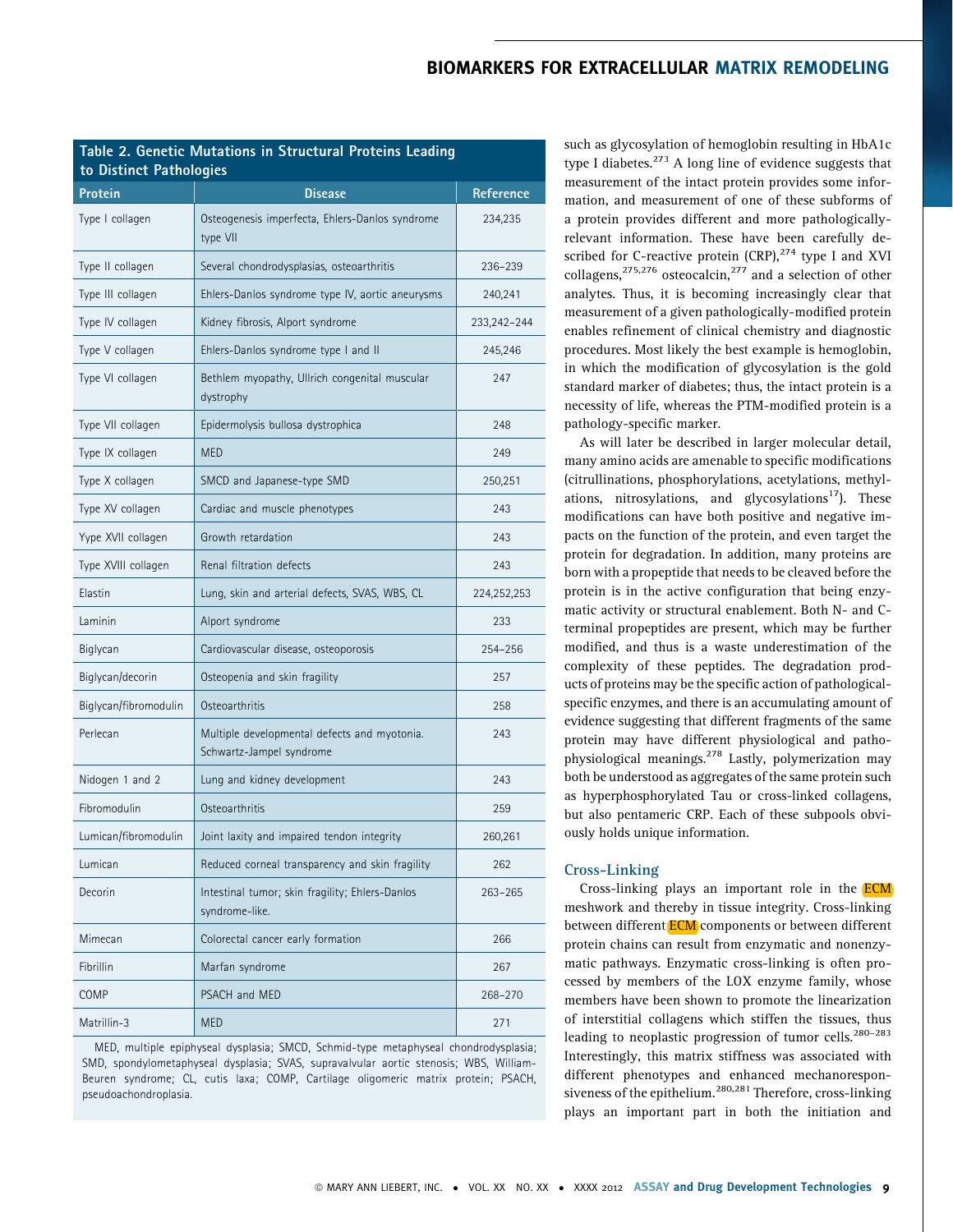

Fig. 3. Schematic figure of the modifications made to a protein that causes unique subpools to be generated, which each may entail specific pathological or physiological information.

progression of metastasis. Similarly, in fibrotic disease, increases in tissue tension mediated by cross-linking can lead to activation of  $TGF-\beta$  signaling from the latency-associated complex and other signaling changes, driving a fibrogenic feed-forward loop.

Valuable assays for evaluation of bone- and cartilage-related diseases have been developed using antibodies highly specific for protease-cleaved sites in type I collagen<sup>276</sup> and type II collagen,<sup>284</sup> respectively. The antibodies in these assays also assess the crosslinking between the lysines in the epitopes. C-terminal telopeptide of type I collagen (CTX-I) is an 8-amino acid fragment from the Ctelopeptide of type I collagen generated by cathepsin K activity, and the rate of its release from bone is a useful reflection of the resorbing activity of osteoclasts.<sup>285</sup> Measuring this fragment is useful for the evaluation of treatment efficacy in bone diseases such as osteoporosis.<sup>286</sup> The CTX epitope contains an aspartylglycine motif (DG) that is prone to spontaneous isomerization. In other words, EKAH- $D(\alpha)$ GGR epitopes are released during degradation of newly synthesized type I collagen, whereas  $EKAHD(\beta)GGR$  epitopes are released from matured type I collagen. It has been established that the  $\alpha/\beta$  ratio is a useful measure of the age of bone tissue;<sup>287–289</sup> the lower the ratio, the older the bone tissue.<sup>290</sup> Further, the lysine residue of the CTX residue is cross-linked. Figure 4 outlines schematically how assessment of both a cross-linked and cathepsin K-degraded epitope may be undertaken through the use of sandwich enzyme-linked immunosorbent assay (ELISA) technology. Additional  $ECM$  assays may be constructed by a similar approach, to include as much possible information of protein subtype as possible. Resorption rates of newly synthesized collagen type I can be assessed by specific immunoassays targeting the detection of  $\alpha$ CTX in urine samples.<sup>291</sup> Degradation rate of matured, isomerized collagen can be estimated by another specific assay targeting  $\beta$ CTX in both urine and serum samples.<sup>276</sup>

Another way of cross-linking is through the actions of tissue transglutaminases (TGs). They play a fundamental role in tissue stabilization by transamidation of glutamine residues of one protein chain to the amino group of a lysine residue in a second protein



Fig. 4. Development of an assay to detect a cancer-specific double neoepitope. (A) An enzyme, most likely an MMP, cleaves collagen molecules. This produces a cut in the peptide sequence, exposing an N- and C-terminal-truncated molecule. (B) Lysil oxidase family members are highly upregulated in many cancers. This family of enzymes enzymatically cross-links the lysines in the collagen chains, resulting in stiffened tissue. In the local area of cancer metastasis and growth, these processes are occurring at a more rapid pace than in other parts of the body, resulting in increased expression of a range of collagen, proteases, and other enzymes. (C) The processes of protease generation and lysine cross-linking are combined. (D) Design and generation of a sandwich assay to detect both the lysine cross-link and the protease-generated degradation product. Thus, this type of ELISA contains more information than traditional assays (i.e., both degradation and crosslink information).

chain. This results in the formation of the covalent N- $\gamma$ -glutaminyl- $\varepsilon$ lysyl-isopeptide bond, which is resistant to proteolytic degradation.<sup>292</sup> As several **ECM** proteins, such as collagens, fibronectin, laminin, and vimentin, act as substrates for TGs, they are involved in physiologic tissue integrity while being associated with various pathologies, including neurodegenerative diseases, cancer, inflammation, and fibrosis. In fibrosis, TGF- $\beta$  promotes activation of TG cross-linking, thereby reducing the  $ECM$  turnover, leading to deposition and accumulation of **ECM** proteins, and thus stabilizing the **ECM** network and facilitating proteolytic resistance. In cancer, intracellular cross-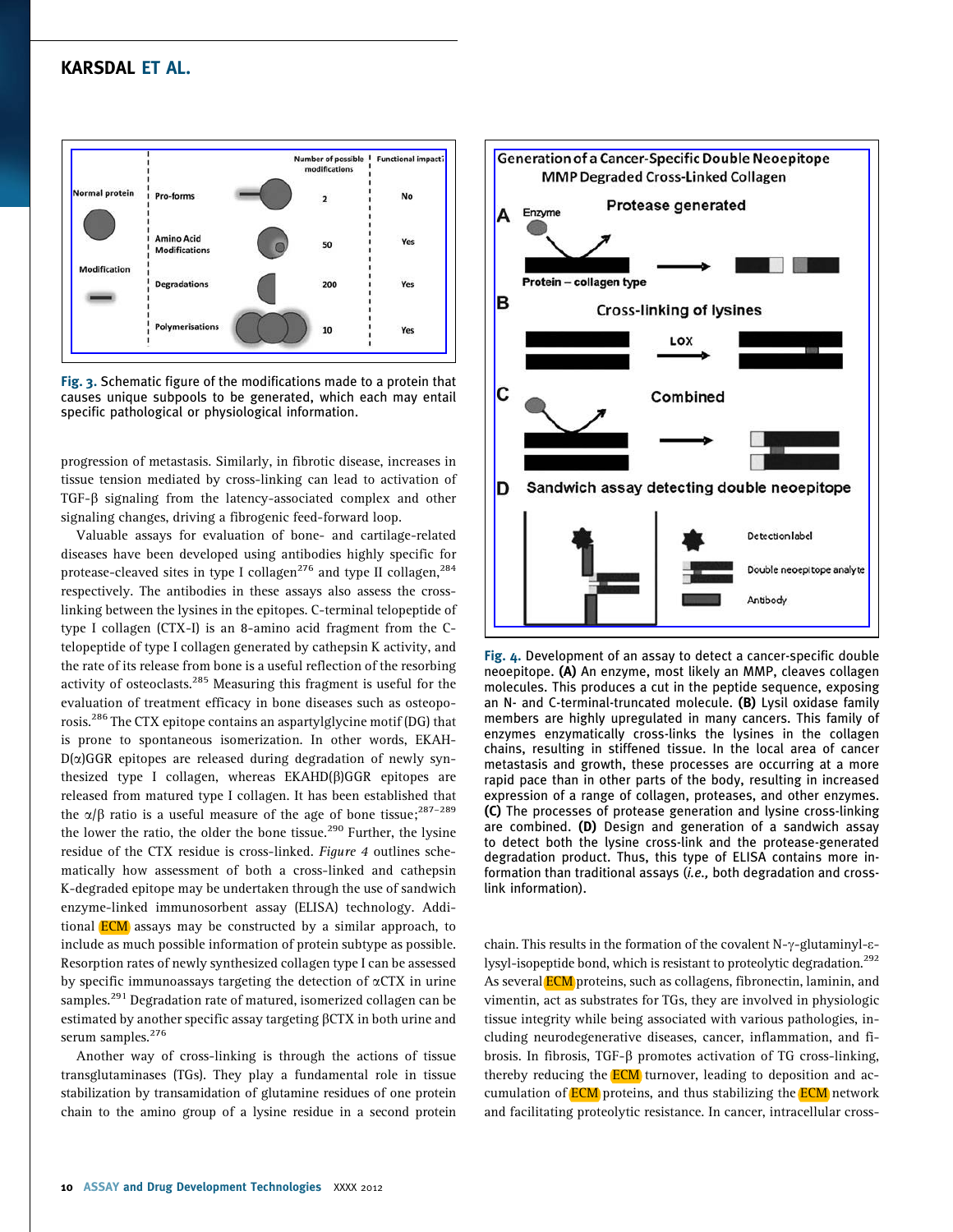linking by TG2 has been shown to be both pro- and antiapoptotic, and favoring cell survival, invasion, and motility by the close association with surface integrins.<sup>293,294</sup>

#### Oxidations and Hydroxylations

Oxidative damage to proteins is often caused by the action of free radicals, reactive oxygen species (ROS) and reactive nitrogen species such as hydrogen peroxide and nitric oxide, generated in cells by the mitochondrial respiratory chain.<sup>295</sup> Oxidizing PTMs have been implicated in several pathological and healthy tissue turnover processes. Although many amino acids can be attacked by ROS, some seem more likely to undergo oxidation than others. For example, lysine and proline are readily oxidized to aldehydes; methionine is sulfoxidized; and tyrosines are nitrosylated.<sup>296</sup> Under normal conditions, these ROS are strictly regulated by antioxidants, such as peroxidases and dimutases among others.<sup>297</sup> However, under pathological conditions, oxidation may be implicated in tissue destruction. The role of ROS in almost all aspects of cancer initiation and development<sup>139,295,298-303</sup> is still debated. Measurement of specific components of the **ECM** that hold these oxidized PTMs may be useful for both early diagnosis and prognosis of cancer.

#### Protease-Generated Neoepitopes

Matrix remodeling at specific disease stages results in both elevated levels of, and uniquely modified, proteins. Endopeptidases, such as MMPs and cysteine proteases, play major roles in the degradation of extracellular macromolecules such as collagens and proteoglycans. Specific proteolytic activities are a prerequisite for a range of cellular functions and interactions with the **ECM**, resulting in the generation of specific cleavage fragments. Even though many components of the **ECM**, as well as enzymes responsible for remodeling, are present in different tissues, the combination of a specific peptidase and specific **ECM** protein may provide a unique combination that elucidates activity in a particular tissue or a specific disease mechanism.

One often-taught example of protease degradation of a given tissue is that of joint degenerative diseases. Joint degenerative diseases lead to alterations in the metabolism of the articular cartilage and subchondral bone.<sup>278,304–309</sup> Cartilage is for the most part composed of collagen type II, which accounts for 60%–70% of the dry weight of cartilage, and proteoglycans accounting for 10% of the dry weight, of which aggrecan is the most abundant.<sup>310</sup> Since type II collagen is the most abundant protein in cartilage, several different degradation fragments of collagen type II have been indicated as useful for monitoring degenerative diseases of the cartilage. $272,311$ C-terminal telopeptide of type II collagen (CTX-II) is an MMP-generated neoepitope derived from the C-terminal part of type II collagen,<sup>310</sup> and measurement of CTX-II is highly useful for monitoring degradation of type II collagen in experimental setups assessing cartilage degradation.<sup>278,312</sup> Examples of a range of protease-generated neoepitopes have already been described in the literature, but they have not been utilized by applied science to produce quantifiable methods of disease assessment. Assays detecting a few neoepitopes

that have been developed and that are used in both clinical and preclinical studies were reviewed recently.<sup>313</sup>

To some extent, C-terminal telopeptide of type I collagen (ICTP) and MMP-derived fragments of type I collagen assays<sup>53,54,314-316</sup> as an indicator of cancer progression have been developed and used in prognosis of lung and ovarian cancers. A range of biochemical markers based on degradation products of the **ECM**, particularly collagen, may be identified and used in cancer. The collagen composition of the BM and interstitial matrix may be relevant for the development of the given marker for the **ECMR** associated with soft tissue metastasis.

## Isomerization: Advanced Glycation End Product of ECM Proteins

Proteins containing aspartate (D), asparagine (N), glutamate (E), or glutamine (Q) residues linked to a low–molecular-weight amino acid, such as glycine (G), can undergo spontaneous nonenzymatic isomerization.<sup>15</sup> This isomerization introduces a kink in the conformation of the molecule, as the peptide backbone is redirected from the  $\gamma$ -carboxyl group in the native newly synthesized form to the side chain  $\gamma$ -carboxyl.<sup>290</sup> Peptides that contain amino acid isomerizations are often resistant to proteolysis.<sup>317,318</sup> This feature affects the processing of antigens for presentation on the major histocompatibility complex II during the immune response signaling for the production of T-cells and antibodies.<sup>15</sup> In preclinical studies, it has been shown that various known autoantigens contain sites prone to deamidation and isomerization. These autoantigens are involved in type I diabetes, rheumatoid arthritis (RA), systemic lupus erythematosus (SLE), and experimental autoimmune encephalomyelitis.<sup>317,319-322</sup>

The C-telopeptide of type I collagen marker CTX-I is a marker of bone resorption. It has been shown that assessment of the nonisomerized epitope  $(\alpha$ CTX-I) is more sensitive as a marker for bone metastases secondary to breast and prostate cancer than the isomerized epitope ( $\beta$ CTX-I).<sup>207</sup> This is due to the high **ECMR** of type I collagen in the bone area invaded by cancer cells, and thus a high amount of newly formed nonisomerized collagen type I undergoes resorption by osteoclasts.

#### Nonenzymatic Glycosylation

Nonenzymatic glycosylation is also called the Maillard reaction, and leads to PTMs of proteins, nucleic acids, and lipids.<sup>273</sup> A common cause of nonenzymatic glycosylation is increased blood glucose levels, and accordingly, most knowledge about nonenzymatic glycosylation arises from studies performed in diabetics.<sup>273</sup> The marker HbA1c is an established PTM marker in type II diabetes. Recently, advanced glycation end products (AGEs) have been implicated in cancers. The nicotine-induced accumulation of AGEs is a cause of cancer.<sup>323</sup> The receptor for AGEs, called RAGE, is currently under intense investigation as both a marker and an inducer of cancer $324$ and to assess whether there is a link between chronic inflammation and cancer, since inflammatory mediators can both be pro- and antitumorigenic.<sup>139,216,324,325</sup>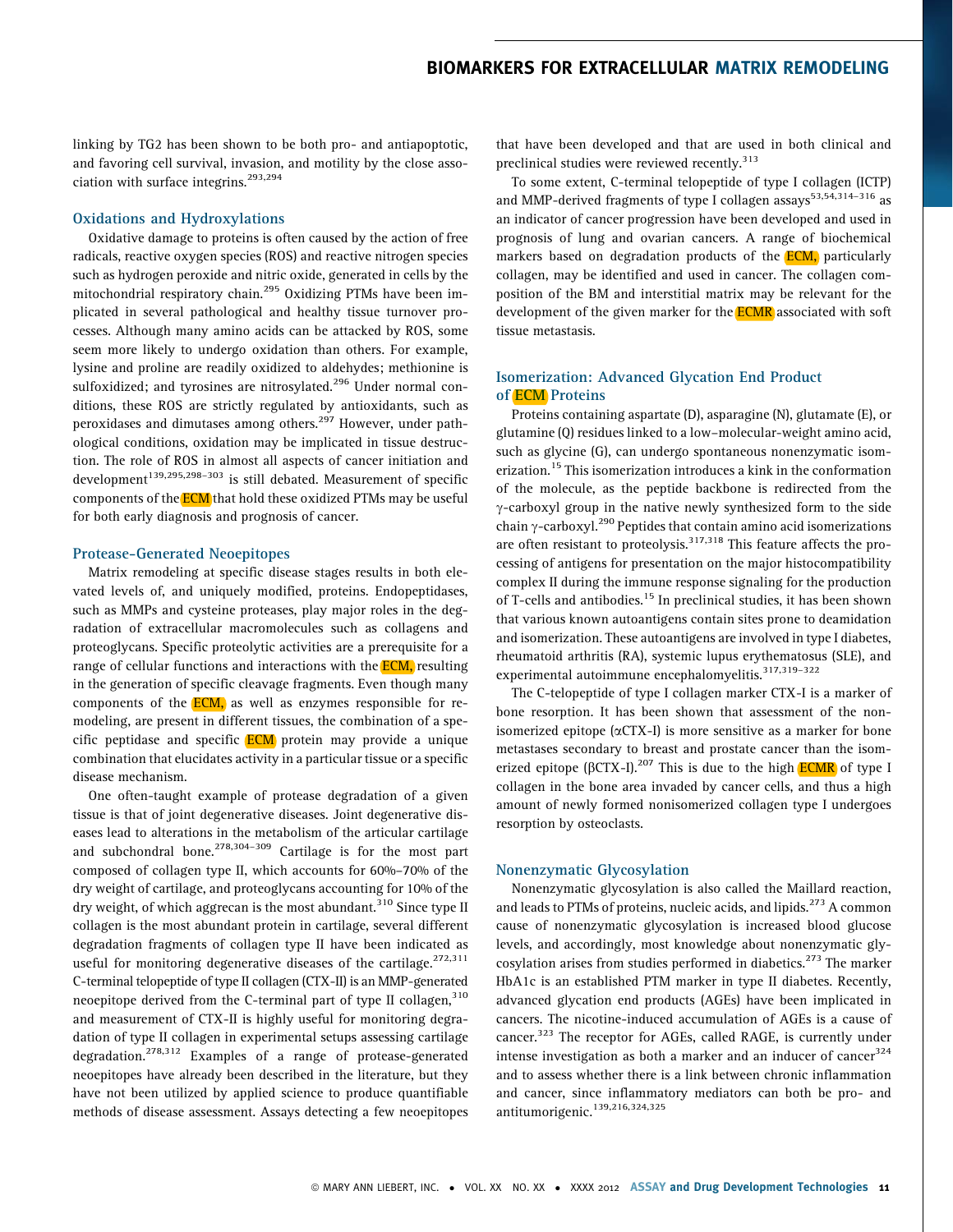#### **Citrullination**

Citrullination or deimination is the term used for the PTM of the amino acid arginine, which can transform into the amino acid citrulline. The change is facilitated by peptidylarginine deiminases  $(PADs)$ .  $326,327$  The conversion of arginine into citrulline can have important consequences for the structure and function of proteins, since arginine is positively charged at a neutral pH, whereas citrulline is uncharged. The positive charge increases the hydrophobicity of the protein, leading to changes in protein folding.

Histone deacetylase 1 (HDAC1) inhibitors are currently under development for the treatment of certain cancers, particularly breast cancer. $21$  Histone lysine and arginine residues contain a wide array of PTM-producing processes, including methylation, citrullination, acetylation, ubquitination, and sumoylation. The combined action of these modifications regulates critical DNA processes, including replication, repair, and transcription. In addition, enzymes that modify histone lysine and arginine residues have been correlated with not only cancer but also arthritis, heart disease, diabetes, and neurodegenerative disorders.<sup>328,329</sup>

Histone methylation plays a key role in regulating the chromatin structure and function. The recent identification of enzymes that antagonize or remove histone methylation offers new insights into histone methylation plasticity in the regulation of epigenetic pathways. Peptidylarginine deiminase 4 (PADI4; also known as PAD4) was the first enzyme shown to antagonize histone methylation. PADI4 functions as a histone deiminase, converting a methylarginine residue to citrulline at specific sites on the tails of histones H3 and H4. PADI4 associates with HDAC1. $328-330$ 

## NOVEL TECHNIQUES CURRENTLY AVAILABLE FOR ASSESSING THE STRUCTURE OF THE **ECM**

Clinical biochemistry provides a battery of assessments for profiling tissue turnover profiles. A range of serological assessments have been developed to investigate some of the key structural proteins of the **ECM** (Table 3).56,60,129,144,196–200,217,274,276,278,311,314,331–347 Measurement of these proteins may provide key information in clinical settings on the tissue turnover profile, and thereby assists in patient diagnosis, in identification of those patients in most need of treatment, and finally, in monitoring of clinical efficacy of interventions. These technologies may

Table 3. Currently Available Serological Markers Assessing the Structure of the Extracellular Matrix

| Name of<br>protein<br>fragment | <b>ECM</b> component                                           | <b>Reference</b> |
|--------------------------------|----------------------------------------------------------------|------------------|
| C1M                            | MMP-mediated type I collagen degradation                       | 198              |
| C2M                            | MMP-mediated type II collagen degradation                      | 56               |
| C <sub>3</sub> M               | MMP-mediated type III collagen degradation                     | 60               |
| C <sub>4</sub> M               | MMP-mediated type IV collagen degradation                      | 197              |
| C <sub>5</sub> M               | MMP-mediated type V collagen degradation                       | 331              |
| C <sub>6</sub> M               | MMP-mediated type VI collagen degradation                      | 200              |
| P1NP                           | Type I collagen formation in tissues other than bone           | 144              |
| <b>P4NP 7S</b>                 | Type IV collagen formation                                     | 196              |
| P <sub>5</sub> CP              | Type V collagen formation                                      | 199              |
| <b>PIIANP</b>                  | Type II collagen formation                                     | 332,333          |
| PIIINP                         | Type III collagen formation                                    | 334              |
| <b>VICM</b>                    | MMP-mediated citrullinated vimentin degradation                | 335              |
| <b>CRPM</b>                    | MMP-mediated CRP degradation                                   | 274              |
| ELM                            | MMP-mediated elastin degradation                               | 217              |
| <b>BGM</b>                     | MMP-mediated biglycan degradation                              | 336              |
| <b>MIM</b>                     | MMP-mediated mimican degradation                               | 129              |
| <b>VCANM</b>                   | MMP-mediated versican degradation                              | 337              |
| <b>TIM</b>                     | MMP-mediated titin degradation                                 | 338              |
| Aggrecan                       | MMP- and aggrenase-cleaved aggrecan                            | 278              |
| COMP                           | Intact COMP                                                    | 339              |
| Osteocalcin                    | Intact osteocalcin bone formation                              | 340              |
| НA                             | Hyalonic acid                                                  | 334              |
| <b>ICTP</b>                    | MMP-mediated type I collagen destruction                       | 314              |
| CTX-I                          | Cathepsin K degraded type I collagen                           | 276,311,341,342  |
| CTX-II                         | MMP-degraded type II collagen                                  | 343,344          |
| C <sub>2</sub> C               | MMP-degraded type II collagen                                  | 345              |
| TELO-I                         | Citrullinated carboxyterminal telopeptides of type I collagen  | 346              |
| TELO-II                        | Citrullinated carboxyterminal telopeptides of type II collagen | 346              |
| <b>MCV</b>                     | Mutated citrullinated vimentin                                 | 347              |

ECM, extracellular matrix; MMP, matrix metalloproteinase; CRP, C-reactive protein.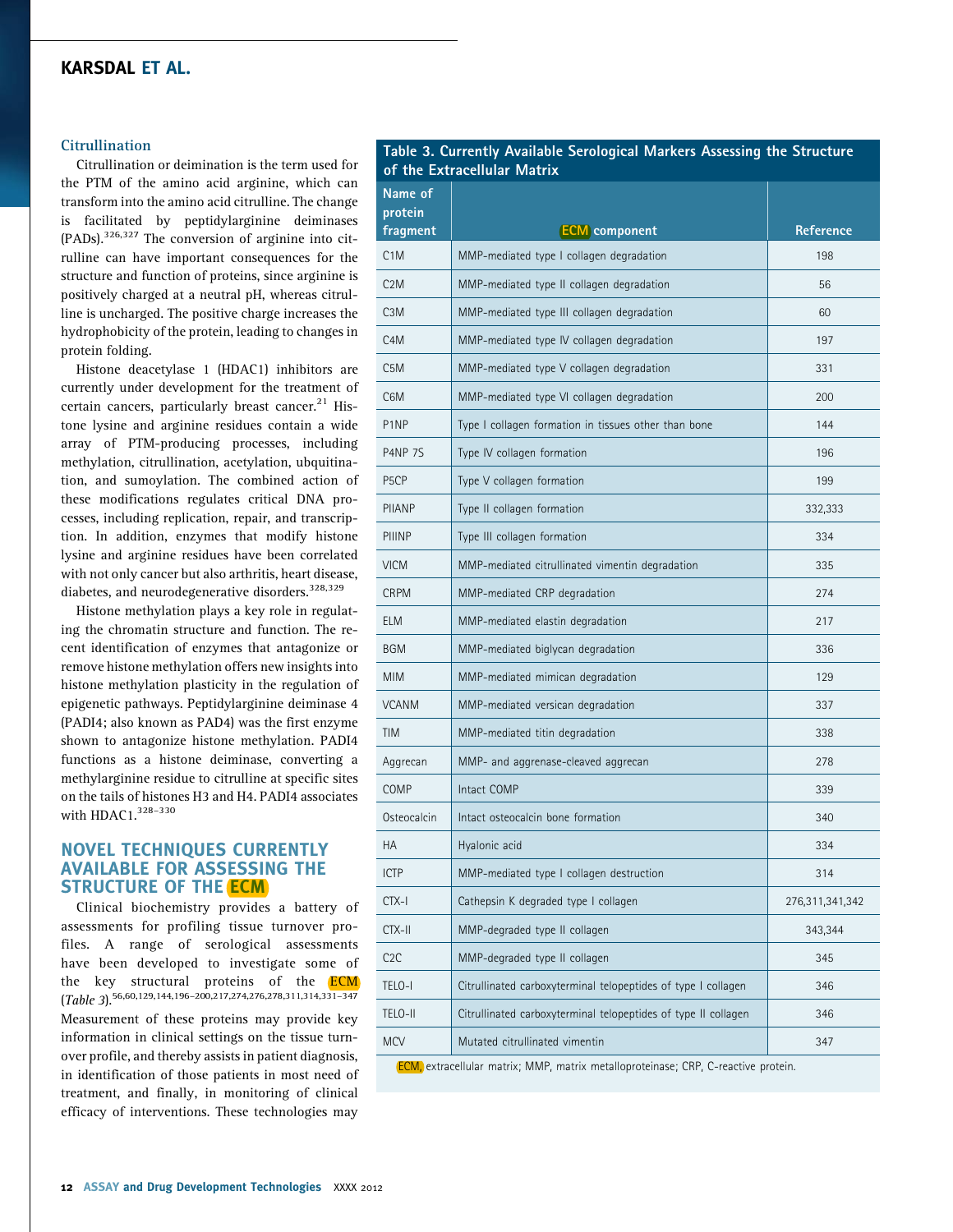also be used in preclinical settings, in ex vivo and in vitro cultures, to determine the molecular mode of action in the assembly and maintenance of the matrix.<sup>311</sup>

## An Example of a Combined Aged, Cross-Linked, and Cleaved Neoepitope for the Evaluation of Bone Metastases

The relationship between skeletal tumor load and elevations in serum or urine levels of  $\alpha$ CTX and seven other biomarkers related to bone turnover has been investigated in a pooled group of breast and prostate cancer patients.<sup>207</sup> Patients were stratified according to the Soloway score:

- . Score 0: 0 bone metastases
- . Score 1: <6 bone metastases
- . Score 2: 6–20 bone metastases
- . Score 3: >20 bone metastases
- . Score 4: superscan showing that >75% ribs, vertebrae, and pelvic bone are affected.

In breast cancer patients, a strong linear association was observed between bone metastases and all biomarkers, except osteoprotegerin and receptor activator of nuclear factor  $\kappa$ B ligand (Figure 5). All six remaining markers were significantly elevated in patients with a Soloway score of 1. The relative percent increases in biomarker levels in the presence of bone metastases were most pronounced for aCTX-



Fig. 5. Relative increases in bone resorption, bone formation, and osteoclastogenesis marker levels as a function of the extent of skeletal metastasis, assessed in 132 patients with breast or prostate cancer. Relative increases are expressed as a percentage of levels in patients with a Soloway score  $0.^{207}$ 

I, which was elevated by more than 600% in patients with Soloway score of 3. The next highest increases were in bone-specific alkaline phosphatase and N-telopeptide of type I collagen (NTX), which were elevated by 470% and 440% at Soloway score 3, respectively. These findings were supported by observations in prostate cancer patients, which showed that of the seven biomarkers,  $\alpha$ CTX-I was the most sensitive for bone metastases.<sup>348</sup> The higher sensitivity of  $\alpha$ CTX-I could be explained by the fact that this epitope is released from sites of high bone remodeling, where collagen fibrils do not have time to mature and undergo  $\beta$ -isomerization. The  $\alpha$ CTX-1 epitope was located by immunostaining adjacent sections of bones invaded by breast cancer or prostate cancer,<sup>208</sup> and at the sites of high bone remodeling.

These data support that careful selection of matrix constituents and, in particular, those that carry one or more PTMs such as isomerization in a type I collagen fragment generated by cathepsin K as described in this example may be superior markers reflecting pathological, including malignant, events in the **ECM.** 

## An Example of MMP-Degraded Type III Collagen for the Assessment of Liver Fibrosis

The central pathological change in fibrosis is uncontrolled **ECMR.**<sup>349,350</sup> During fibrogenesis, the quantity and composition of matrix proteins in the liver change, resulting in excessive accumulation of fibrous (scar) tissue and an overall increase in the **ECM** density.<sup>351</sup> **ECM** matrix proteins in a normal liver are distributed mainly in the portal tracts, whereas a BM-like matrix is located in the perisinusoidal space of Disse. The most abundant collagens in the liver are type I and III collagens, which by immunohistochemistry are found predominantly in the perisinusoidal spaces, in portal tracts, and in subcapsular areas.<sup>5,352</sup> The **ECM** of the cirrhotic liver contains approximately six times as much matrix as the normal liver,  $353$  which is a result of increased levels of type I, III, and IV collagens.<sup>354</sup> However, levels of MMPs such as MMP-9 also increase in cirrhosis.<sup>349,355</sup> The combination of active and overexpressed MMP-9 with the accumulation of type III collagen poses the interesting hypothesis that an MMP-9-generated fragment of type III collagen could be used as a biochemical marker of liver fibrosis.

Type III collagen degradation by MMPs, and even MMP-9 exclusively, may result in many unique fragments, such as those derived from type II collagen and previously published.<sup>81</sup> The CO3-610 (C3M) fragment (KNGETGPQGP) is one of those, and is exclusively derived from MMP-9. When this C3M fragment was assessed in two separate animal models of liver fibrosis, the BDL and CCl4 animal models, a >200% fold upregulation was observed, as well as a highly significant correlation to portal pressure.<sup>60,356,357</sup> These data strongly suggest that liver fibrosis is not merely an accumulation of **ECM** proteins, but a dynamic condition with accelerated **ECM** turnover, in which both tissue formation and tissue degradation are highly upregulated. In the case of liver fibrosis, ECM tissue formation outstrips tissue degradation, leading to a net accumulation of scar tissue over time. This example also suggests that PTMs released by protease degradation of proteins may in some cases be more sensitive markers for pathology than intact proteins. This idea is receiving increased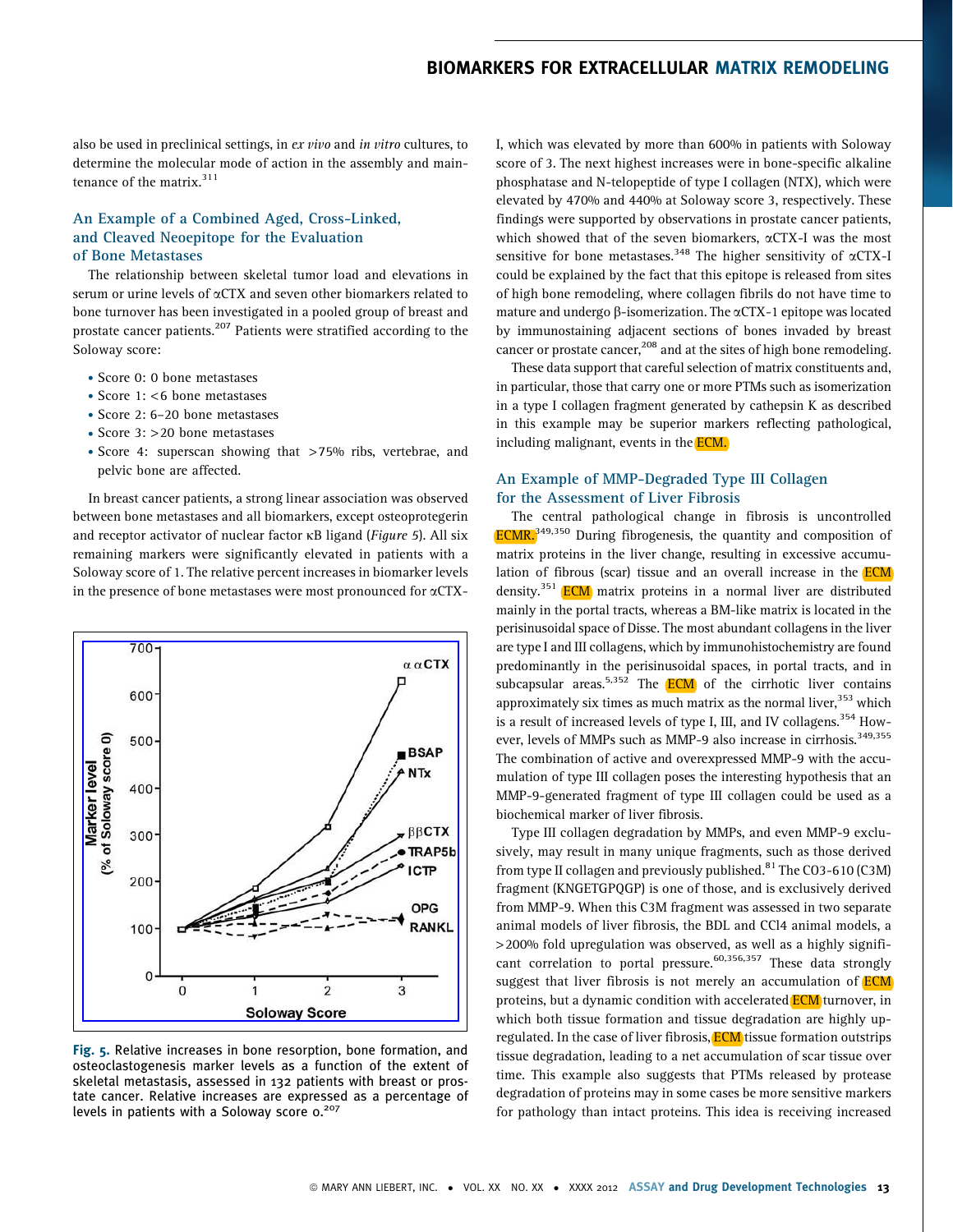attention.<sup>17</sup> This approach has been recently been described as the protein fingerprint technology, in which the different subpools of the total pool of information about one protein during formation or degradation provide distinct and important data.<sup>20</sup>

## PTMS: THE CAUSE OR CONSEQUENCE OF THE DISEASE?

Proteins are complex molecules susceptible to numerous PTMs occurring spontaneously during aging or as a consequence of physiologic or pathologic processes. Today, it is well established that PTMs can uncover cryptic epitopes and/or create novel epitopes, to which no tolerance exists.<sup>15</sup> Antigenicity and interactions of proteins with components of the immune system may be profoundly affected by PTMs. Thus, modified self-antigens may be absent (indicating they are not tolerated) during early T-cell selection, and trigger reactions by the immune system as they arise later in life. In turn, this may play a role in the initiation and pathogenesis of autoimmune diseases.<sup>15</sup> Several studies have shown that various types of PTMs are hallmarks of aging and are associated with autoimmune diseases, such as RA, SLE, and type I diabetes.<sup>15,16,358-375</sup>

The presence of PTMs in several known autoantigens has been reported. Many of these modifications have been implicated in the antigenicity of the proteins, as outlined in Table 4 (modified from Cloos and Christgau<sup>15</sup>).<sup>296,311,319-322,346,347,376-389</sup> These observations have sparked a growing interest in the role and assessment of PTMs in autoimmune diseases as well as other pathological conditions associated with aging. Whether the presence of PTMs is merely a secondary phenomenon accompanying the disease or a primary event in disease initiation remains to be resolved.

It is noteworthy that T-cell responses to modified antigens in general are very specific.<sup>390,391</sup> In contrast, autoantibodies recognizing modified proteins tend to be more nonspecific and often crossreact with the native antigen. This B-cell promiscuity may play an important role in the phenomenon of epitope-spreading characteristics of many autoimmune diseases,  $392$  which in part may be the disease driver in illnesses such as RA. These examples serve to highlight that in the immune system, PTMs, in various ways, may initiate, play parts in the pathogenesis, or even constitute the central events in some diseases. Regardless of whether PTMs are the chicken or the egg, these examples further emphasize that PTMs are relevant markers of diseases. Tools developed to measure specific monoclononal antibodies may aid the understanding of the temporal events leading to PTMs, and their role in disease mechanisms.

#### FUTURE DIRECTIONS

In this review, we have described the key components of the **ECM** and highlighted recent developments in the identification and measurement of PTMs. There is a growing body of evidence that modifications made to the structural proteins of the matrix may both be a consequence of the disease as well as drivers of disease progression. Thus, PTMs to specific **ECM** proteins may be more integrated in pathogenesis than previously thought. Indeed, the matrix serves as much more than just a structural framework for tissues.

| Autoantigen        | <b>Relevant</b><br>disease/<br>animal model | <b>Modification</b>  | <b>Reference</b> |
|--------------------|---------------------------------------------|----------------------|------------------|
| <b>MBP</b>         | MS/EAE                                      | Acetylation          | 376              |
|                    |                                             | Citrullination       | 377              |
|                    |                                             | Isomerization        | 296              |
|                    |                                             | Phosphorylation      | 378              |
| aB-crystallin      | MS/EAE                                      | Citrullination       | 379,380          |
|                    |                                             | Isomerization        | 321              |
|                    |                                             | Phosphorylation      | 381              |
| Type I collagen    | <b>RA</b>                                   | Citrullination       | 346              |
| Type II collagen   | RA/CIA                                      | Glycosylation        | 382              |
|                    |                                             | Protease degradation | 311              |
|                    |                                             | Hydroxylation        | 382              |
|                    |                                             | Citrullination       | 346              |
| Fibrin             | <b>RA</b>                                   | Citrullination       | 383              |
| Fillagrin          | <b>RA</b>                                   | Citrullination       | 384              |
| Vimentin           | <b>RA</b>                                   | Citrullination       | 347,385          |
| lgG                | <b>RA</b>                                   | Isomerization        | 296              |
|                    |                                             | Glycation            | 386              |
| Insulin            | Type I diabetes                             | Deamidation          | 319              |
|                    |                                             | Isomerization        | 319              |
| GAD                | Type I diabetes                             | Oxidative damage     | 387              |
| Histone H2B        | <b>SLE</b>                                  | Isomerization        | 322              |
|                    |                                             | Deamidation          | 388              |
| Transglutamination |                                             |                      | 388              |
| SnRNP D            | <b>SLE</b>                                  | Isomerization        | 320              |
| SnRNP 70k          | <b>SLE</b>                                  | Phosphorylation      | 389              |

## Table 4. List of Post-Translational Modifications Involved in Immune Responses in Different Autoimmune Diseases

MS, multiple sclerosis; EAE, experimental autoimmune ecephalomyelitis; RA, rheumatoid arthritis; CIA, collagen-induced arthritis; SLE, systemic lupus erythematosus.

Fibrosis and cancer involve signature proteins and enzymes. These enzymes degrade the **ECM** and create a range of other PTMs, releasing smaller fragments of **ECM** proteins into the circulation. An optimal biochemical marker may be designed by identifying the common denominator of specific pathophysiological processes to determine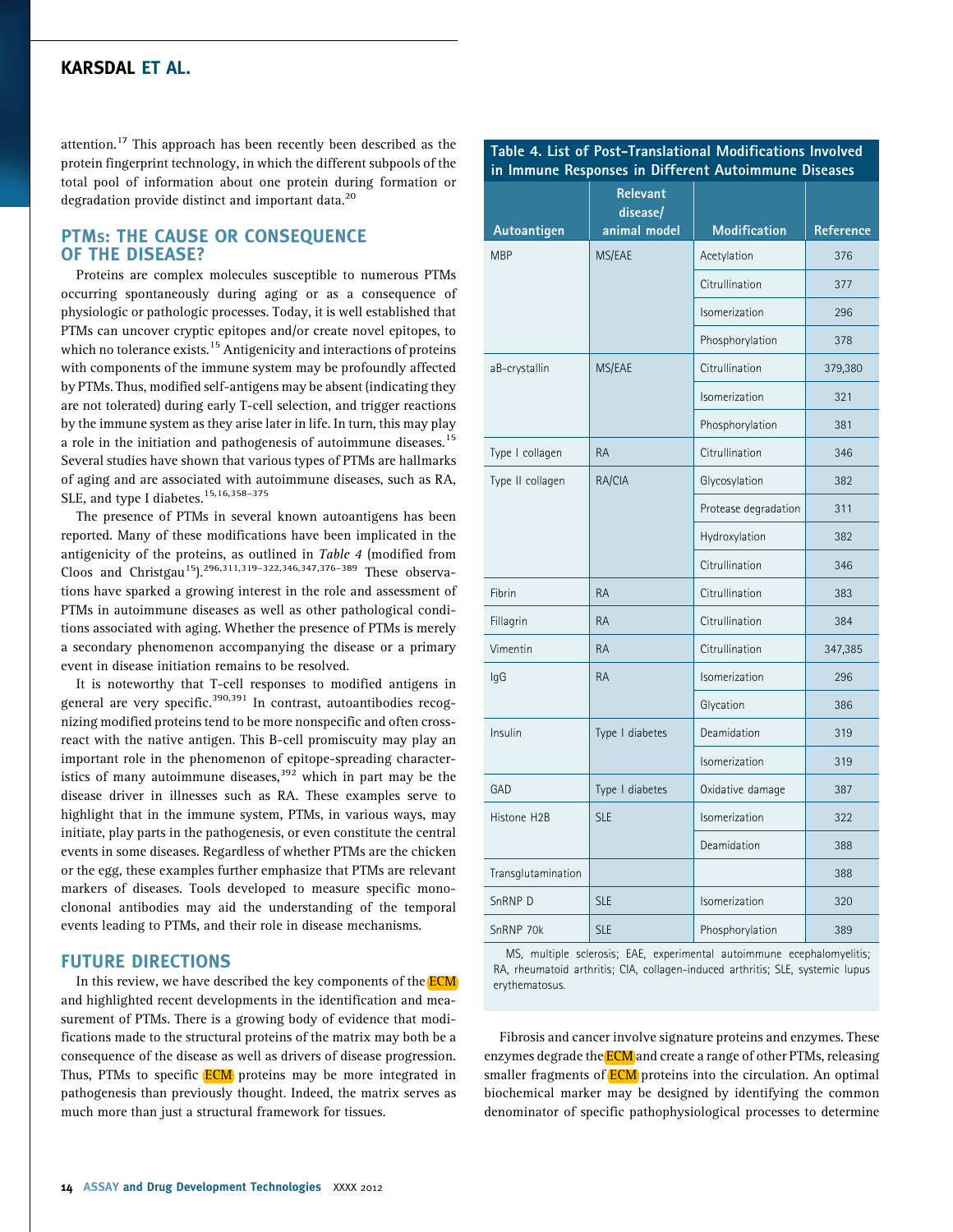the marker's tissue specificity and sensitivity. Different cells of a particular tissue predominately express given proteases that in combination with different signature proteins from different host tissues, which may provide optimal selective markers for connective tissue diseases. Biochemical markers based on the advanced disease/tissue neoepitope approach could become an important tool to be used in combination with others for diagnosing and staging disease as well as assessing efficacy and safety of new therapeutic interventions.

#### ACKNOWLEDGMENTS

We acknowledge funding from the Danish Ministry of Science, Technology, and Science, and the Danish Science Foundation (Den Danske Forskningsfond).

## DISCLOSURE STATEMENT

No competing financial interests exist.

#### **REFERENCES**

- 1. Dolberg DS, Bissell MJ: Inability of Rous sarcoma virus to cause sarcomas in the avian embryo. Nature 1984;309:552–556.
- 2. Mintz B, Illmensee K: Normal genetically mosaic mice produced from malignant teratocarcinoma cells. Proc Natl Acad Sci USA 1975;72:3585–3589.
- 3. Ruiz PA, Jarai G: Discoidin domain receptors regulate the migration of primary human lung fibroblasts through collagen matrices. Fibrogenesis Tissue Repair 2012;5:3.
- 4. Ingber DE: Can cancer be reversed by engineering the tumor microenvironment? Semin Cancer Biol 2008;18:356–364.
- 5. Schuppan D, Ruehl M, Somasundaram R, Hahn EG: Matrix as a modulator of hepatic fibrogenesis. Semin Liver Dis 2001;21:351–372.
- 6. Condeelis J, Pollard JW: Macrophages: obligate partners for tumor cell migration, invasion, metastasis. Cell 2006;124:263–266.
- 7. Ingman WV, Wyckoff J, Gouon-Evans V, Condeelis J, Pollard JW: Macrophages promote collagen fibrillogenesis around terminal end buds of the developing mammary gland. Dev Dyn 2006;235:3222–3229.
- 8. Barker HE, Erler JT: The potential for LOXL2 as a target for future cancer treatment. Future Oncol 2011;7:707–710.
- 9. Moreno-Bueno G, Salvador F, Martin A, et al.: Lysyl oxidase-like 2 (LOXL2), a new regulator of cell polarity required for metastatic dissemination of basallike breast carcinomas. EMBO Mol Med 2011;3:528-544.
- 10. Bignon M, Pichol-Thievend C, Hardouin J, et al.: Lysyl oxidase-like protein-2 regulates sprouting angiogenesis and type IV collagen assembly in the endothelial basement membrane. Blood 2011;118:3979–3989.
- 11. Rodriguez HM, Vaysberg M, Mikels A, et al.: Modulation of lysyl oxidase-like 2 enzymatic activity by an allosteric antibody inhibitor. J Biol Chem 2010;285: 20964–20974.
- 12. Kim YM, Kim EC, KimY: The human lysyl oxidase-like 2 protein functions as an amine oxidase toward collagen and elastin. Mol Biol Rep 2011;38:145-149.
- 13. Peng L, Ran YL, Hu H, et al.: Secreted LOXL2 is a novel therapeutic target that promotes gastric cancer metastasis via the Src/FAK pathway. Carcinogenesis 2009;30:1660–1669.
- 14. Barry-Hamilton V, Spangler R, Marshall D, et al.: Allosteric inhibition of lysyl oxidase-like-2 impedes the development of a pathologic microenvironment. Nat Med 2010;16:1009–1017.
- 15. Cloos PA, Christgau S: Post-translational modifications of proteins: implications for aging, antigen recognition, and autoimmunity. Biogerontology 2004;5:139-158.
- 16. Cloos PA, Jensen AL: Age-related de-phosphorylation of proteins in dentin: a biological tool for assessment of protein age. Biogerontology 2000;1:341–356.
- 17. Karsdal MA, Henriksen K, Leeming DJ, et al.: Novel combinations of Post-Translational Modification (PTM) neo-epitopes provide tissue-specific biochemical markers—are they the cause or the consequence of the disease? Clin Biochem 2010;43:793–804.
- 18. Colado MI, Ormazabal MJ, Goicoechea C, et al.: Involvement of central serotonergic pathways in analgesia elicited by salmon calcitonin in the mouse. Eur J Pharmacol 1994;252:291–297.
- 19. Skjot-Arkil H, Barascuk N, Larsen L, et al.: Tumor necrosis factor-alpha and receptor activator of nuclear factor-kappaB ligand augment human macrophage foam-cell destruction of extracellular matrix through proteasemediated processes. Assay Drug Dev Technol 2012;10:69–77.
- 20. Karsdal MA, Delvin E, Christiansen C: Protein fingerprints—relying on and understanding the information of serological protein measurements. Clin Biochem 2011;44:1278–1279.
- 21. Krueger KE, Srivastava S: Posttranslational protein modifications: current implications for cancer detection, prevention, and therapeutics. Mol Cell Proteomics 2006;5:1799–1810.
- 22. Bosques CJ, Raguram S, Sasisekharan R: The sweet side of biomarker discovery. Nat Biotechnol 2006;24:1100–1101.
- 23. Hanash SM, Pitteri SJ, Faca VM: Mining the plasma proteome for cancer biomarkers. Nature 2008;452:571–579.
- 24. Marx J: Cancer research. Inflammation and cancer: the link grows stronger. Science 2004;306:966–968.
- 25. Sawyers CL: The cancer biomarker problem. Nature 2008;452:548–552.
- 26. Spickett CM, Pitt AR, Morrice N, Kolch W: Proteomic analysis of phosphorylation, oxidation and nitrosylation in signal transduction. Biochim Biophys Acta 2006;1764:1823–1841.
- 27. Aumailley M, Gayraud B: Structure and biological activity of the extracellular matrix. J Mol Med 1998;76:253–265.
- 28. Yurchenco PD, Schittny JC: Molecular architecture of basement membranes. FASEB J 1990;4:1577–1590.
- 29. Bosman FT, Stamenkovic I: Functional structure and composition of the extracellular matrix. J Pathol 2003;200:423–428.
- 30. Bissell MJ, Aggeler J: Dynamic reciprocity: how do extracellular matrix and hormones direct gene expression? Prog Clin Biol Res 1987;249:251–262.
- 31. Bissell MJ, Radisky D: Putting tumours in context. Nat Rev Cancer 2001;1: 46–54.
- 32. Lochter A, Bissell MJ: An odyssey from breast to bone: multi-step control of mammary metastases and osteolysis by matrix metalloproteinases. APMIS 1999;107:128–136.
- 33. Radisky DC, Bissell MJ: Cancer. Respect thy neighbor! Science 2004;303: 775–777.
- 34. Paszek MJ, Zahir N, Johnson KR, et al.: Tensional homeostasis and the malignant phenotype. Cancer Cell 2005;8:241–254.
- 35. Karsdal MA, Larsen L, Engsig MT, et al.: Matrix metalloproteinase-dependent activation of latent transforming growth factor-beta controls the conversion of osteoblasts into osteocytes by blocking osteoblast apoptosis. J Biol Chem 2002;277:44061–44067.
- 36. Haass NK, Smalley KS, Herlyn M: The role of altered cell-cell communication in melanoma progression. J Mol Histol 2004;35:309–318.
- 37. O'Brien LE, Jou TS, Pollack AL, et al.: Rac1 orientates epithelial apical polarity through effects on basolateral laminin assembly. Nat Cell Biol 2001;3: 831–838.
- 38. Pedersen JA, Lichter S, Swartz MA: Cells in 3D matrices under interstitial flow: effects of extracellular matrix alignment on cell shear stress and drag forces. J Biomech 2010;43:900–905.
- 39. Pedersen JA, Swartz MA: Mechanobiology in the third dimension. Ann Biomed Eng 2005;33:1469–1490.
- 40. Hynes RO: Integrins: bidirectional, allosteric signaling machines. Cell 2002; 110:673–687.
- 41. Hynes RO: Structural biology. Changing partners. Science 2003;300:755-756.
- 42. Hynes RO: The emergence of integrins: a personal and historical perspective. Matrix Biol 2004;23:333–340.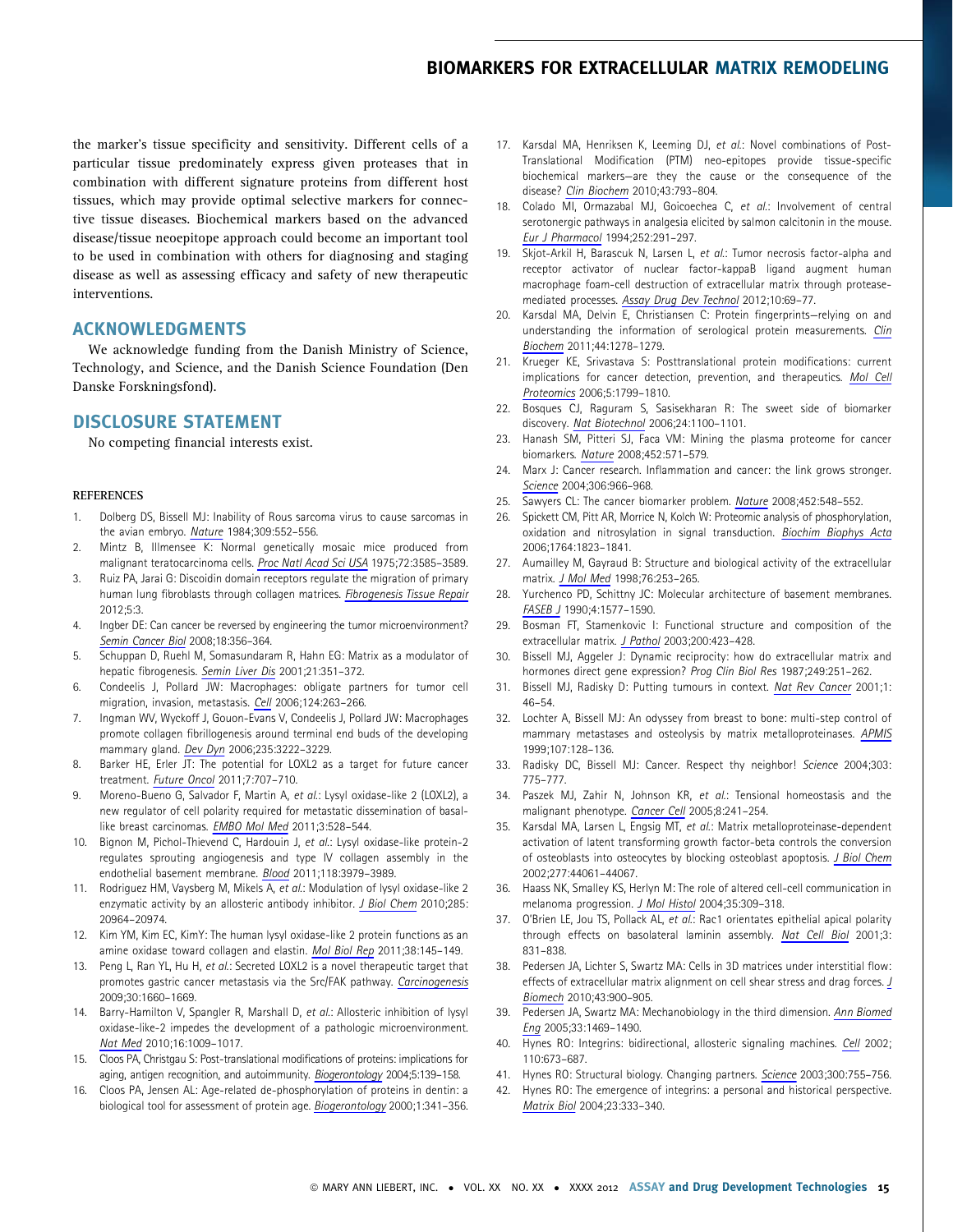- 43. Hynes RO: Cell-matrix adhesion in vascular development. J Thromb Haemost 2007;5 Suppl 1:32–40.
- 44. Hynes RO: The extracellular matrix: not just pretty fibrils. Science 2009;326: 1216–1219.
- 45. Clark EA, King WG, Brugge JS, Symons M, Hynes RO: Integrin-mediated signals regulated by members of the rho family of GTPases. J Cell Biol 1998;142: 573–586.
- 46. Clark EA, Brugge JS: Integrins and signal transduction pathways: the road taken. Science 1995;268:233–239.
- 47. Gelse K, Poschl E, Aigner T: Collagens—structure, function, and biosynthesis. Adv Drug Deliv Rev 2003;55:1531–1546.
- 48. Fleischmajer R, MacDonald ED, Perlish JS, Burgeson RE, Fisher LW: Dermal collagen fibrils are hybrids of type I and type III collagen molecules. J Struct Biol 1990;105:162–169.
- 49. Birk DE, Fitch JM, Babiarz JP, Linsenmayer TF: Collagen type I and type V are present in the same fibril in the avian corneal stroma. J Cell Biol 1988;106: 999–1008.
- 50. Jussila T, Kauppila S, Bode M, et al.: Synthesis and maturation of type I and type III collagens in endometrial adenocarcinoma. Eur J Obstet Gynecol Reprod Biol 2004;115:66–74.
- 51. Parikka V, Vaananen A, Risteli J, et al.: Human mesenchymal stem cell derived osteoblasts degrade organic bone matrix in vitro by matrix metalloproteinases. Matrix Biol 2005;24:438–447.
- 52. Santala M, Simojoki M, Risteli J, Risteli L, Kauppila A: Type I and III collagen metabolites as predictors of clinical outcome in epithelial ovarian cancer. Clin Cancer Res 1999;5:4091–4096.
- 53. Ylisirnio S, Sassi ML, Risteli J, Turpeenniemi-Hujanen T, Jukkola A: Serum type I collagen degradation markers, ICTP and CrossLaps, are factors for poor survival in lung cancer. Anticancer Res 1999;19:5577–5581.
- 54. Ylisirnio S, Hoyhtya M, Makitaro R, Paaakko P, Risteli J, Kinnula VL, Turpeenniemi-Hujanen T, Jukkola A: Elevated serum levels of type I collagen degradation marker ICTP and tissue inhibitor of metalloproteinase (TIMP) 1 are associated with poor prognosis in lung cancer. Clin Cancer Res 2001;7: 1633–1637.
- 55. Zhu GG, Risteli L, Makinen M, Risteli J, Kauppila A, Stenback F: Immunohistochemical study of type I collagen and type I pN-collagen in benign and malignant ovarian neoplasms. Cancer 1995;75:1010–1017.
- 56. Bay-Jensen AC, Liu Q, Byrjalsen I, Li Y, Wang J, Pedersen C, Leeming DJ, Dam EB, Zheng Q, Qvist P, et al.: Enzyme-linked immunosorbent assay (ELISAs) for metalloproteinase derived type II collagen neoepitope, CIIM—increased serum CIIM in subjects with severe radiographic osteoarthritis. Clin Biochem 2011;44:423–429.
- 57. Kadler KE, Holmes DF, Trotter JA, Chapman JA: Collagen fibril formation. Biochem J 1996;316 (Pt 1):1–11.
- 58. Barascuk N, Vassiliadis E, Larsen L, et al.: Development and validation of an enzyme-linked immunosorbent assay for the quantification of a specific MMP-9 mediated degradation fragment of type III collagen—a novel biomarker of atherosclerotic plaque remodeling. Clin Biochem 2011;44:900–906.
- 59. Vassiliadis E, Larsen DV, Clausen RE, et al.: Measurement of CO3-610, a potential liver biomarker derived from matrix metalloproteinase-9 degradation of collagen type III, in a rat model of reversible carbon-tetrachloride-induced fibrosis. Biomark Insights 2011;6:49–58.
- 60. Barascuk N, Veidal SS, Larsen L, et al.: A novel assay for extracellular matrix remodeling associated with liver fibrosis: an enzyme-linked immunosorbent assay (ELISA) for a MMP-9 proteolytically revealed neo-epitope of type III collagen. Clin Biochem 2010;43:899–904.
- 61. Attallah AM, Mosa TE, Omran MM, et al.: Immunodetection of collagen types I, II, III, and IV for differentiation of liver fibrosis stages in patients with chronic HCV. J Immunoassay Immunochem 2007;28:155–168.
- 62. Kruegel J, Miosge N: Basement membrane components are key players in specialized extracellular matrices. Cell Mol Life Sci 2010;67:2879-2895.
- 63. Patino MG, Neiders ME, Andreana S, Noble B, Cohen RE: Collagen: an overview. Implant Dent 2002;11:280–285.
- 64. Birk DE: Type V collagen: heterotypic type I/V collagen interactions in the regulation of fibril assembly. Micron 2001;32:223–237.
- 65. Wenstrup RJ, Florer JB, Brunskill EW, et al.: Type V collagen controls the initiation of collagen fibril assembly. J Biol Chem 2004;279:53331-53337.
- 66. Fessler LI, Brosh S, Chapin S, Fessler JH: Tyrosine sulfation in precursors of collagen V. J Biol Chem 1986;261:5034–5040.
- 67. Engvall E, Hessle H, Klier G: Molecular assembly, secretion, and matrix deposition of type VI collagen. J Cell Biol 1986;102:703-710.
- 68. Yanagishita M: Function of proteoglycans in the extracellular matrix. Acta Pathol Jpn 1993;43:283–293.
- 69. Monfort J, Tardif G, Reboul P, et al.: Degradation of small leucine-rich repeat proteoglycans by matrix metalloprotease-13: identification of a new biglycan cleavage site. Arthritis Res Ther 2006;8:R26.
- 70. Bock HC, Michaeli P, Bode C, et al.: The small proteoglycans decorin and biglycan in human articular cartilage of late-stage osteoarthritis. Osteoarthritis Cartilage 2001;9:654–663.
- 71. Lu YP, Ishiwata T, Kawahara K, et al.: Expression of lumican in human colorectal cancer cells. Pathol Int 2002;52:519–526.
- 72. Merline R, Schaefer RM, Schaefer L: The matricellular functions of small leucine-rich proteoglycans (SLRPs). J Cell Commun Signal 2009;3:323–335.
- 73. Duca L, Floquet N, Alix AJ, Haye B, Debelle L: Elastin as a matrikine. Crit Rev Oncol Hematol 2004;49:235–244.
- 74. Senior RM, Griffin GL, Mecham RP, et al.: Val-Gly-Val-Ala-Pro-Gly, a repeating peptide in elastin, is chemotactic for fibroblasts and monocytes. J Cell Biol 1984;99:870–874.
- 75. Good DJ, Polverini PJ, Rastinejad F, et al.: A tumor suppressor-dependent inhibitor of angiogenesis is immunologically and functionally indistinguishable from a fragment of thrombospondin. Proc Natl Acad Sci USA 1990;87:6624–6628.
- 76. Lowin T, Straub RH: Integrins and their ligands in rheumatoid arthritis. Arthritis Res Ther 2011;13:244.
- 77. Asch AS, Barnwell J, Silverstein RL, Nachman RL: Isolation of the thrombospondin membrane receptor. J Clin Invest 1987;79:1054–1061.
- 78. Wang XQ, Frazier WA: The thrombospondin receptor CD47 (IAP) modulates and associates with alpha2 beta1 integrin in vascular smooth muscle cells. Mol Biol Cell 1998;9:865–874.
- 79. Pfister RR, Haddox JL, Sommers CI, Lam KW: Identification and synthesis of chemotactic tripeptides from alkali-degraded whole cornea. A study of Nacetyl-proline-glycine-proline and N-methyl-proline-glycine-proline. Invest Ophthalmol Vis Sci 1995;36:1306–1316.
- 80. Weathington NM, van Houwelingen AH, Noerager BD, et al.: A novel peptide CXCR ligand derived from extracellular matrix degradation during airway inflammation. Nat Med 2006;12:317–323.
- 81. Mundel TM, Kalluri R: Type IV collagen-derived angiogenesis inhibitors. Microvasc Res 2007;74:85–89.
- 82. Hamano Y, Zeisberg M, Sugimoto H, et al.: Physiological levels of tumstatin, a fragment of collagen IV alpha3 chain, are generated by MMP-9 proteolysis and suppress angiogenesis via alphaV beta3 integrin. Cancer Cell 2003;3: 589–601.
- 83. O'Reilly MS, Boehm T, Shing Y, et al.: Endostatin: an endogenous inhibitor of angiogenesis and tumor growth. Cell 1997;88:277–285.
- 84. Dhanabal M, Ramchandran R, Waterman MJ, et al.: Endostatin induces endothelial cell apoptosis. J Biol Chem 1999;274:11721-11726.
- 85. Karumanchi SA, Jha V, Ramchandran R, et al.: Cell surface glypicans are lowaffinity endostatin receptors. Mol Cell 2001;7:811-822.
- 86. Shi H, Huang Y, Zhou H, et al.: Nucleolin is a receptor that mediates antiangiogenic and antitumor activity of endostatin. Blood 2007;110:2899–2906.
- 87. Ruoslahti E: RGD and other recognition sequences for integrins. Annu Rev Cell Dev Biol 1996;12:697–715.
- 88. Buckley CD, Pilling D, Henriquez NV, et al.: RGD peptides induce apoptosis by direct caspase-3 activation. Nature 1999;397:534–539.
- Mormone E, Lu Y, Ge X, Fiel MI, Nieto N: Fibromodulin, an oxidative stresssensitive proteoglycan, regulates the fibrogenic response to liver injury in mice. Gastroenterology 2012;142:612–621.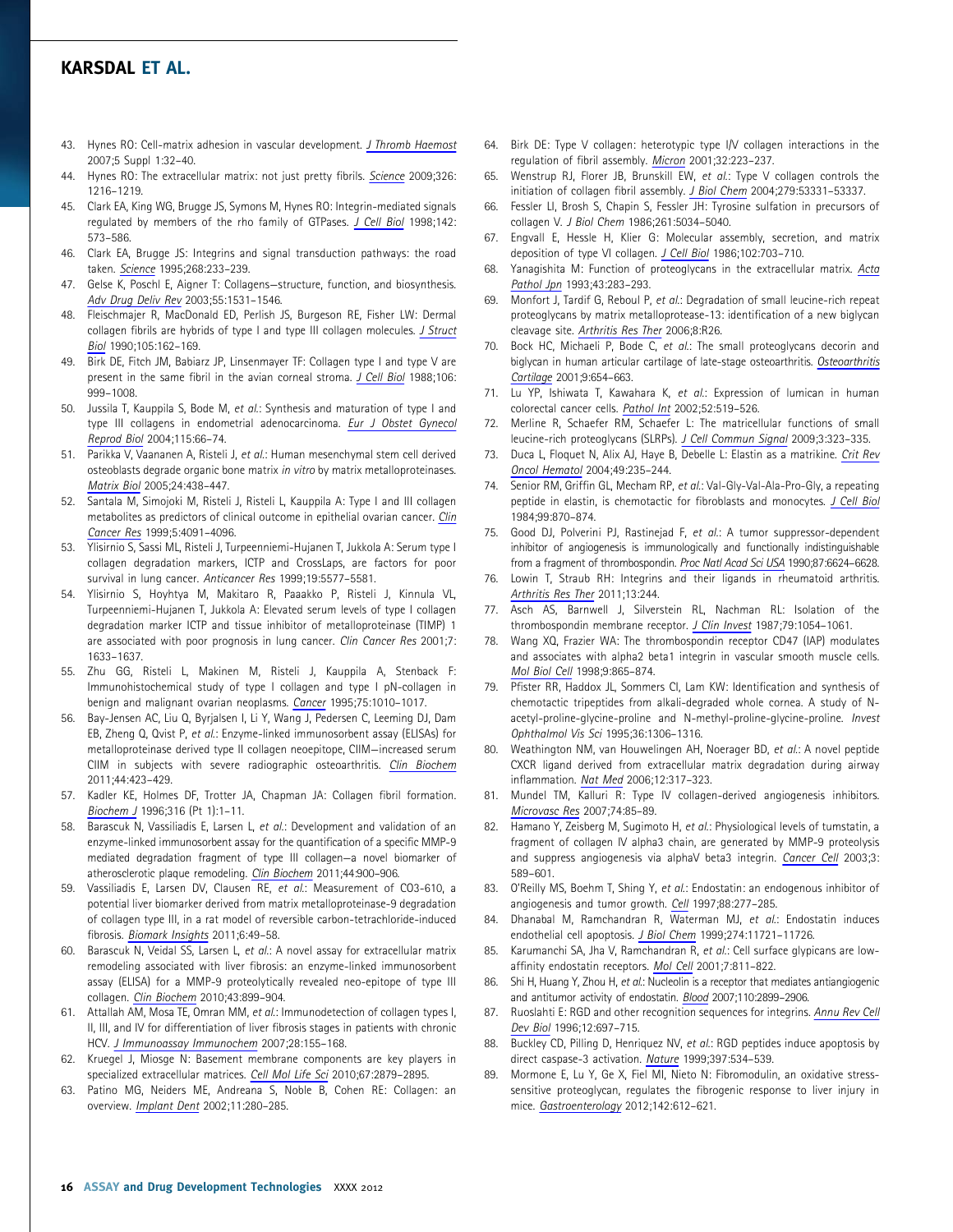- 90. Mydel P, Shipley JM, ir-Kirk TL, et al.: Neutrophil elastase cleaves laminin-332 (laminin-5) generating peptides that are chemotactic for neutrophils. J Biol Chem 2008;283:9513–9522.
- 91. ir-Kirk TL, Atkinson JJ, Broekelmann TJ, et al.: A site on laminin alpha 5, AQARSAASKVKVSMKF, induces inflammatory cell production of matrix metalloproteinase-9 and chemotaxis. J Immunol 2003;171:398–406.
- 92. Freitas VM, Vilas-Boas VF, Pimenta DC, et al.: SIKVAV, a laminin alpha1-derived peptide, interacts with integrins and increases protease activity of a human salivary gland adenoid cystic carcinoma cell line through the ERK 1/2 signaling pathway. Am J Pathol 2007;171:124–138.
- 93. Song T, Choi CH, Cho YJ, et al.: Expression of 67-kDa laminin receptor was associated with tumor progression and poor prognosis in epithelial ovarian cancer. Gynecol Oncol 2012;125:427–432.
- 94. Di GC, Grottesi A, Lavecchia A: Conformational switch of a flexible loop in human laminin receptor determines laminin-1 interaction. Eur Biophys J 2012; 41:353–358.
- 95. Wu F, Vij N, Roberts L, et al.: A novel role of the lumican core protein in bacterial lipopolysaccharide-induced innate immune response. J Biol Chem 2007;282:26409–26417.
- 96. Funderburgh JL, Mitschler RR, Funderburgh ML, et al.: Macrophage receptors for lumican. A corneal keratan sulfate proteoglycan. Invest Ophthalmol Vis Sci 1997;38:1159–1167.
- 97. Carlson EC, Lin M, Liu CY, et al.: Keratocan and lumican regulate neutrophil infiltration and corneal clarity in lipopolysaccharide-induced keratitis by direct interaction with CXCL1. J Biol Chem 2007;282:35502–35509.
- 98. Vij N, Roberts L, Joyce S, Chakravarti S: Lumican suppresses cell proliferation and aids Fas-Fas ligand mediated apoptosis: implications in the cornea. Exp Eye Res 2004;78:957–971.
- 99. Schaefer L, Babelova A, Kiss E, et al.: The matrix component biglycan is proinflammatory and signals through Toll-like receptors 4 and 2 in macrophages. J Clin Invest 2005;115:2223-2233.
- 100. Babelova A, Moreth K, Tsalastra-Greul W, et al.: Biglycan, a danger signal that activates the NLRP3 inflammasome via toll-like and  $P2 \times$  receptors. J Biol Chem 2009;284:24035–24048.
- 101. Kitaya K, Yasuo T: Dermatan sulfate proteoglycan biglycan as a potential selectin L/CD44 ligand involved in selective recruitment of peripheral blood CD16(-) natural killer cells into human endometrium. J Leukoc Biol 2009; 85:391–400.
- 102. Sjoberg AP, Manderson GA, Morgelin M, et al.: Short leucine-rich glycoproteins of the extracellular matrix display diverse patterns of complement interaction and activation. Mol Immunol 2009;46:830–839.
- 103. Nili N, Cheema AN, Giordano FJ, et al.: Decorin inhibition of PDGF-stimulated vascular smooth muscle cell function: potential mechanism for inhibition of intimal hyperplasia after balloon angioplasty. Am J Pathol 2003;163:869–878.
- 104. Kolb M, Margetts PJ, Sime PJ, Gauldie J: Proteoglycans decorin and biglycan differentially modulate TGF-beta-mediated fibrotic responses in the lung. Am J Physiol Lung Cell Mol Physiol 2001;280:L1327–L1334.
- 105. Tufvesson E, Westergren-Thorsson G: Tumour necrosis factor-alpha interacts with biglycan and decorin. FEBS Lett 2002;530:124–128.
- 106. Guidetti GF, Bartolini B, Bernardi B, et al.: Binding of von Willebrand factor to the small proteoglycan decorin. FEBS Lett 2004;574:95–100.
- 107. Inkson CA, Ono M, Bi Y, et al.: The potential functional interaction of biglycan and WISP-1 in controlling differentiation and proliferation of osteogenic cells. Cells Tissues Organs 2009;189:153–157.
- 108. Moreno M, Munoz R, Aroca F, et al.: Biglycan is a new extracellular component of the Chordin-BMP4 signaling pathway. EMBO J 2005;24:1397–1405.
- 109. Chen XD, Fisher LW, Robey PG, Young MF: The small leucine-rich proteoglycan biglycan modulates BMP-4-induced osteoblast differentiation. FASEB J 2004; 18:948–958.
- 110. Tufvesson E, Westergren-Thorsson G: Biglycan and decorin induce morphological and cytoskeletal changes involving signalling by the small GTPases RhoA and Rac1 resulting in lung fibroblast migration. J Cell Sci 2003; 116:4857–4864.
- 111. Brandan E, Retamal C, Cabello-Verrugio C, Marzolo MP: The low density lipoprotein receptor-related protein functions as an endocytic receptor for decorin. J Biol Chem 2006;281:31562–31571.
- 112. Goldoni S, Humphries A, Nystrom A, et al.: Decorin is a novel antagonistic ligand of the Met receptor. J Cell Biol 2009;185:743-754.
- 113. Desnoyers L, Arnott D, Pennica D: WISP-1 binds to decorin and biglycan. J Biol Chem 2001;276:47599–47607.
- 114. Comalada M, Cardo M, Xaus J, et al.: Decorin reverses the repressive effect of autocrine-produced TGF-beta on mouse macrophage activation. J Immunol 2003;170:4450–4456.
- 115. Schaefer L, Tsalastra W, Babelova A, et al.: Decorin-mediated regulation of fibrillin-1 in the kidney involves the insulin-like growth factor-I receptor and Mammalian target of rapamycin. Am J Pathol 2007;170:301–315.
- 116. Seidler DG, Goldoni S, Agnew C, et al.: Decorin protein core inhibits in vivo cancer growth and metabolism by hindering epidermal growth factor receptor function and triggering apoptosis via caspase-3 activation. J Biol Chem 2006;281:26408–26418.
- 117. Iacob D, Cai J, Tsonis M, et al.: Decorin-mediated inhibition of proliferation and migration of the human trophoblast via different tyrosine kinase receptors. Endocrinology 2008;149:6187–6197.
- 118. Fiedler LR, Schonherr E, Waddington R, et al.: Decorin regulates endothelial cell motility on collagen I through activation of insulin-like growth factor I receptor and modulation of alpha2beta1 integrin activity. J Biol Chem 2008; 283:17406–17415.
- 119. Wight TN, Merrilees MJ: Proteoglycans in atherosclerosis and restenosis: key roles for versican. Circ Res 2004;94:1158–1167.
- 120. Asplund A, Friden V, Stillemark-Billton P, Camejo G, Bondjers G: Macrophages exposed to hypoxia secrete proteoglycans for which LDL has higher affinity. Atherosclerosis 2011;215:77–81.
- 121. Melchior-Becker A, Dai G, Ding Z, et al.: Deficiency of biglycan causes cardiac fibroblasts to differentiate into a myofibroblast phenotype. J Biol Chem 2011;286:17365–17375.
- 122. Funderburgh JL, Corpuz LM, Roth MR, et al.: Mimecan, the 25-kDa corneal keratan sulfate proteoglycan, is a product of the gene producing osteoglycin. J Biol Chem 1997;272:28089–28095.
- 123. Michelacci YM: Collagens and proteoglycans of the corneal extracellular matrix. Braz J Med Biol Res 2003;36:1037–1046.
- 124. Wang X, Ford BC, Praul CA, Leach RM Jr: Characterization of the noncollagenous proteins in avian cortical and medullary bone. Comp Biochem Physiol B Biochem Mol Biol 2005;140:665–672.
- 125. Hopkinson A, McIntosh RS, Shanmuganathan V, Tighe PJ, Dua HS: Proteomic analysis of amniotic membrane prepared for human transplantation: characterization of proteins and clinical implications. J Proteome Res 2006;5: 2226–2235.
- 126. Zhen EY, Brittain IJ, Laska DA, et al.: Characterization of metalloprotease cleavage products of human articular cartilage. Arthritis Rheum 2008;58: 2420–2431.
- 127. Ma QY, Zuo CL, Ma JH, et al.: Glucocorticoid up-regulates mimecan expression in corticotroph cells. Mol Cell Endocrinol 2010;321:239-244.
- 128. Zheng CX, Zhao SX, Wang P, et al.: Different expression of mimecan as a marker for differential diagnosis between NSCLC and SCLC. Oncol Rep 2009;22:1057–1061.
- 129. Barascuk N, Vassiliadis E, Zheng Q, et al.: Levels of circulating MMCN-151, a degradation product of mimecan, reflect pathological extracellular matrix remodeling in apolipoprotein E knockout mice. Biomark Insights 2011;6: 97–106.
- 130. Heathfield TF, Onnerfjord P, Dahlberg L, Heinegard D: Cleavage of fibromodulin in cartilage explants involves removal of the N-terminal tyrosine sulfate-rich region by proteolysis at a site that is sensitive to matrix metalloproteinase-13. J Biol Chem 2004;279:6286–6295.
- 131. Chakravarti S, Magnuson T, Lass JH, et al.: Lumican regulates collagen fibril assembly: skin fragility and corneal opacity in the absence of lumican. J Cell Biol 1998;141:1277–1286.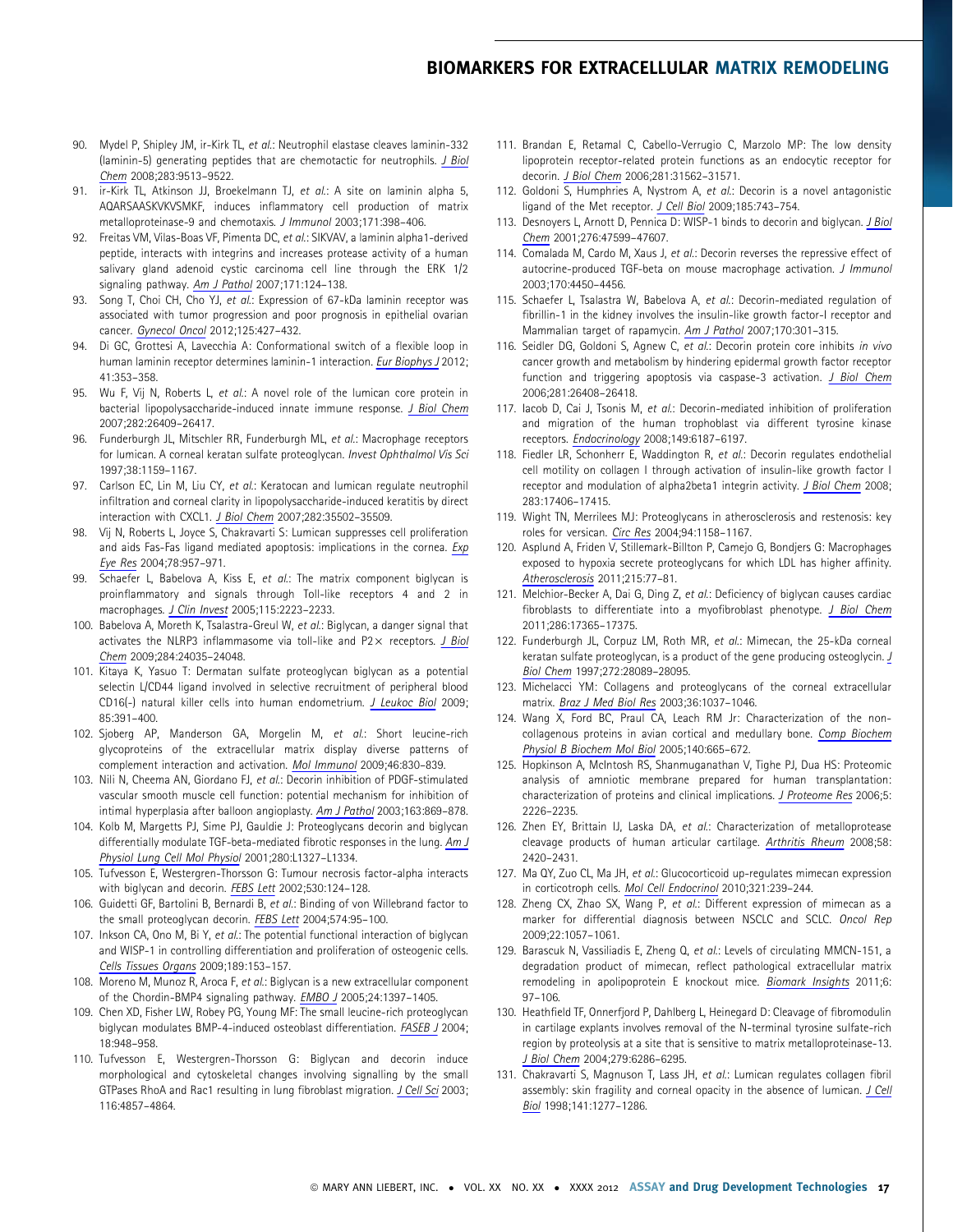- 132. Naito Z: Role of the small leucine-rich proteoglycan (SLRP) family in pathological lesions and cancer cell growth. J Nihon Med Sch 2005;72:137–145.
- 133. Kaspar M, Zardi L, Neri D: Fibronectin as target for tumor therapy. Int J Cancer 2006;118:1331–1339.
- 134. Gallagher WM, Currid CA, Whelan LC: Fibulins and cancer: friend or foe? Trends Mol Med 2005;11:336–340.
- 135. Camby I, Le MM, Lefranc F, Kiss R: Galectin-1: a small protein with major functions. Glycobiology 2006;16:137R–157R.
- 136. Rabinovich GA: Galectin-1 as a potential cancer target. Br J Cancer 2005; 92:1188–1192.
- 137. ir-Kirk TL, Senior RM: Fragments of extracellular matrix as mediators of inflammation. Int J Biochem Cell Biol 2008;40:1101–1110.
- 138. Leeming DJ, Bay-Jensen AC, Vassiliadis E, et al.: Post-translational modifications of the extracellular matrix are key events in cancer progression: opportunities for biochemical marker development. Biomarkers 2011;16:193–205.
- 139. Schetter AJ, Heegaard NH, Harris CC: Inflammation and cancer: interweaving microRNA, free radical, cytokine and p53 pathways. Carcinogenesis 2010;31: 37–49.
- 140. Winding B, NicAmhlaoibh R, Misander H, et al.: Synthetic matrix metalloproteinase inhibitors inhibit growth of established breast cancer osteolytic lesions and prolong survival in mice. Clin Cancer Res 2002;8: 1932–1939.
- 141. Yu AE, Hewitt RE, Connor EW, Stetler-Stevenson WG: Matrix metalloproteinases. Novel targets for directed cancer therapy. Drugs Aging 1997;11:229–244.
- 142. Clarijs R, Ruiter DJ, De Waal RM: Pathophysiological implications of stroma pattern formation in uveal melanoma. J Cell Physiol 2003;194:267–271.
- 143. Ruiter D, Bogenrieder T, Elder D, Herlyn M: Melanoma-stroma interactions: structural and functional aspects. Lancet Oncol 2002;3:35–43.
- 144. Veidal SS, Vassiliadis E, Bay-Jensen AC, et al.: Procollagen type I N-terminal propeptide (PINP) is a marker for fibrogenesis in bile duct ligation-induced fibrosis in rats. Fibrogenesis Tissue Repair 2010;3:5.
- 145. Copple BL, Allen K, Welch TP: Mechanisms of Liver Fibrosis. Compr Toxicol 2010;9:263–274.
- 146. Borkham-Kamphorst E, van Roeyen CR, Ostendorf T, et al.: Pro-fibrogenic potential of PDGF-D in liver fibrosis. J Hepatol 2007;46:1064–1074.
- 147. Guyot C, Lepreux S, Combe C, et al.: Hepatic fibrosis and cirrhosis: the (myo)fibroblastic cell subpopulations involved. Int J Biochem Cell Biol 2006;38: 135–151.
- 148. Moreira RK: Hepatic stellate cells and liver fibrosis. Arch Pathol Lab Med 2007;131:1728–1734.
- 149. Gressner OA, Weiskirchen R, Gressner AM: Biomarkers of hepatic fibrosis, fibrogenesis and genetic pre-disposition pending between fiction and reality. J Cell Mol Med 2007;11:1031–1051.
- 150. Lin WR, Brittan M, Alison MR: The role of bone marrow-derived cells in fibrosis. Cells Tissues Organs 2008;188:178–188.
- 151. Wells RG: Cellular sources of extracellular matrix in hepatic fibrosis. Clin Liver Dis 2008;12:759–768, viii.
- 152. Wallace K, Burt AD, Wright MC: Liver fibrosis. Biochem J 2008;411:1-18.
- 153. Friedman SL: Hepatic fibrosis—overview. Toxicology 2008;254:120–129.
- 154. Kinnman N, Francoz C, Barbu V, et al.: The myofibroblastic conversion of peribiliary fibrogenic cells distinct from hepatic stellate cells is stimulated by platelet-derived growth factor during liver fibrogenesis. Lab Invest 2003; 83:163–173.
- 155. Kalluri R, Neilson EG: Epithelial-mesenchymal transition and its implications for fibrosis. J Clin Invest 2003;112:1776–1784.
- 156. Forbes SJ, Russo FP, Rey V, et al.: A significant proportion of myofibroblasts are of bone marrow origin in human liver fibrosis. Gastroenterology 2004;126: 955–963.
- 157. Quan TE, Cowper S, Wu SP, Bockenstedt LK, Bucala R: Circulating fibrocytes: collagen-secreting cells of the peripheral blood. Int J Biochem Cell Biol 2004; 36:598–606.
- 158. Wynn TA: Common and unique mechanisms regulate fibrosis in various fibroproliferative diseases. J Clin Invest 2007;117:524–529.
- 159. Wynn TA: Cellular and molecular mechanisms of fibrosis. J Pathol 2008; 214:199–210.
- 160. Wynn TA: Integrating mechanisms of pulmonary fibrosis. J Exp Med 2011; 208:1339–1350.
- 161. Wynn TA, Barron L: Macrophages: master regulators of inflammation and fibrosis. Semin Liver Dis 2010;30:245–257.
- 162. Saile B, Ramadori G: Inflammation, damage repair and liver fibrosis—role of cytokines and different cell types. Z Gastroenterol 2007;45:77–86.
- 163. Fernandez M, Semela D, Bruix J, et al.: Angiogenesis in liver disease. J Hepatol 2009;50:604–620.
- 164. Choi JH, Hwang YP, Park BH, et al.: Anthocyanins isolated from the purple-fleshed sweet potato attenuate the proliferation of hepatic stellate cells by blocking the PDGF receptor. *Environ Toxicol Pharmacol* 2011;31: 212–219.
- 165. Inagaki Y, Okazaki I: Emerging insights into Transforming growth factor beta Smad signal in hepatic fibrogenesis. Gut 2007;56:284-292.
- 166. Schwabe RF, Bataller R, Brenner DA: Human hepatic stellate cells express CCR5 and RANTES to induce proliferation and migration. Am J Physiol Gastrointest Liver Physiol 2003;285:G949–G958.
- 167. Friedman SL: Hepatic stellate cells: protean, multifunctional, and enigmatic cells of the liver. Physiol Rev 2008;88:125–172.
- 168. Maharaj SS, Baroke E, Gauldie J, Kolb MR: Fibrocytes in chronic lung disease facts and controversies. Pulm Pharmacol Ther 2012;25:263–267.
- 169. Kim KK, Wei Y, Szekeres C, et al.: Epithelial cell alpha3beta1 integrin links betacatenin and Smad signaling to promote myofibroblast formation and pulmonary fibrosis. J Clin Invest 2009;119:213–224.
- 170. Collard HR, Calfee CS, Wolters PJ, et al.: Plasma biomarker profiles in acute exacerbation of idiopathic pulmonary fibrosis. Am J Physiol Lung Cell Mol Physiol 2010;299:L3–L7.
- 171. Rock JR, Barkauskas CE, Cronce MJ, et al.: Multiple stromal populations contribute to pulmonary fibrosis without evidence for epithelial to mesenchymal transition. Proc Natl Acad Sci USA 2011;108:E1475-E1483.
- 172. Li Y, Jiang D, Liang J, et al.: Severe lung fibrosis requires an invasive fibroblast phenotype regulated by hyaluronan and CD44. J Exp Med 2011;208: 1459–1471.
- 173. Gauldie J, Bonniaud P, Sime P, Ask K, Kolb M: TGF-beta, Smad3 and the process of progressive fibrosis. Biochem Soc Trans 2007;35:661–664.
- 174. Moeller A, Gilpin SE, Ask K, et al.: Circulating fibrocytes are an indicator of poor prognosis in idiopathic pulmonary fibrosis. Am J Respir Crit Care Med 2009;179:588–594.
- 175. Park SH, Saleh D, Giaid A, Michel RP: Increased endothelin-1 in bleomycininduced pulmonary fibrosis and the effect of an endothelin receptor antagonist. Am J Respir Crit Care Med 1997;156:600–608.
- 176. Xu J, Mora A, Shim H, et al.: Role of the SDF-1/CXCR4 axis in the pathogenesis of lung injury and fibrosis. Am J Respir Cell Mol Biol 2007;37:291–299.
- 177. Pulichino AM, Wang IM, Caron A, et al.: Identification of transforming growth factor beta1-driven genetic programs of acute lung fibrosis. Am J Respir Cell Mol Biol 2008;39:324–336.
- 178. Tager AM, LaCamera P, Shea BS, et al.: The lysophosphatidic acid receptor LPA1 links pulmonary fibrosis to lung injury by mediating fibroblast recruitment and vascular leak. Nat Med 2008;14:45-54.
- 179. Suki B, Ito S, Stamenovic D, Lutchen KR, Ingenito EP: Biomechanics of the lung parenchyma: critical roles of collagen and mechanical forces. J Appl Physiol 2005;98:1892–1899.
- 180. Hinz B, Phan SH, Thannickal VJ, et al.: The myofibroblast: one function, multiple origins. Am J Pathol 2007;170:1807–1816.
- 181. Wipff PJ, Rifkin DB, Meister JJ, Hinz B: Myofibroblast contraction activates latent TGF-beta1 from the extracellular matrix. J Cell Biol 2007;179:1311-1323.
- 182. Liu X, Zhao Y, Gao J, et al.: Elastic fiber homeostasis requires lysyl oxidase-like 1 protein. Nat Genet 2004;36:178–182.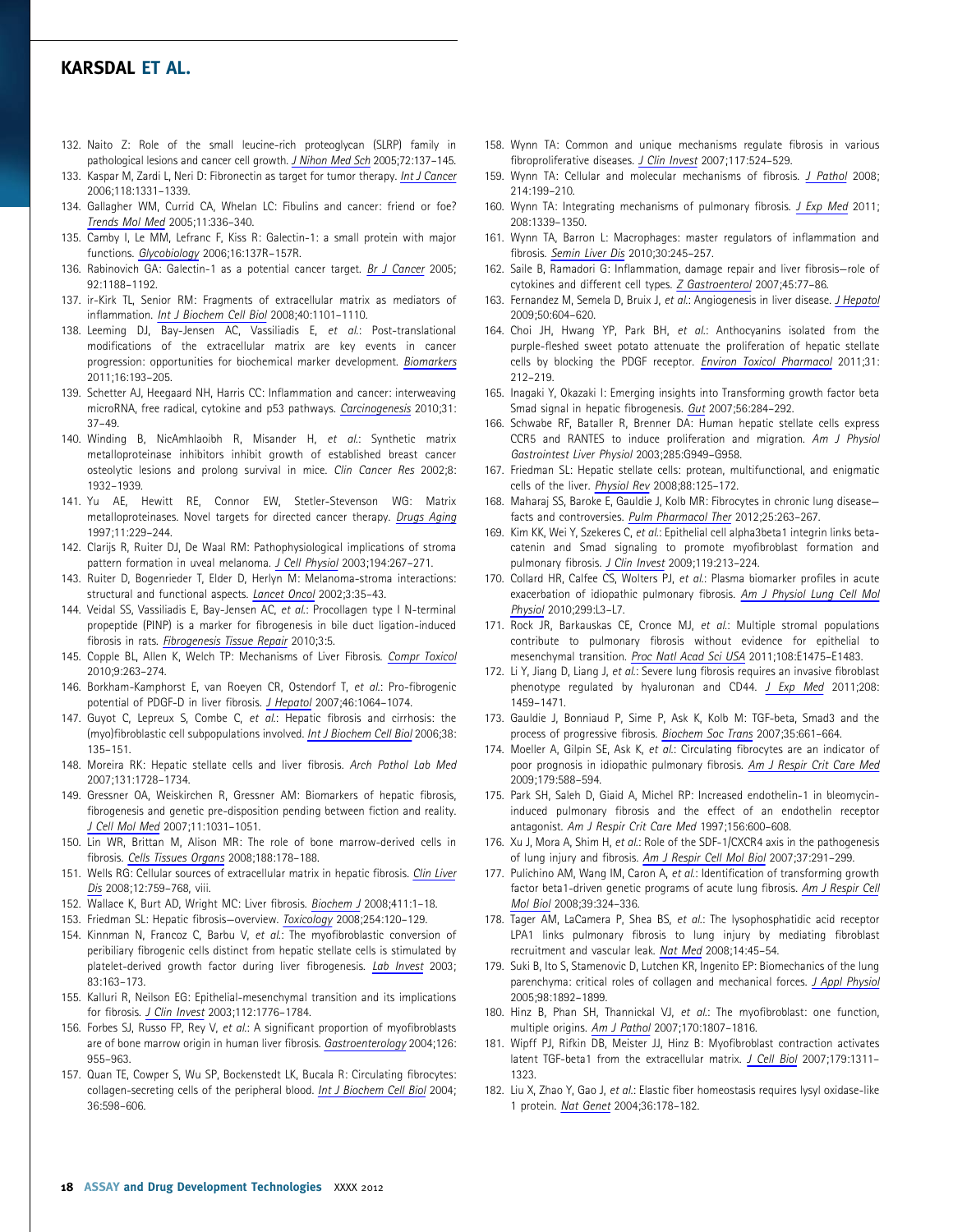- 183. Maki JM, Sormunen R, Lippo S, et al.: Lysyl oxidase is essential for normal development and function of the respiratory system and for the integrity of elastic and collagen fibers in various tissues. Am J Pathol 2005;167:927–936.
- 184. Iredale JP: Models of liver fibrosis: exploring the dynamic nature of inflammation and repair in a solid organ. J Clin Invest 2007;117:539-548.
- 185. Desmet VJ, Roskams T: Cirrhosis reversal: a duel between dogma and myth. J Hepatol 2004;40:860–867.
- 186. Dienstag JL, Goldin RD, Heathcote EJ, et al.: Histological outcome during longterm lamivudine therapy. Gastroenterology 2003;124:105–117.
- 187. Hammel P, Couvelard A, O'Toole D, et al.: Regression of liver fibrosis after biliary drainage in patients with chronic pancreatitis and stenosis of the common bile duct. N Engl J Med 2001;344:418-423.
- 188. Issa R, Zhou X, Constandinou CM, et al.: Spontaneous recovery from micronodular cirrhosis: evidence for incomplete resolution associated with matrix cross-linking. Gastroenterology 2004;126:1795–1808.
- 189. Poynard T, McHutchison J, Manns M,: Impact of pegylated interferon alfa-2b and ribavirin on liver fibrosis in patients with chronic hepatitis C. Gastroenterology 2002;122:1303–1313.
- 190. Castera L: Invasive and non-invasive methods for the assessment of fibrosis and disease progression in chronic liver disease. Best Pract Res Clin Gastroenterol 2011;25:291–303.
- 191. Ghany MG, Strader DB, Thomas DL, Seeff LB: Diagnosis, management, and treatment of hepatitis C: an update. Hepatology 2009;49:1335-1374.
- 192. Schuppan D: Connective tissue polypeptides in serum as parameters to monitor antifibrotic treatment in hepatic fibrogenesis. J Hepatol 1991;13 Suppl 3:S17–S25.
- 193. Jensen LT: The aminoterminal propeptide of type III procollagen. Studies on physiology and pathophysiology. Dan Med Bull 1997;44:70–78.
- 194. Yilmaz Y: Systematic review: caspase-cleaved fragments of cytokeratin 18 the promises and challenges of a biomarker for chronic liver disease. Aliment Pharmacol Ther 2009;30:1103–1109.
- 195. Lai KK, Shang S, Lohia N, et al.: Extracellular matrix dynamics in hepatocarcinogenesis: a comparative proteomics study of PDGFC transgenic and Pten null mouse models. PLoS Genet 2011;7:e1002147.
- 196. Leeming DJ, Nielsen MJ, Dai Y, et al.: An Enzyme-linked Immunosorbent Serum Assay ELISA specific for the 7S domain of Collagen Type IV (P4NP 7S)—a marker related to the extracellular matrix remodeling during liver fibrogenesis. Hepatol Res 2012;42:482–493.
- 197. Veidal SS, Karsdal MA, Nawrocki A, et al.: Assessment of proteolytic degradation of the basement membrane: a fragment of type IV collagen as a biochemical marker for liver fibrosis. Fibrogenesis Tissue Repair 2011;4:22.
- 198. Leeming D, He Y, Veidal S, et al.: A novel marker for assessment of liver matrix remodeling: an enzyme-linked immunosorbent assay (ELISA) detecting a MMP generated type I collagen neo-epitope (C1M). Biomarkers 2011;16:616-628.
- 199. Vassiliadis E, Veidal SS, Simonsen H, et al.: Immunological detection of the type V collagen propeptide fragment, PVCP-1230, in connective tissue remodeling associated with liver fibrosis. Biomarkers 2011;16:426–433.
- 200. Veidal SS, Karsdal MA, Vassiliadis E, et al.: MMP mediated degradation of type VI collagen is highly associated with liver fibrosis—identification and validation of a novel biochemical marker assay. PLoS One 2011;6:e24753.
- 201. Callewaert N, Van VH, Van HA, et al.: Noninvasive diagnosis of liver cirrhosis using DNA sequencer-based total serum protein glycomics. Nat Med 2004;10: 429–434.
- 202. Fang M, Dewaele S, Zhao YP, et al.: Serum N-glycome biomarker for monitoring development of DENA-induced hepatocellular carcinoma in rat. Mol Cancer 2010;9:215.
- 203. Blomme B, Van SC, Grassi P, et al.: Alterations of serum protein Nglycosylation in two mouse models of chronic liver disease are hepatocyte and not B cell driven. Am J Physiol Gastrointest Liver Physiol 2011;300: G833–G842.
- 204. Vanderschaeghe D, Laroy W, Sablon E, et al.: GlycoFibroTest is a highly performant liver fibrosis biomarker derived from DNA sequencer-based serum protein glycomics. Mol Cell Proteomics 2009;8:986–994.
- 205. Klein A, Carre Y, Louvet A, Michalski JC, Morelle W: Immunoglobulins are the major glycoproteins involved in the modifications of total serum N-glycome in cirrhotic patients. Proteomics Clin Appl 2010;4:379–393.
- 206. Karsdal MA, Woodworth T, Henriksen K, et al.: Biochemical markers of ongoing joint damage in rheumatoid arthritis—current and future applications, limitations and opportunities. Arthritis Res Ther 2011;13:215.
- 207. Leeming DJ, Koizumi M, Byrjalsen I, et al.: The relative use of eight collagenous and noncollagenous markers for diagnosis of skeletal metastases in breast, prostate, or lung cancer patients. Cancer Epidemiol Biomarkers Prev 2006;15: 32–38.
- 208. Leeming DJ, Delling G, Koizumi M, et al.: Alpha CTX as a biomarker of skeletal invasion of breast cancer: immunolocalization and the load dependency of urinary excretion. Cancer Epidemiol Biomarkers Prev 2006;15:1392–1395.
- 209. Leeming DJ, Byrjalsen I, Qvist P, et al.: Does increased local bone resorption secondary to breast and prostate cancer result in increased cartilage degradation? BMC Cancer 2008;8:180.
- 210. Jensen VK, Nosjean O, Dziegiel MH, et al.: A quantitative assay for lysosomal acidification rates in human osteoclasts. Assay Drug Dev Technol 2011;9: 157–164.
- 211. O'Connell K, Posthumus M, Collins M: COL6A1 gene and Ironman triathlon performance. Int J Sports Med 2011;32:896–901.
- 212. Allamand V, Brinas L, Richard P, et al.: ColVI myopathies: where do we stand, where do we go? Skelet Muscle 2011;1:30.
- 213. Bonnemann CG: The collagen VI-related myopathies: muscle meets its matrix. Nat Rev Neurol 2011;7:379–390.
- 214. Egeblad M, Werb Z: New functions for the matrix metalloproteinases in cancer progression. Nat Rev Cancer 2002;2:161–174.
- 215. Kerkela E, Saarialho-Kere U: Matrix metalloproteinases in tumor progression: focus on basal and squamous cell skin cancer. Exp Dermatol 2003;12: 109–125.
- 216. Tlsty TD, Coussens LM: Tumor stroma and regulation of cancer development. Annu Rev Pathol 2006;1:119–150.
- 217. Skjot-Arkil H, Barascuk N, Register T, Karsdal MA: Macrophage-mediated proteolytic remodeling of the extracellular matrix in atherosclerosis results in neoepitopes: a potential new class of biochemical markers. Assay Drug Dev Technol 2010;8:542–552.
- 218. Veidal SS, Bay-Jensen AC, Tougas G, Karsdal MA, Vainer B: Serum markers of liver fibrosis: combining the BIPED classification and the neoepitope approach in the development of new biomarkers. Dis Markers 2010; 28:15–28.
- 219. Walsh KM, Fletcher A, MacSween RN, Morris AJ: Basement membrane peptides as markers of liver disease in chronic hepatitis C. J Hepatol 2000; 32:325–330.
- 220. Dillon TJ, Walsh RL, Scicchitano R, et al.: Plasma elastin-derived peptide levels in normal adults, children, and emphysematous subjects. Physiologic and computed tomographic scan correlates. Am Rev Respir Dis 1992;146: 1143–1148.
- 221. Heinz A, Jung MC, Jahreis G, et al.: The action of neutrophil serine proteases on elastin and its precursor. Biochimie 2011.
- 222. Heinz A, Jung MC, Duca L, et al.: Degradation of tropoelastin by matrix metalloproteinases—cleavage site specificities and release of matrikines. FEBS J 2010;277:1939–1956.
- 223. Houghton AM, Quintero PA, Perkins DL, et al.: Elastin fragments drive disease progression in a murine model of emphysema. J Clin Invest 2006;116: 753–759.
- 224. Jakob A, Unger S, Arnold R, et al.: A family with a new elastin gene mutation: broad clinical spectrum, including sudden cardiac death. Cardiol Young 2011; 21:62–65.
- 225. Kielty CM, Sherratt MJ, Shuttleworth CA: Elastic fibres. J Cell Sci 2002;115: 2817–2828.
- 226. Luisetti M, Ma S, ladarola P, et al.: Desmosine as a biomarker of elastin degradation in COPD: current status and future directions. *Eur Respir J* 2008; 32:1146–1157.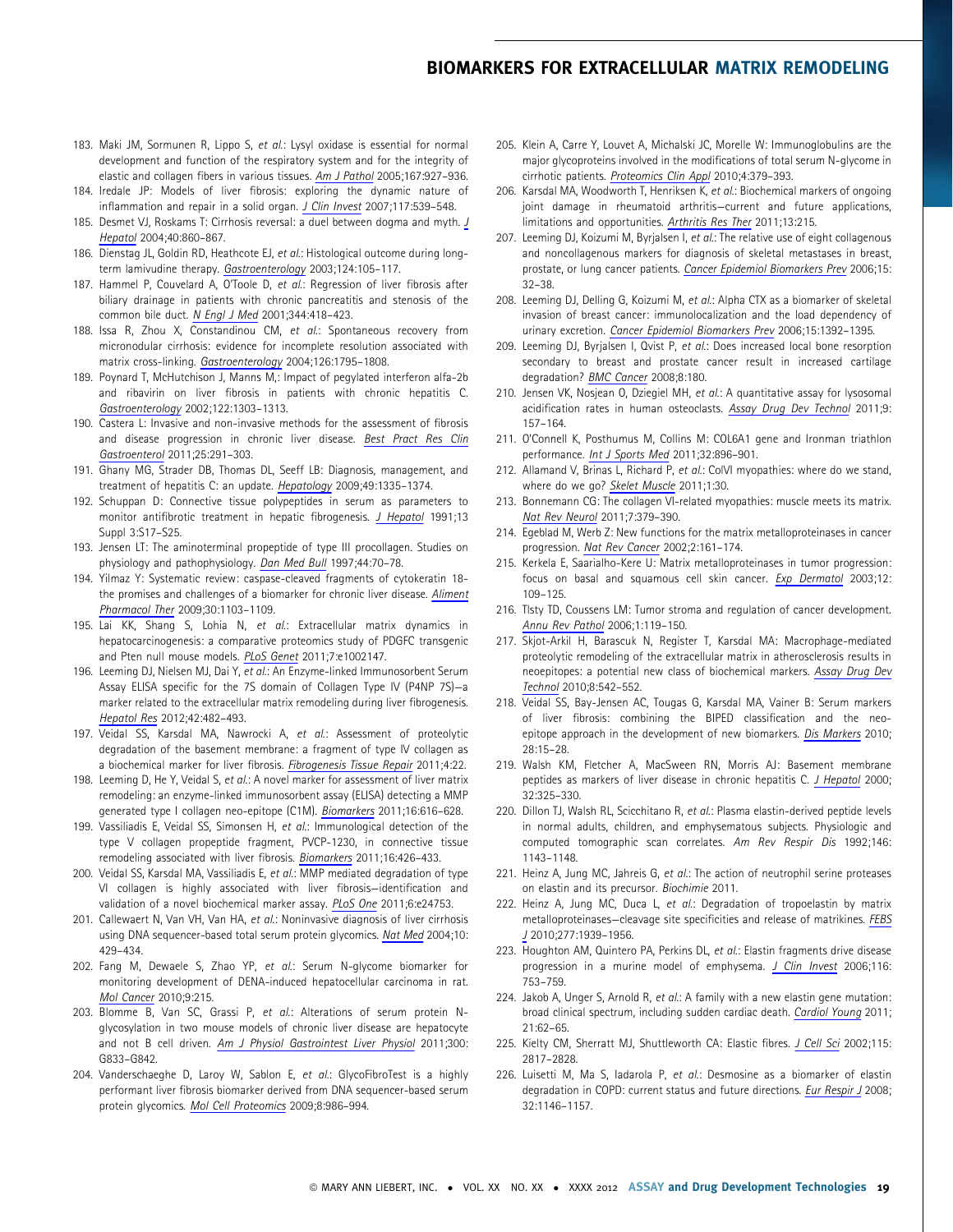- 227. Ma S, Lieberman S, Turino GM, Lin YY: The detection and quantitation of free desmosine and isodesmosine in human urine and their peptide-bound forms in sputum. Proc Natl Acad Sci USA 2003;100:12941–12943.
- 228. Marciniak SJ, Lomas DA: What can naturally occurring mutations tell us about the pathogenesis of COPD? Thorax 2009;64:359-364.
- 229. Mecham RP, Broekelmann TJ, Fliszar CJ, et al.: Elastin degradation by matrix metalloproteinases. Cleavage site specificity and mechanisms of elastolysis. J Biol Chem 1997;272:18071–18076.
- 230. Petersen E, Gineitis A, Wagberg F, Angquist KA: Serum levels of elastin-derived peptides in patients with ruptured and asymptomatic abdominal aortic aneurysms. Eur J Vasc Endovasc Surg 2001;22:48–52.
- 231. Taddese S, Weiss AS, Jahreis G, Neubert RH, Schmelzer CE: In vitro degradation of human tropoelastin by MMP-12 and the generation of matrikines from domain 24. Matrix Biol 2009;28:84–91.
- 232. Wendel DP, Taylor DG, Albertine KH, Keating MT, Li DY: Impaired distal airway development in mice lacking elastin. Am J Respir Cell Mol Biol 2000;23:320–326.
- 233. Barker DF, Hostikka SL, Zhou J, et al.: Identification of mutations in the COL4A5 collagen gene in Alport syndrome. Science 1990;248:1224–1227.
- 234. Sykes B, Ogilvie D, Wordsworth P, et al.: Consistent linkage of dominantly inherited osteogenesis imperfecta to the type I collagen loci: COL1A1 and COL1A2. Am J Hum Genet 1990;46:293–307.
- 235. Weil D, D'Alessio M, Ramirez F, Eyre DR: Structural and functional characterization of a splicing mutation in the pro-alpha 2(I) collagen gene of an Ehlers-Danlos type VII patient. J Biol Chem 1990;265:16007–16011.
- 236. Fernandes RJ, Wilkin DJ, Weis MA, et al.: Incorporation of structurally defective type II collagen into cartilage matrix in kniest chondrodysplasia. Arch Biochem Biophys 1998;355:282–290.
- 237. Ahmad NN, Donald-McGinn DM, Zackai EH, et al.: A second mutation in the type II procollagen gene (COL2AI) causing stickler syndrome (arthroophthalmopathy) is also a premature termination codon. Am J Hum Genet 1993;52:39–45.
- 238. Palotie A, Vaisanen P, Ott J, et al.: Predisposition to familial osteoarthrosis linked to type II collagen gene. Lancet 1989;1:924–927.
- 239. Ala-Kokko L, Baldwin CT, Moskowitz RW, Prockop DJ: Single base mutation in the type II procollagen gene (COL2A1) as a cause of primary osteoarthritis associated with a mild chondrodysplasia. Proc Natl Acad Sci USA 1990;87:6565–6568.
- 240. Tromp G, Kuivaniemi H, Stolle C, Pope FM, Prockop DJ: Single base mutation in the type III procollagen gene that converts the codon for glycine 883 to aspartate in a mild variant of Ehlers-Danlos syndrome IV. J Biol Chem 1989;264:19313–19317.
- 241. Kontusaari S, Tromp G, Kuivaniemi H, Romanic AM, Prockop DJ: A mutation in the gene for type III procollagen (COL3A1) in a family with aortic aneurysms. J Clin Invest 1990;86:1465–1473.
- 242. Van AT, Bailey MA, Schlotzer-Schrehardt U, et al.: Col4a1 mutation in mice causes defects in vascular function and low blood pressure associated with reduced red blood cell volume. Hum Mol Genet 2010;19:1119–1128.
- 243. Van AT, Bruckner-Tuderman L: Basement membranes and human disease. Cell Tissue Res 2010;339:167–188.
- 244. Taylor SH, Al-Youha S, Van AT, et al.: Tendon is covered by a basement membrane epithelium that is required for cell retention and the prevention of adhesion formation. PLoS One 2011;6:e16337.
- 245. Wenstrup RJ, Florer JB, Willing MC, et al.: COL5A1 haploinsufficiency is a common molecular mechanism underlying the classical form of EDS. Am J Hum Genet 2000;66:1766–1776.
- 246. Richards AJ, Martin S, Nicholls AC, et al.: A single base mutation in COL5A2 causes Ehlers-Danlos syndrome type II. J Med Genet 1998;35:846–848.
- 247. Lampe AK, Bushby KM: Collagen VI related muscle disorders. J Med Genet 2005;42:673–685.
- 248. Dang N, Murrell DF: Mutation analysis and characterization of COL7A1 mutations in dystrophic epidermolysis bullosa. Exp Dermatol 2008;17: 553–568.
- 249. Czarny-Ratajczak M, Lohiniva J, Rogala P, et al.: A mutation in COL9A1 causes multiple epiphyseal dysplasia: further evidence for locus heterogeneity. Am J Hum Genet 2001;69:969–980.
- 250. Woelfle JV, Brenner RE, Zabel B, Reichel H, Nelitz M: Schmid-type metaphyseal chondrodysplasia as the result of a collagen type X defect due to a novel COL10A1 nonsense mutation: a case report of a novel COL10A1 mutation. J Orthop Sci 2011;16:245–249.
- 251. Makitie O, Susic M, Cole WG: Early-onset metaphyseal chondrodysplasia type Schmid associated with a COL10A1 frame-shift mutation and impaired trimerization of wild-type alpha1(X) protein chains. J Orthop Res 2010;28: 1497–1501.
- 252. Milewicz DM, Urban Z, Boyd C: Genetic disorders of the elastic fiber system. Matrix Biol 2000;19:471–480.
- 253. Kielty CM: Elastic fibres in health and disease. Expert Rev Mol Med 2006;8:1–23.
- 254. Heegaard AM, Corsi A, Danielsen CC, et al.: Biglycan deficiency causes spontaneous aortic dissection and rupture in mice. Circulation 2007;115: 2731–2738.
- 255. Chen XD, Shi S, Xu T, Robey PG, Young MF: Age-related osteoporosis in biglycan-deficient mice is related to defects in bone marrow stromal cells. J Bone Miner Res 2002;17:331–340.
- 256. Xu T, Bianco P, Fisher LW, et al.: Targeted disruption of the biglycan gene leads to an osteoporosis-like phenotype in mice. Nat Genet 1998;20: 78–82.
- 257. Young MF, Bi Y, Ameye L, Chen XD: Biglycan knockout mice: new models for musculoskeletal diseases. Glycoconj J 2002;19:257–262.
- 258. Ameye L, Aria D, Jepsen K, et al.: Abnormal collagen fibrils in tendons of biglycan/fibromodulin-deficient mice lead to gait impairment, ectopic ossification, and osteoarthritis. FASEB J 2002;16:673–680.
- 259. Gill MR, Oldberg A, Reinholt FP: Fibromodulin-null murine knee joints display increased incidences of osteoarthritis and alterations in tissue biochemistry. Osteoarthritis Cartilage 2002;10:751–757.
- 260. Jepsen KJ, Wu F, Peragallo JH, et al.: A syndrome of joint laxity and impaired tendon integrity in lumican- and fibromodulin-deficient mice. J Biol Chem 2002;277:35532–35540.
- 261. Svensson L, Aszodi A, Reinholt FP, et al.: Fibromodulin-null mice have abnormal collagen fibrils, tissue organization, and altered lumican deposition in tendon. J Biol Chem 1999;274:9636–9647.
- 262. Chakravarti S: Functions of lumican and fibromodulin: lessons from knockout mice. Glycoconj J 2002;19:287–293.
- 263. Bi X, Tong C, Dockendorff A, et al.: Genetic deficiency of decorin causes intestinal tumor formation through disruption of intestinal cell maturation. Carcinogenesis 2008;29:1435–1440.
- 264. Danielson KG, Baribault H, Holmes DF, et al.: Targeted disruption of decorin leads to abnormal collagen fibril morphology and skin fragility. J Cell Biol 1997;136:729–743.
- 265. Corsi A, Xu T, Chen XD, Boyde A, et al.: Phenotypic effects of biglycan deficiency are linked to collagen fibril abnormalities, are synergized by decorin deficiency, and mimic Ehlers-Danlos-like changes in bone and other connective tissues. *J Bone Miner Res* 2002;17:1180-1189.
- 266. Wang Y, Ma Y, Lu B, et al.: Differential expression of mimecan and thioredoxin domain-containing protein 5 in colorectal adenoma and cancer: a proteomic study. Exp Biol Med (Maywood) 2007;232:1152–1159.
- 267. Hayward C, Brock DJ: Fibrillin-1 mutations in Marfan syndrome and other type-1 fibrillinopathies. Hum Mutat 1997;10:415-423.
- 268. Paulsson M, Heinegard D: Purification and structural characterization of a cartilage matrix protein. Biochem J 1981;197:367–375.
- 269. Briggs MD, Rasmussen IM, Weber JL, et al.: Genetic linkage of mild pseudoachondroplasia (PSACH) to markers in the pericentromeric region of chromosome 19. Genomics 1993;18:656–660.
- 270. Jackson GC, Mittaz-Crettol L, Taylor JA, et al.: Pseudoachondroplasia and multiple epiphyseal dysplasia: a 7-year comprehensive analysis of the known disease genes identify novel and recurrent mutations and provides an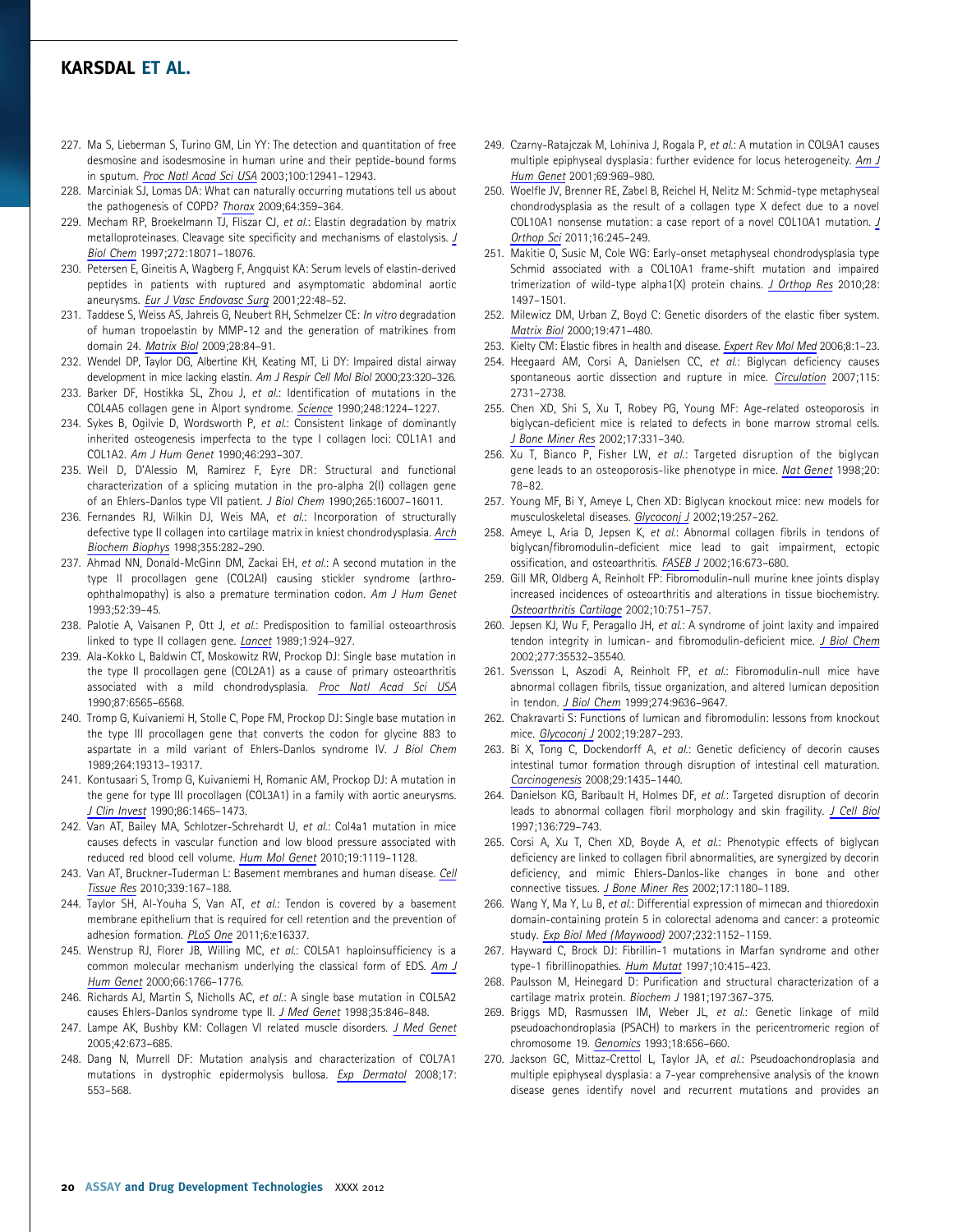accurate assessment of their relative contribution. Hum Mutat 2012;33: 144–157.

- 271. Briggs MD, Wright MJ, Mortier GR: Multiple epiphyseal dysplasia, dominant. In: GeneReviews™ (Pagon RA, Bird TD, Dolan CR, Stephens K, Adam MP, eds.) [Internet]. University of Washington, Seattle, WA, 2003 Jan 8 [updated 2011 Feb 1]. Available online at www.ncbi.nlm.nih.gov/ books/NBK1123
- 272. Karsdal MA, Henriksen K, Leeming DJ, et al.: Biochemical markers and the FDA Critical Path: how biomarkers may contribute to the understanding of pathophysiology and provide unique and necessary tools for drug development. Biomarkers 2009;14:181–202.
- 273. Lapolla A, Traldi P, Fedele D: Importance of measuring products of nonenzymatic glycation of proteins. Clin Biochem 2005;38:103–115.
- 274. Skjot-Arkil H, Schett G, Zhang C, et al.: Investigation of two novel biochemical markers of inflammation, matrix metalloproteinase and cathepsin generated fragments of C-reactive protein, in patients with ankylosing spondylitis. Clin Exp Rheumatol 2012;30:371–379.
- 275. Lin HC, Chang JH, Jain S, et al.: Matrilysin cleavage of corneal collagen type XVIII NC1 domain and generation of a 28-kDa fragment. Invest Ophthalmol Vis Sci 2001;42:2517–2524.
- 276. Rosenquist C, Fledelius C, Christgau S, et al.: Serum CrossLaps one step ELISA. First application of monoclonal antibodies for measurement in serum of bonerelated degradation products from C-terminal telopeptides of type I collagen. Clin Chem 1998;44:2281–2289.
- 277. Cloos PA, Christgau S: Characterization of aged osteocalcin fragments derived from bone resorption. Clin Lab 2004;50:585-598.
- 278. Karsdal MA, Madsen SH, Christiansen C, et al.: Cartilage degradation is fully reversible in the presence of aggrecanase but not matrix metalloproteinase activity. Arthritis Res Ther 2008;10:R63.
- 279. Reference deleted.
- 280. Erler JT, Bennewith KL, Nicolau M, et al.: Lysyl oxidase is essential for hypoxiainduced metastasis. Nature 2006;440:1222–1226.
- 281. Erler JT, Weaver VM: Three-dimensional context regulation of metastasis. Clin Exp Metastasis 2009;26:35–49.
- 282. Kass L, Erler JT, Dembo M, Weaver VM: Mammary epithelial cell: influence of extracellular matrix composition and organization during development and tumorigenesis. Int J Biochem Cell Biol 2007;39:1987–1994.
- 283. Levental KR, Yu H, Kass L, et al.: Matrix crosslinking forces tumor progression by enhancing integrin signaling. Cell 2009;139:891-906.
- 284. Oestergaard S, Chouinard L, Doyle N, et al.: The utility of measuring C-terminal telopeptides of collagen type II (CTX-II) in serum and synovial fluid samples for estimation of articular cartilage status in experimental models of destructive joint diseases. Osteoarthritis Cartilage 2006;14:670-679.
- 285. Bone HG: The future of osteoporosis diagnosis and therapy. Ann Ital Med Int 1992;7:166S–170S.
- 286. Leeming DJ, Alexandersen P, Karsdal MA, et al.: An update on biomarkers of bone turnover and their utility in biomedical research and clinical practice. Eur J Clin Pharmacol 2006;62:781–792.
- 287. Byrjalsen I, Leeming DJ, Qvist P, Christiansen C, Karsdal MA: Bone turnover and bone collagen maturation in osteoporosis: effects of antiresorptive therapies. Osteoporos Int 2008;19:339–348.
- 288. Karsdal MA, Byrjalsen I, Leeming DJ, Delmas PD, Christiansen C: The effects of oral calcitonin on bone collagen maturation: implications for bone turnover and quality. Osteoporos Int 2008;19:1355-1361.
- 289. Leeming DJ, Henriksen K, Byrjalsen I, et al.: Is bone quality associated with collagen age? Osteoporos Int 2009;20:1461–1470.
- 290. Fledelius C, Johnsen AH, Cloos PA, Bonde M, Qvist P: Characterization of urinary degradation products derived from type I collagen. Identification of a beta-isomerized Asp-Gly sequence within the C-terminal telopeptide (alpha1) region. J Biol Chem 1997;272:9755–9763.
- 291. Cloos PA, Lyubimova N, Solberg H, et al.: An immunoassay for measuring fragments of newly synthesized collagen type I produced during metastatic invasion of bone. Clin Lab 2004;50:279–289.
- 292. Grenard P, Bresson-Hadni S, El AS, et al.: Transglutaminase-mediated crosslinking is involved in the stabilization of extracellular matrix in human liver fibrosis. J Hepatol 2001;35:367–375.
- 293. Elli L, Bergamini CM, Bardella MT, Schuppan D: Transglutaminases in inflammation and fibrosis of the gastrointestinal tract and the liver. Dig Liver Dis 2009;41:541–550.
- 294. Collighan RJ, Griffin M: Transglutaminase 2 cross-linking of matrix proteins: biological significance and medical applications. Amino Acids 2009;36:659-670.
- 295. Poyton RO, Ball KA, Castello PR: Mitochondrial generation of free radicals and hypoxic signaling. Trends Endocrinol Metab 2009;20:332–340.
- 296. Cloos PA, Christgau S: Non-enzymatic covalent modifications of proteins: mechanisms, physiological consequences and clinical applications. Matrix Biol 2002;21:39–52.
- 297. Kowluru RA, Atasi L, Ho YS: Role of Mitochondrial Superoxide Dismutase in the Development of Diabetic Retinopathy. Invest Ophthalmol Vis Sci 2006; 47:1594–1599.
- 298. Chaiswing L, Oberley TD: Extracellular/microenvironmental redox state. Antioxid Redox Signal 2010;13:449–465.
- 299. Colell A, Green DR, Ricci JE: Novel roles for GAPDH in cell death and carcinogenesis. Cell Death Differ 2009;16:1573–1581.
- 300. DeNicola GM, Tuveson DA: RAS in cellular transformation and senescence. Eur J Cancer 2009;45 Suppl 1:211–216.
- 301. Faux SP, Tai T, Thorne D, et al.: The role of oxidative stress in the biological responses of lung epithelial cells to cigarette smoke. Biomarkers 2009;14 Suppl 1:90–96.
- 302. Lu JM, Lin PH, Yao Q, Chen C: Chemical and molecular mechanisms of antioxidants: experimental approaches and model systems. J Cell Mol Med 2010;14:840–860.
- 303. Weinberg F, Chandel NS: Mitochondrial metabolism and cancer. Ann N Y Acad Sci 2009;1177:66–73.
- 304. Karsdal MA, Leeming DJ, Dam EB, et al.: Should subchondral bone turnover be targeted when treating osteoarthritis? Osteoarthritis Cartilage 2008;16: 638–646.
- 305. Anderson-MacKenzie JM, Quasnichka HL, Starr RL, et al.: Fundamental subchondral bone changes in spontaneous knee osteoarthritis. Int J Biochem Cell Biol 2005;37:224–236.
- 306. Bailey AJ, Mansell JP: Do subchondral bone changes exacerbate or precede articular cartilage destruction in osteoarthritis of the elderly? Gerontology 1997;43:296–304.
- 307. Dieppe P: Subchondral bone should be the main target for the treatment of pain and disease progression in osteoarthritis. Osteoarthritis Cartilage 1999; 7:325–326.
- 308. Felson DT, Neogi T: Osteoarthritis: is it a disease of cartilage or of bone? Arthritis Rheum 2004;50:341–344.
- 309. Bay-Jensen AC, Sondergaard BC, Christiansen C, et al.: Biochemical markers of joint tissue turnover. Assay Drug Dev Technol 2010;8:118-124.
- 310. Sondergaard BC, Henriksen K, Wulf H, et al.: Relative contribution of matrix metalloprotease and cysteine protease activities to cytokine-stimulated articular cartilage degradation. Osteoarthritis Cartilage 2006;14:738-748.
- 311. Schaller S, Henriksen K, Hoegh-Andersen P, et al.: In vitro, ex vivo, and in vivo methodological approaches for studying therapeutic targets of osteoporosis and degenerative joint diseases: how biomarkers can assist? Assay Drug Dev Technol 2005;3:553–580.
- 312. Karsdal MA, Sumer EU, Wulf H, et al.: Induction of increased cAMP levels in articular chondrocytes blocks matrix metalloproteinase-mediated cartilage degradation, but not aggrecanase-mediated cartilage degradation. Arthritis Rheum 2007;56:1549–1558.
- 313. Qvist P, Christiansen C, Karsdal MA, et al.: Application of biochemical markers in development of drugs for treatment of osteoarthritis. Biomarkers 2010; 15:1–19.
- 314. Garnero P, Ferreras M, Karsdal MA, et al.: The type I collagen fragments ICTP and CTX reveal distinct enzymatic pathways of bone collagen degradation. J Bone Miner Res 2003;18:859–867.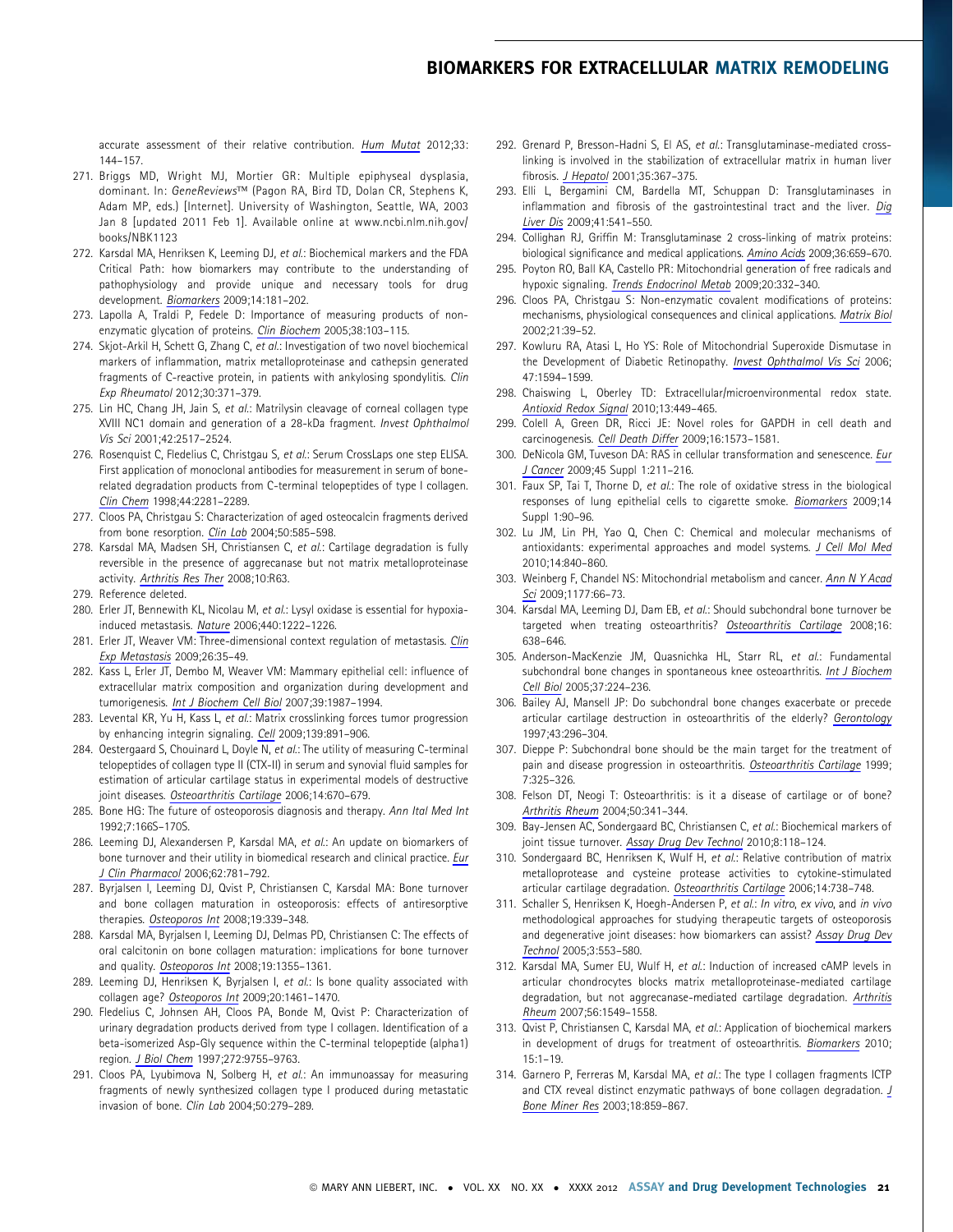- 315. Santala M, Risteli J, Kauppila A: Comparison of carboxyterminal telopeptide of type I collagen (ICTP) and CA 125 as predictors of prognosis in ovarian cancer. Anticancer Res 2004;24:1057–1062.
- 316. Simojoki M, Santala M, Risteli J, Kauppila A: Carboxyterminal telopeptide of type I collagen (ICTP) in predicting prognosis in epithelial ovarian cancer. Gynecol Oncol 2001;82:110–115.
- 317. Cloos PA, Fledelius C: Collagen fragments in urine derived from bone resorption are highly racemized and isomerized: a biological clock of protein aging with clinical potential. Biochem J 2000;345 Pt 3:473-480.
- 318. Johnson BA, Aswad DW: Fragmentation of isoaspartyl peptides and proteins by carboxypeptidase Y: release of isoaspartyl dipeptides as a result of internal and external cleavage. Biochemistry 1990;29:4373–4380.
- 319. Brange J, Langkjaer L, Havelund S, Volund A: Chemical stability of insulin. 1. Hydrolytic degradation during storage of pharmaceutical preparations. Pharm Res 1992;9:715–726.
- 320. Mamula MJ, Gee RJ, Elliott JI, et al.: Isoaspartyl post-translational modification triggers autoimmune responses to self-proteins. J Biol Chem 1999;274: 22321–22327.
- 321. Voorter CE, de Haard-Hoekman WA, van den Oetelaar PJ, Bloemendal H, de Jong WW: Spontaneous peptide bond cleavage in aging alpha-crystallin through a succinimide intermediate. J Biol Chem 1988;263:19020–19023.
- 322. Young AL, Carter WG, Doyle HA, Mamula MJ, Aswad DW: Structural integrity of histone H2B in vivo requires the activity of protein L-isoaspartate Omethyltransferase, a putative protein repair enzyme. J Biol Chem 2001;276: 37161–37165.
- 323. Treweek JB, Dickerson TJ, Janda KD: Drugs of abuse that mediate advanced glycation end product formation: a chemical link to disease pathology. Acc Chem Res 2009;42:659–669.
- 324. Riehl A, Nemeth J, Angel P, Hess J: The receptor RAGE: Bridging inflammation and cancer. Cell Commun Signal 2009;7:12.
- 325. Johansen JS: Studies on serum YKL-40 as a biomarker in diseases with inflammation, tissue remodelling, fibroses and cancer. Dan Med Bull 2006; 53:172–209.
- 326. Anzilotti C, Pratesi F, Tommasi C, Migliorini P: Peptidylarginine deiminase 4 and citrullination in health and disease. Autoimmun Rev 2010;9:158–160.
- 327. Gyorgy B, Toth E, Tarcsa E, Falus A, Buzas EI: Citrullination: a posttranslational modification in health and disease. Int J Biochem Cell Biol 2006;38: 1662–1677.
- 328. Chang X, Han J, Pang L, et al.: Increased PADI4 expression in blood and tissues of patients with malignant tumors. BMC Cancer 2009;9:40.
- 329. Chang X, Han J: Expression of peptidylarginine deiminase type 4 (PAD4) in various tumors. Mol Carcinog 2006;45:183–196.
- 330. Smith BC, Denu JM: Chemical mechanisms of histone lysine and arginine modifications. Biochim Biophys Acta 2009;1789:45–57.
- 331. Veidal SS, Larsen DV, Chen X, et al.: MMP mediated type V collagen degradation (C5M) is elevated in ankylosing spondylitis. Clin Biochem 45: 541–546.
- 332. Quintana DJ, Garnero P, Huebner JL, Charni-Ben TN, Kraus VB: PIIANP and HELIXII diurnal variation. Osteoarthritis Cartilage 2008;16:1192–1195.
- 333. Rousseau JC, Zhu Y, Miossec P, et al.: Serum levels of type IIA procollagen amino terminal propeptide (PIIANP) are decreased in patients with knee osteoarthritis and rheumatoid arthritis. Osteoarthritis Cartilage 2004;12: 440–447.
- 334. Trocme C, Leroy V, Sturm N, et al.: Longitudinal evaluation of a fibrosis index combining MMP-1 and PIIINP compared with MMP-9, TIMP-1 and hyaluronic acid in patients with chronic hepatitis C treated by interferon-alpha and ribavirin. J Viral Hepat 2006;13:643–651.
- 335. Vassiliadis E, Oliveira CP, Alvares-da-Silva MR, et al.: Evaluation of citrullinated and MMP-degraded vimentin as liver fibrosis biomarker. J Translational Med 2012. (In press)
- 336. Barascuk N, Genovese F, Larsen L, et al.: Quantification of a specific matrix metalloproteinase-mediated degradation product of biglycan during extracellular matrix remodeling in liver fibrosis. Hepatol Res 2012. (In press)
- 337. Barascuk N, Larsen L, Byrjalsen I, et al.: A MMP derived versican neoepitope is elevated in plasma from patients with atherosclerotic heart disease. Atherosclerosis 2012. (In press)
- 338. Vassiliadis E, Rasmussen LM, Byrjalsen I, et al.: Clinical evaluation of a matrix metalloproteinase-12 cleaved fragment of titin as a cardiovascular-specific serological biomarker. J Translational Med 2012;10:140. DOI: 10.1186/1479- 5876-10-140.
- 339. Crnkic M, Mansson B, Larsson L, et al.: Serum cartilage oligomeric matrix protein (COMP) decreases in rheumatoid arthritis patients treated with infliximab or etanercept. Arthritis Res Ther 2003;5:R181–R185.
- 340. Christiansen C, Tanko LB, Warming L, et al.: Dose dependent effects on bone resorption and formation of intermittently administered intravenous ibandronate. Osteoporos Int 2003;14:609-613.
- 341. Christgau S, Bitsch-Jensen O, Hanover BN, et al.: Serum CrossLaps for monitoring the response in individuals undergoing antiresorptive therapy. Bone 2000;26:505–511.
- 342. Qvist P, Christgau S, Pedersen BJ, Schlemmer A, Christiansen C: Circadian variation in the serum concentration of C-terminal telopeptide of type I collagen (serum CTx): effects of gender, age, menopausal status, posture, daylight, serum cortisol, and fasting. Bone 2002;31:57–61.
- 343. Alexandersen P, Karsdal MA, Qvist P, Reginster JY, Christiansen C: Strontium ranelate reduces the urinary level of cartilage degradation biomarker CTX-II in postmenopausal women. Bone 2007;40:218–222.
- 344. Dam EB, Byrjalsen I, Karsdal MA, Qvist P, Christiansen C: Increased urinary excretion of C-telopeptides of type II collagen (CTX-II) predicts cartilage loss over 21 months by MRI. Osteoarthritis Cartilage 2009;17:384-389.
- 345. Conrozier T, Poole AR, Ferrand F, et al.: Serum concentrations of type II collagen biomarkers (C2C, C1, 2C and CPII) suggest different pathophysiologies in patients with hip osteoarthritis. Clin Exp Rheumatol 2008;26:430–435.
- 346. Koivula MK, Heliovaara M, Rissanen H, et al.: Antibodies binding to citrullinated telopeptides of type I and type II collagens and to mutated citrullinated vimentin synergistically predict the development of seropositive rheumatoid arthritis. Ann Rheum Dis 2012;71:1666–1670.
- 347. Wagner E, Skoumal M, Bayer PM, Klaushofer K: Antibody against mutated citrullinated vimentin: a new sensitive marker in the diagnosis of rheumatoid arthritis. Rheumatol Int 2009;29:1315–1321.
- 348. Garnero P, Buchs N, Zekri J, et al.: Markers of bone turnover for the management of patients with bone metastases from prostate cancer. Br J Cancer 2000;82:858–864.
- 349. Arthur MJ: Fibrogenesis II. Metalloproteinases and their inhibitors in liver fibrosis. Am. J Physiol Gastrointest Liver Physiol 2000;279:G245–G249.
- 350. Friedman SL: Liver fibrosis-from bench to bedside. *J Hepatol* 2003;38 Suppl 1:S38–S53.
- 351. Martinez-Hernandez A, Amenta PS: The hepatic extracellular matrix. II. Ontogenesis, regeneration and cirrhosis. Virchows Arch A Pathol Anat Histopathol 1993;423:77–84.
- 352. Martinez-Hernandez A, Amenta PS: The hepatic extracellular matrix. I. Components and distribution in normal liver. *Virchows Arch A Pathol Anat* Histopathol 1993;423:1–11.
- 353. Schuppan D: Structure of the extracellular matrix in normal and fibrotic liver: collagens and glycoproteins. Semin Liver Dis 1990;10:1–10.
- 354. Rojkind M, Giambrone MA, Biempica L: Collagen types in normal and cirrhotic liver. Gastroenterology 1979;76:710–719.
- 355. Hemmann S, Graf J, Roderfeld M, Roeb E: Expression of MMPs and TIMPs in liver fibrosis—a systematic review with special emphasis on anti-fibrotic strategies. J Hepatol 2007;46:955-975.
- 356. Segovia-Silvestre T, Reichenbach V, Fernandez-Varo G, et al.: Circulating CO3- 610, a degradation product of collagen III, closely reflects liver collagen and portal pressure in rats with fibrosis. Fibrogenesis Tissue Repair 2011;4:19.
- 357. Veidal SS, Vassiliadis E, Barascuk N, et al.: Matrix metalloproteinase-9mediated type III collagen degradation as a novel serological biochemical marker for liver fibrogenesis. Liver Int 2010;30:1293–1304.